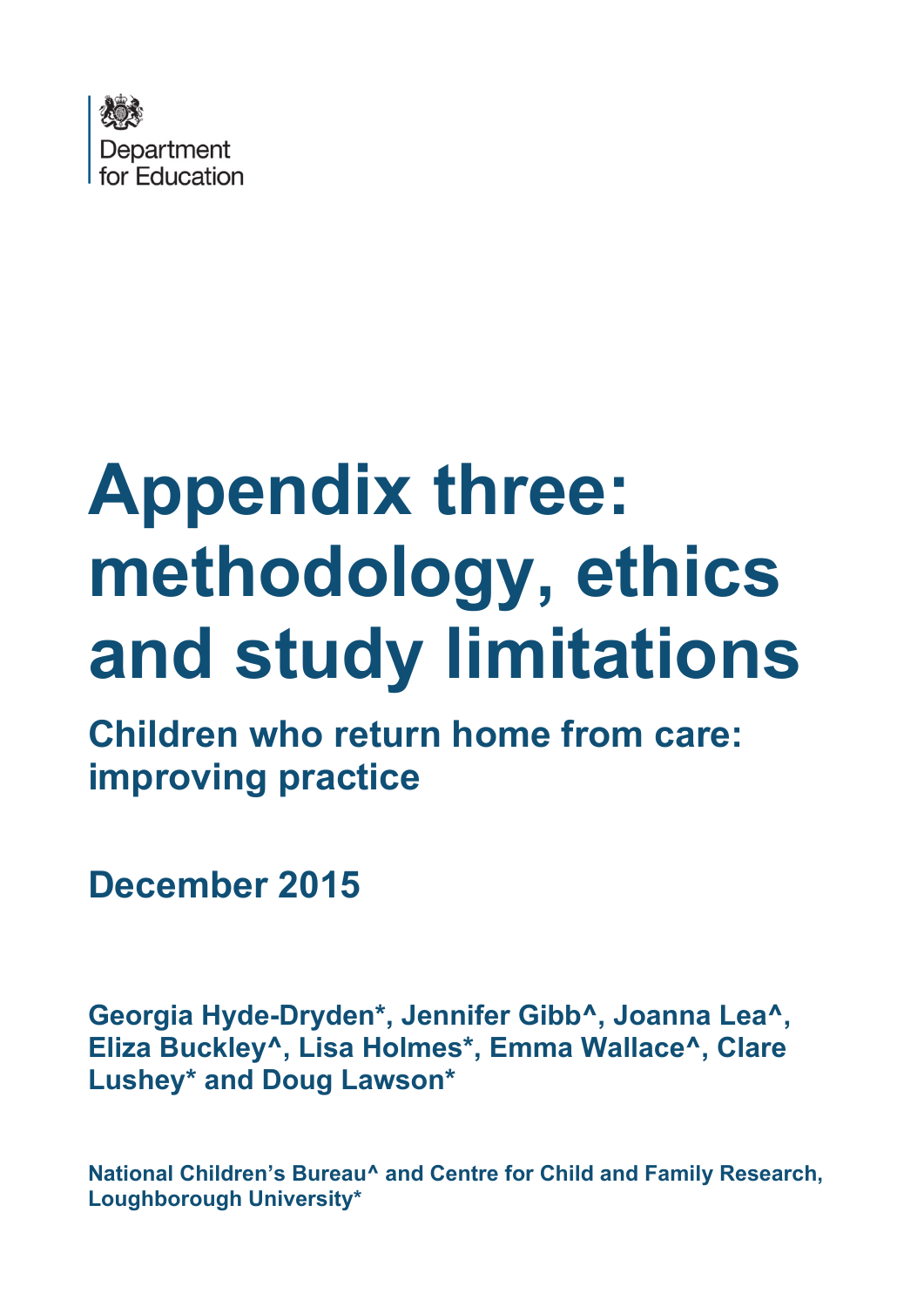# **Contents**

| Methodology                                                         | 3              |
|---------------------------------------------------------------------|----------------|
| Selection of the case study local authorities                       | 3              |
| Interviews with professionals                                       | 5              |
| Sample selection and participation rates                            | 5              |
| Instruments                                                         | 5              |
| Interviews with parents and children                                | $\overline{7}$ |
| Sample selection and participation rates                            | $\overline{7}$ |
| Instruments and fieldwork                                           | 10             |
| Analysis                                                            | 12             |
| <b>Ethics</b>                                                       | 12             |
| Limitations                                                         | 12             |
| <b>Appendix Four Introduction</b>                                   | 14             |
| Background information for interviewer                              | 14             |
| Improving practice in respect of children who return home from care | 21             |
| Focus group topic guide: Commissioners, senior and middle managers  | 21             |
| Introduction                                                        | 21             |
| Improving practice in respect of children who return home from care | 26             |
| Frontline social care practitioners                                 | 26             |
| Improving practice in respect of children who return home from care | 31             |
| Focus group topic guide: Staff from external organisations          | 31             |
| Interview topic guide: Parents and carers                           | 47             |
| DfE - Return Home From Care                                         | 47             |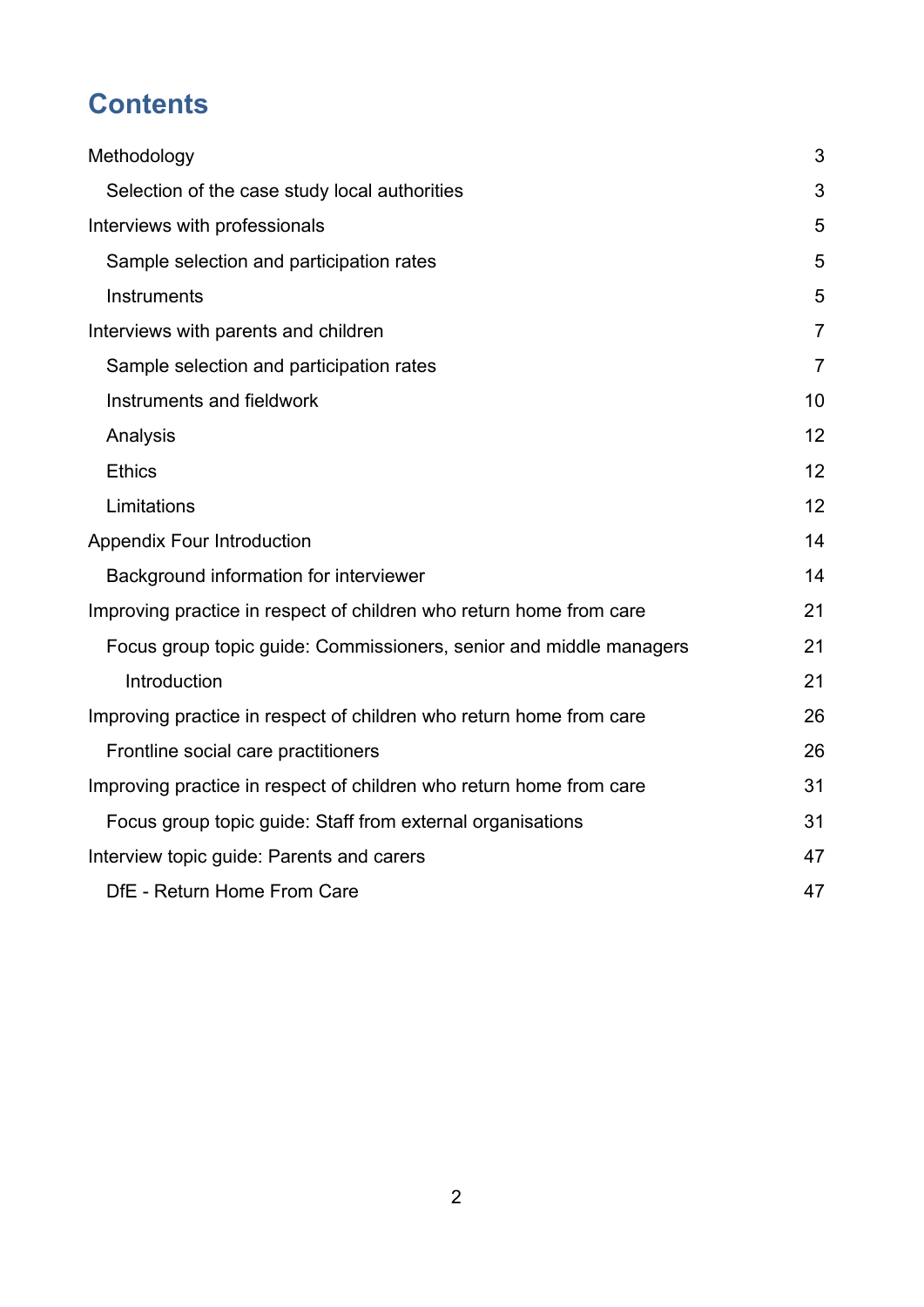# <span id="page-2-0"></span>**Methodology**

# <span id="page-2-1"></span>**Selection of the case study local authorities**

In order to recruit eight local authorities with a broad range of characteristics for inclusion in the project, a stratified sample of local authorities was selected based on the following indicators:

- the proportion of children returned home from care and the proportion subsequently re-entering care (as reported in the SSDA 903 data and using additional analysis provided by the Department for Education);
- geographical location to ensure the inclusion of a range of regional representation;
- authority type to ensure the inclusion of a range of types of authority including unitary, metropolitan and London boroughs.

Invitations were initially sent to sixteen local authorities from the stratified sample representing a broad range of characteristics. Taking into account the characteristics of those authorities indicating they wished to participate, invitations were sent to a second wave of twenty authorities. This resulted in a sample of eight local authorities being achieved. The sample represented a good spread of geographical areas covering eight out of ten regions. There was also a good spread of types of authority including unitary authorities, metropolitan borough, non-metropolitan county and London boroughs. The proportion of children returned home across the sample as reported in the SSDA 903 return data for the year ending 31st March 2012 ranged from below five to fifty percent. The spread of rates of return home and re-entry compared to the average rates for England are illustrated in Figure 1 below..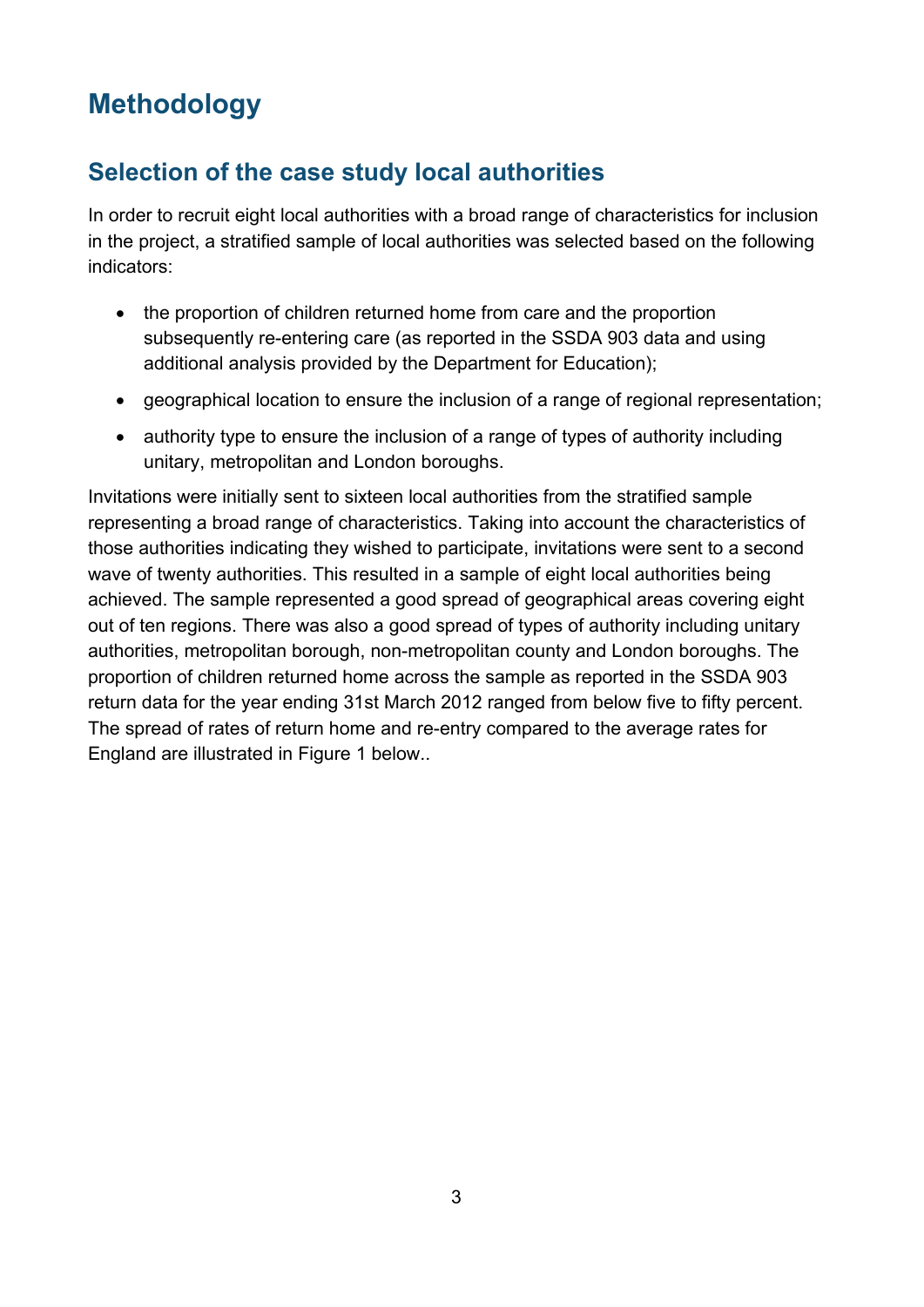

**Figure 1 - Spread of local authority sample by return and re-entry rates compared to the average for England (Year ending 31 March 2012).**

N.B. Nine local authorities are shown as one research site consisted of two local authorities jointly providing services.

Once the final sample was identified, the following data collection was undertaken:

- in-depth telephone interviews with two senior managers;
- three focus groups, one with commissioners, senior and middle tier managers; one with frontline social care workers including team managers, and one with representatives from other agencies that support return home;
- face to face interviews with four parents or carers, and three children aged six to eighteen years.

Collecting data from both families and professionals provided for exploration of the issues from multiple perspectives, including those receiving and providing reunification services and support.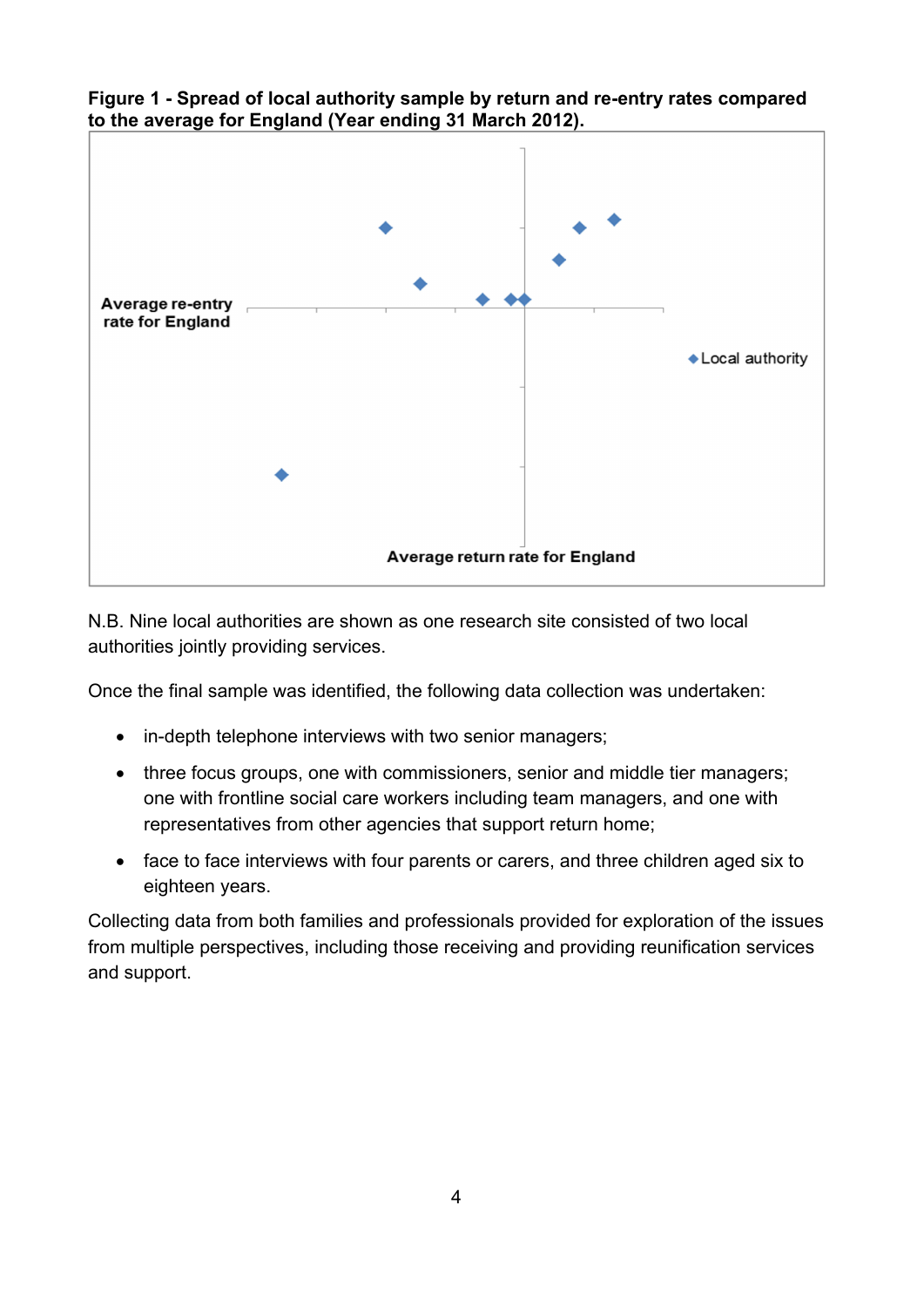# <span id="page-4-0"></span>**Interviews with professionals**

# <span id="page-4-1"></span>**Sample selection and participation rates**

Researchers provided local authorities with participant information sheets/ invitations relating to the telephone interviews with senior managers and focus groups with managers and frontline social care staff, and local authorities were asked to nominate the most appropriate staff members to participate. In the case of the telephone interviews, the research team subsequently contacted the nominated individuals by email or telephone to invite them to participate in the project and arrange an interview date. Local authorities were also asked to assist in arranging a focus group with representatives of local external agencies supporting return home by identifying and distributing invitations to relevant organisations.

From a total of sixteen potential telephone interviews with senior managers, interviews were secured with eleven. In one local authority, the arrival of Ofsted meant that it was necessary to cancel both interviews. In one of the smaller authorities with a limited number of senior level managers, it was agreed that managers would participate in the focus group rather than in telephone interviews. In one other authority an interview had to be cancelled at the last minute and could not be re-arranged despite several attempts to do so.

Three focus groups were completed in six of the eight local authorities giving a total participation rate of eighteen out of a potential twenty-four. Again, it was necessary to cancel the focus groups arranged in one authority following the arrival of Ofsted, and another authority attempted to arrange focus groups on a number of occasions, but was unable to secure attendance by staff.

# <span id="page-4-2"></span>**Instruments**

Telephone interviews took no longer than one and a half hours and senior managers were supplied with a copy of the interview schedule in advance (see Appendix Four). The interviews were recorded digitally with the consent of participants and subsequently transcribed for analysis.

Focus groups lasted for a maximum of one hour and participants were provided with a focus group information sheet in advance explaining the purpose of the group and the range of areas that would be covered. A separate focus group topic guide was prepared for each of the three sets of participants: commissioning, senior and middle tier managers; frontline social care workers; and representatives from agencies supporting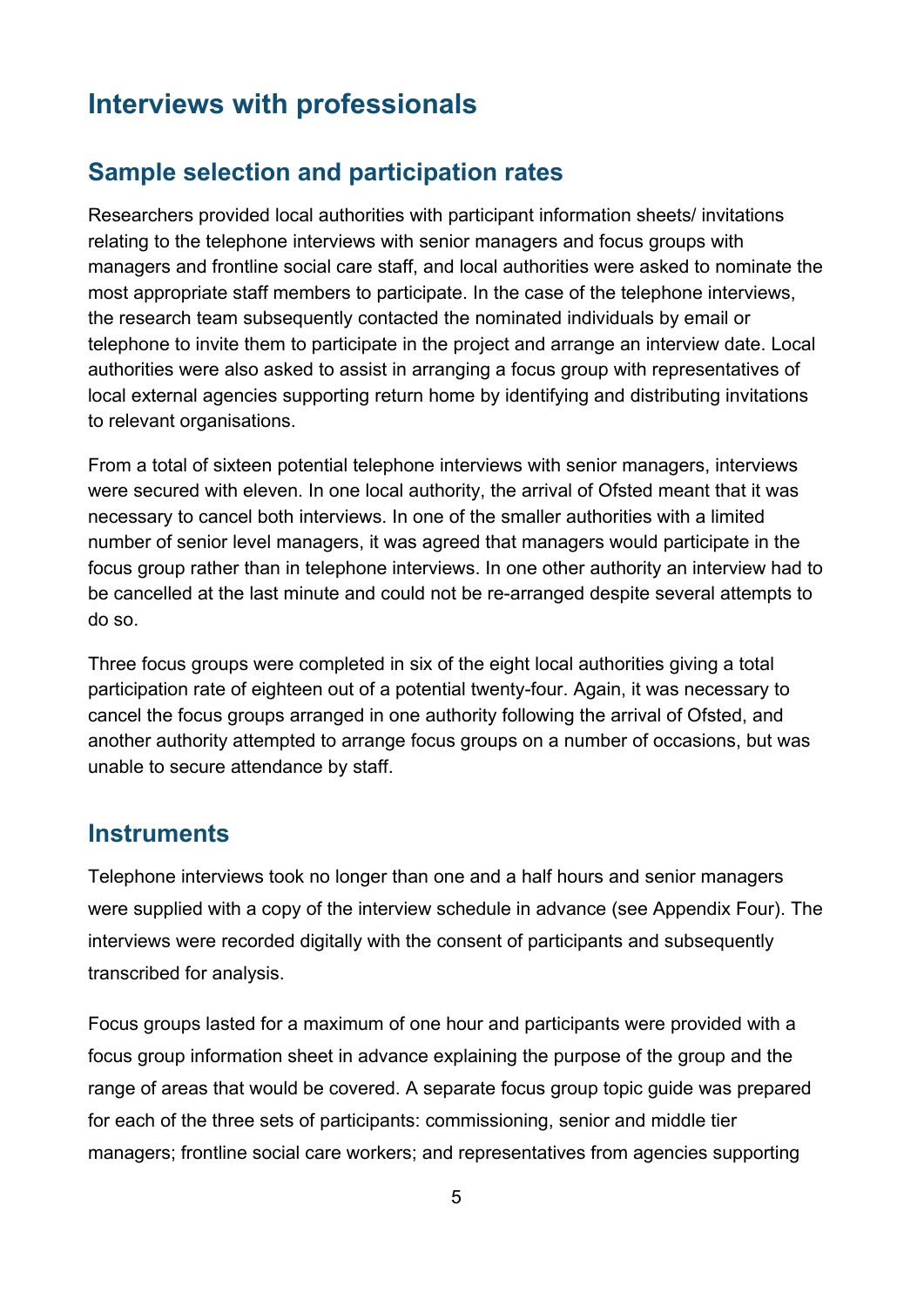return home (see Appendix Four). The written consent of participants was obtained at the beginning of each focus group and the focus groups were recorded digitally with the consent of participants. Researchers subsequently listened to the recordings and prepared notes for use in analysis.

The interview transcriptions and focus group notes were thematically coded and analysed using NVivo 10.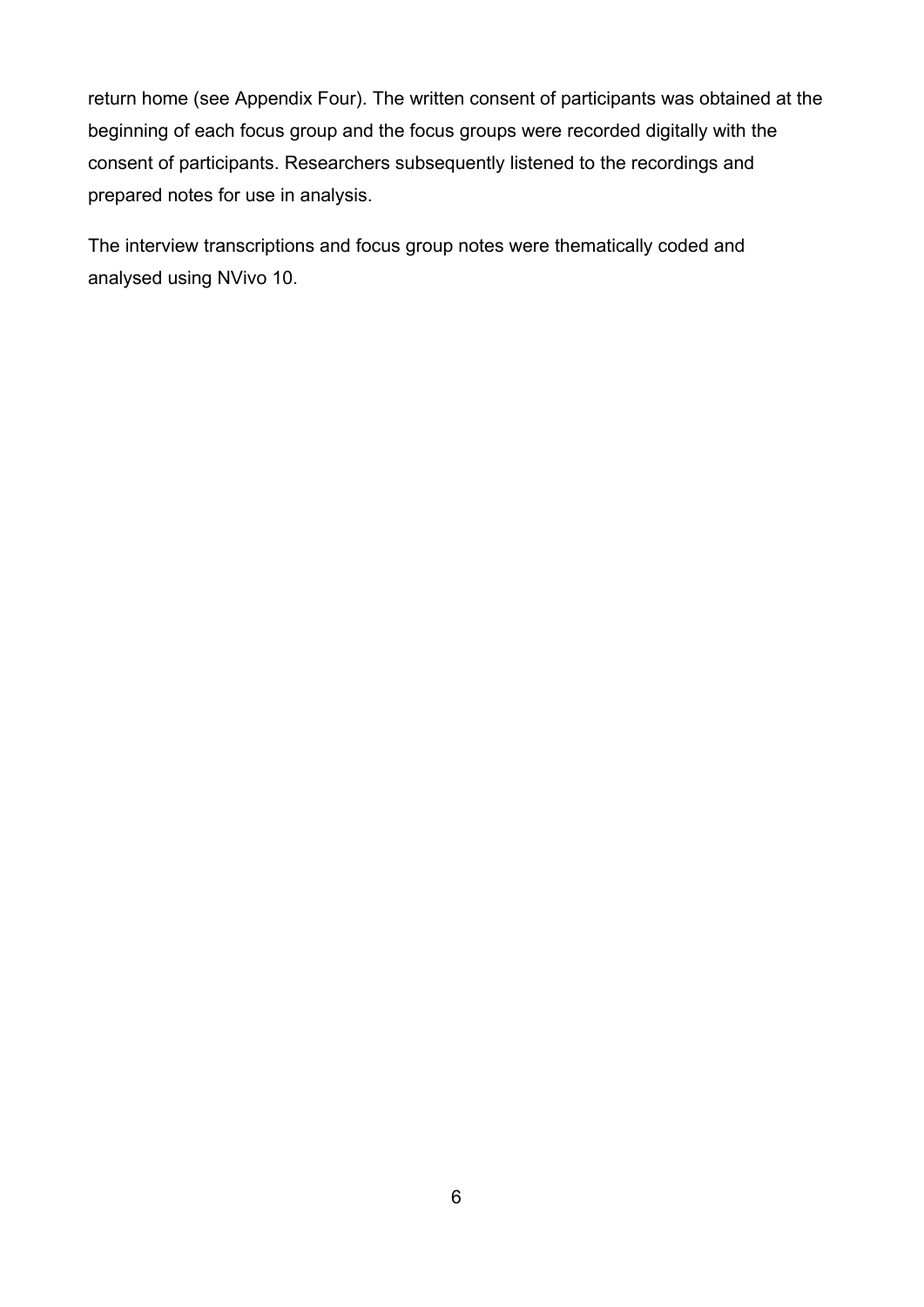# <span id="page-6-0"></span>**Interviews with parents and children**

# <span id="page-6-1"></span>**Sample selection and participation rates**

At each of the eight case study sites, researchers aimed to speak with three children (aged six to eighteen years) and the parents of four children (aged between birth and eighteen years). For families to be eligible for inclusion in the sample, children must have returned home from care within the last 24 months. To monitor the composition of the sample, the following information was recorded during preliminary conversations:

- success/failure of the most recent return home;
- recency of last return home:
- length of their most recent care period:
- the legal status of the child.

 $\overline{a}$ 

A two stage sampling process was undertaken to generate a sample that was both inclusive but also purposively tailored to ensure a mix of families in different circumstances.

In the first stage of recruitment, the eight local authorities were asked to identify all eligible families to take part in the research and send them invitation packs<sup>[1](#page-0-0)</sup>. The invitation packs contained comprehensive information about the study, including all information necessary for informed consent, and encouraged parents and children to take part in the research highlighting the benefits of participation, which included improving support to families in the future. Participants were also informed that they would receive a £20 gift voucher as a thank you for their time. The packs distributed by local authorities were age appropriate, containing either information aimed at six to eleven year olds or the twelve plus age group. Families wishing to participate were asked to contact the research team at the National Children's Bureau directly by email, telephone, or using the FREEPOST envelope provided. In the local authorities which had large numbers of eligible families, i.e. circa 100, they were given the option of sending the invitation packs to a random sample, but in the event most local authorities mailed the packs to all eligible families.

<span id="page-6-2"></span> $1$  Local authorities were asked to exclude sensitive cases from the sampling if it was deemed unsafe for a female researcher to visit alone or if being involved in the research would risk jeopardising the longer term reunification outcome, or welfare of the child. In the local authorities which had large numbers of eligible families, i.e. circa 100, they were given the option of sending the invitation packs to a random sample, but in the event most local authorities mailed the packs to all eligible families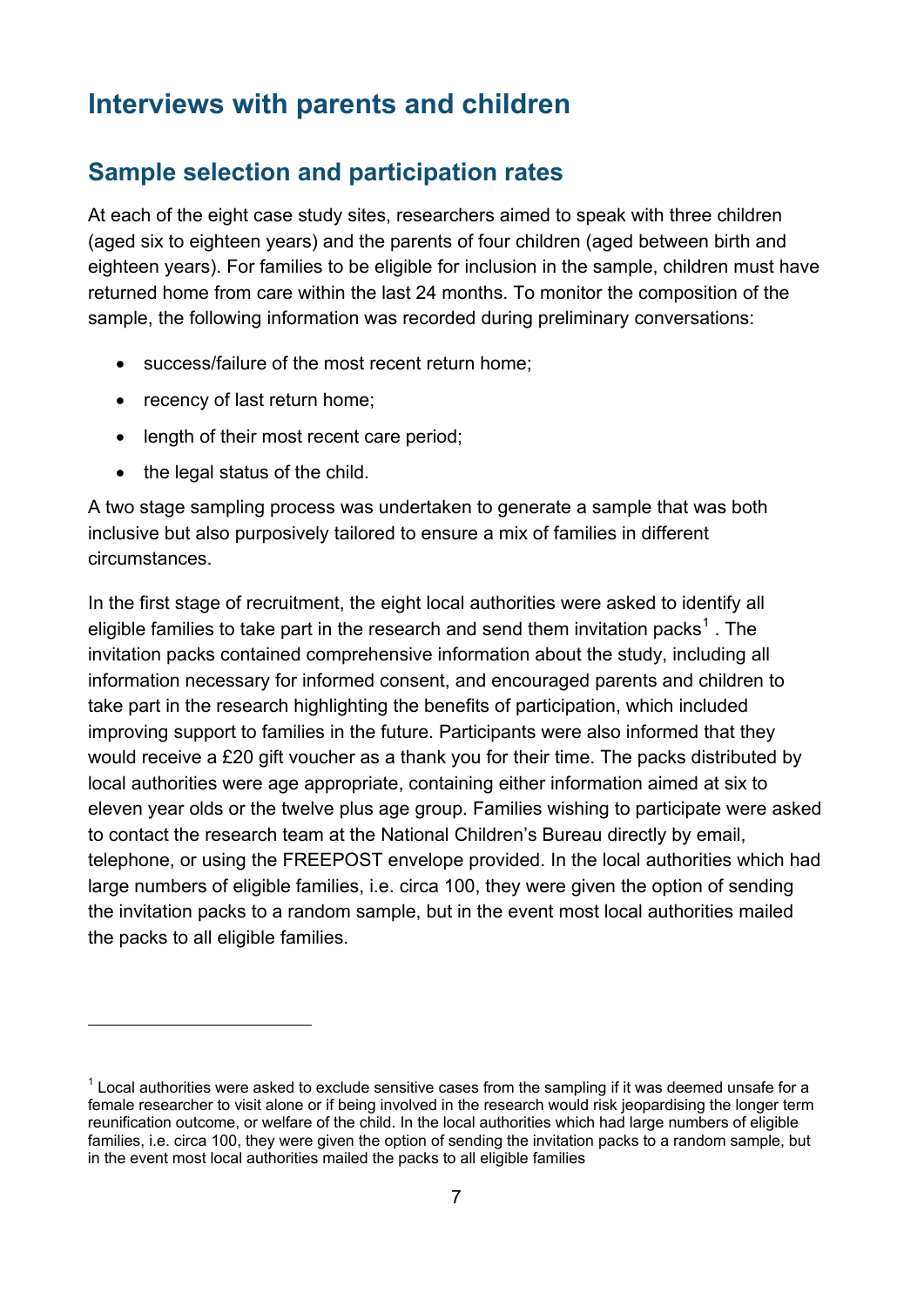The first stage of recruitment resulted in twelve parent interviews and seven child interviews (a total of ten children).

The second stage of recruitment involved working with local authorities to top up the sample with the aim of achieving the target of four families per case study site. Local authority staff were asked to proactively contact eligible families to encourage them to take part in the research. Local authorities were requested, where possible, to undertake a purposive sampling approach to focus on the types of families that were underrepresented in the first stage of recruitment, for example requesting children with a specific legal status or identifying young people who had returned to care. Du

Due to difficulties recruiting families in some of the local authorities, it was decided that additional participants would be included from areas in which more than four eligible families were willing to take part. Table 2 shows the numbers of families and children interviewed in each case study site

| <b>Case study site</b> | <b>Parent interviews</b> | <b>Children</b><br>interviewed |
|------------------------|--------------------------|--------------------------------|
| A                      | $\sqrt{3}$               | 1                              |
| B                      | 6                        | $\overline{2}$                 |
| $\mathsf C$            | 6                        | 5                              |
| D                      | 1                        | 0                              |
| E                      | $\overline{2}$           | $\mathfrak{S}$                 |
| $\mathsf F$            | 0                        | 0                              |
| G                      | $\overline{2}$           | 0                              |

#### Table 2 The distribution of families by case study area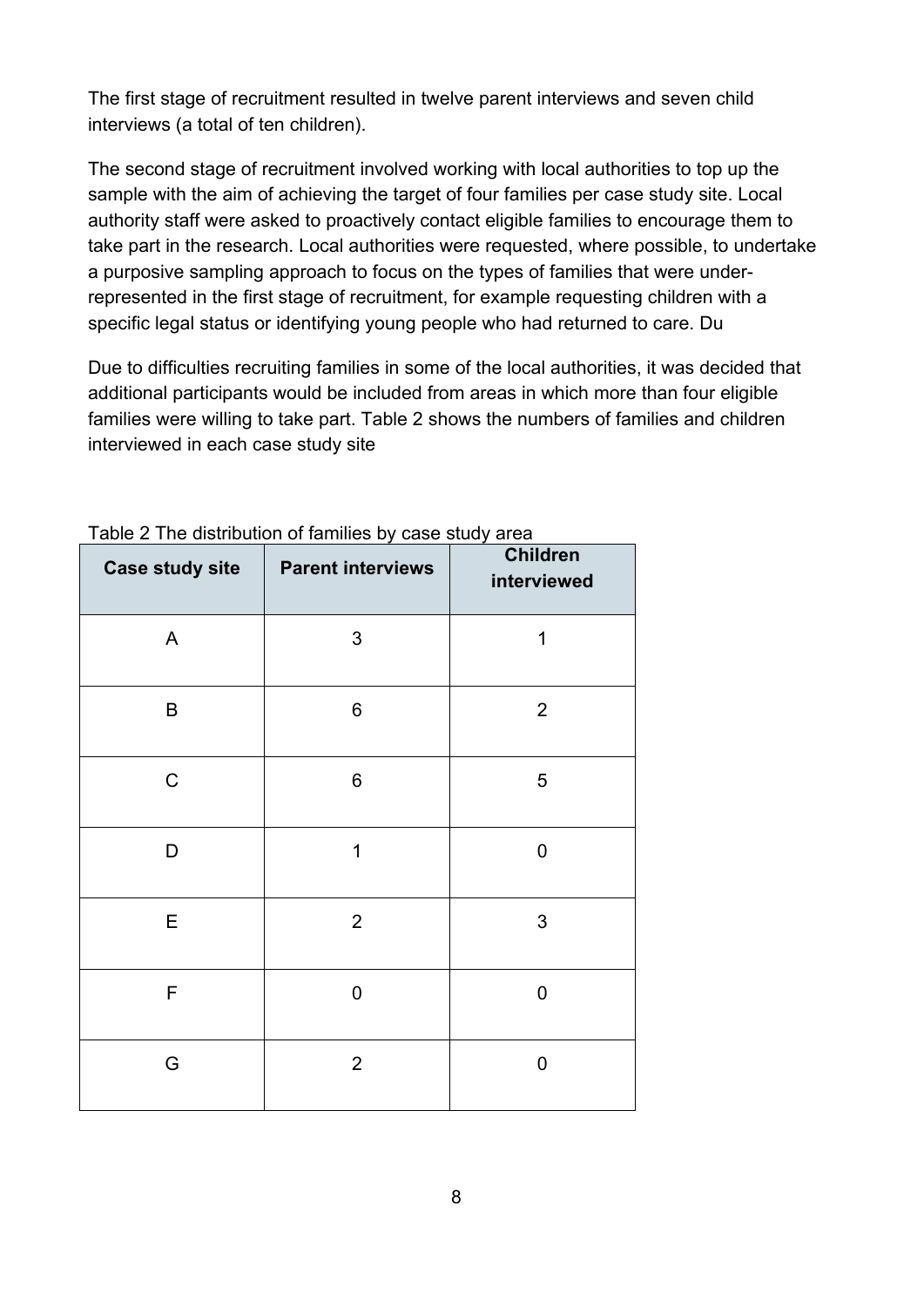| <b>Case study site</b> | <b>Parent interviews</b> | <b>Children</b><br>interviewed |
|------------------------|--------------------------|--------------------------------|
| Н                      | 2                        |                                |
| Total                  | 22                       | 12                             |

A total of 31 interviews were completed: [2](#page-6-2)2 parent and 9 child interviews<sup>2</sup>. The two stage recruitment process resulted in a fairly mixed sample. Table 3 below shows the achieved sample in terms of the information collected from the parent interviews. There were some gaps in the final sample; most notably it included no children who had returned to care following reunification, although the sample included interviews with parents of children who had returned to care.

| Sample criteria                                               |                                            | <b>Achieved</b> |
|---------------------------------------------------------------|--------------------------------------------|-----------------|
| <b>Total interviews</b>                                       | Parents interviewed                        | 22 interviews   |
|                                                               | Children interviewed                       | 12 interviews   |
| <b>Children</b><br>interviewed                                | 6-11 yr olds                               | 8 interviews    |
|                                                               | 12-18 yr olds                              | 4 interviews    |
| Age of eldest<br>relevant child in<br>the family <sup>1</sup> | $0 - 5$                                    | 6 families      |
|                                                               | $6 - 11$                                   | 5 families      |
|                                                               | $12 - 18$                                  | 11 families     |
|                                                               | Success or failure Success (still at home) | 16 families     |

Table 3 Final achieved sample from parent interviews

 $\overline{a}$ 

<sup>&</sup>lt;sup>22</sup> Six of the parent interviews were completed with more than one parent / partner in the interview for some or all of the time. Two of the child interviews were paired / triad interviews with siblings.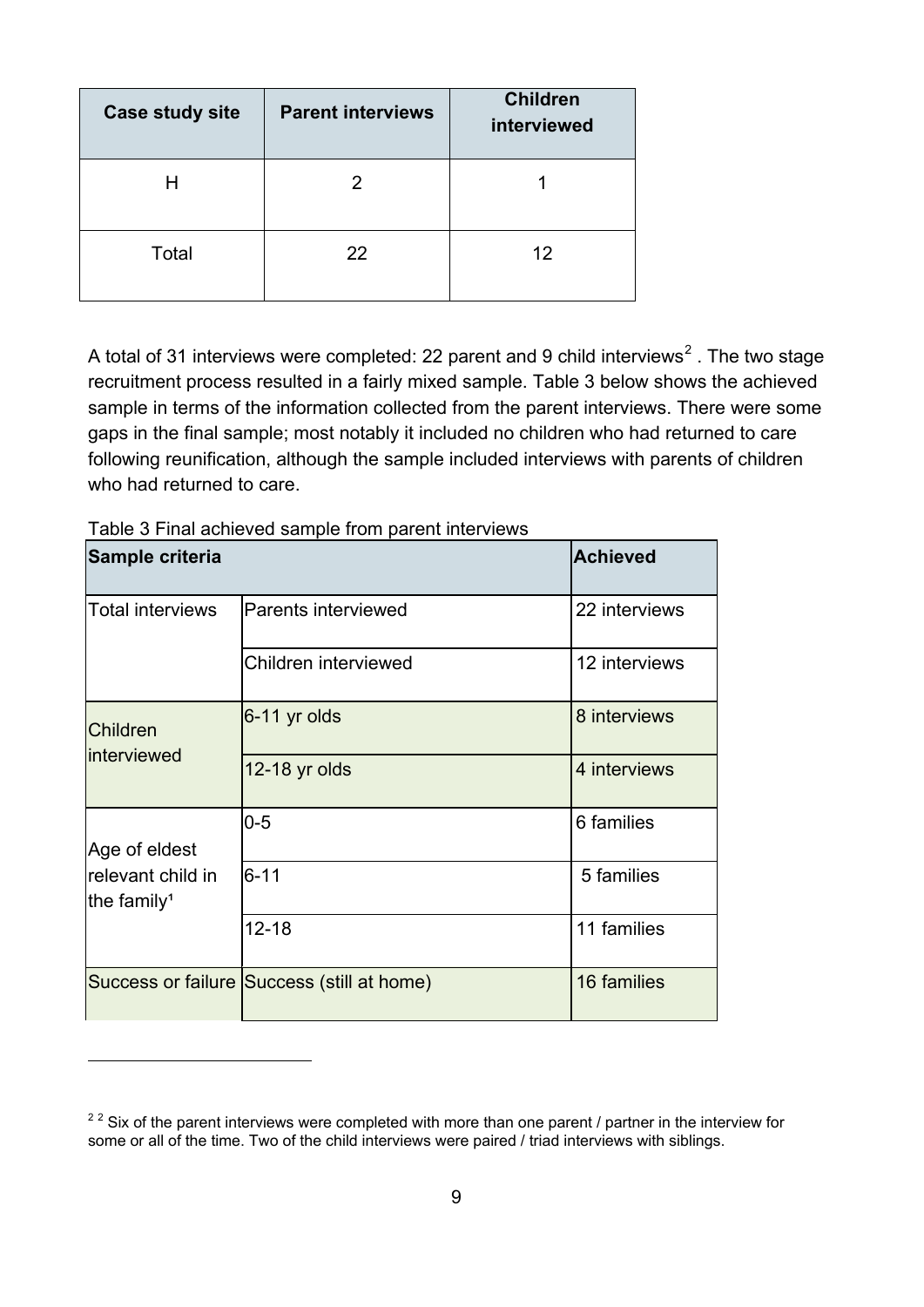| re. return home                                     | Failure (back in care)                                           | 4 families  |
|-----------------------------------------------------|------------------------------------------------------------------|-------------|
|                                                     | Mixed (one or more relevant children<br>back in care/at home)    | 2 families  |
| Legal basis of<br>placement prior to<br>return home | Care order (Section 31 or 38)                                    | 6 families  |
|                                                     | <b>Voluntary (Section 20)</b>                                    | 12 families |
|                                                     | Unclear / not known                                              | 3 families  |
|                                                     | Mixed (different legal status for<br>children)                   | 1 family    |
| Recency of last<br>return home (data                | Less than 6 months                                               | 4 families  |
| collected from<br>date of interview)                | Between 6 and 24 months                                          | 16 families |
|                                                     | Mixed (different lengths of time<br>children have returned home) | 2 families  |
| Duration of<br>placement prior to<br>return home    | < 3 weeks                                                        | 4 families  |
|                                                     | $3$ weeks $-6$ months                                            | 4 families  |
|                                                     | > 6 months                                                       | 12 families |
|                                                     | Mixed (for different children)                                   | 2 families  |

# <span id="page-9-0"></span>**Instruments and fieldwork**

Semi-structured interviews were completed with the parents and children, exploring:

- context/care history: background descriptions on why the child was taken into care and a care timeline including the number and type of placements and length of time living in and out of care;
- support while the child was in care: focused on the support the family did or did not receive while the child was in care;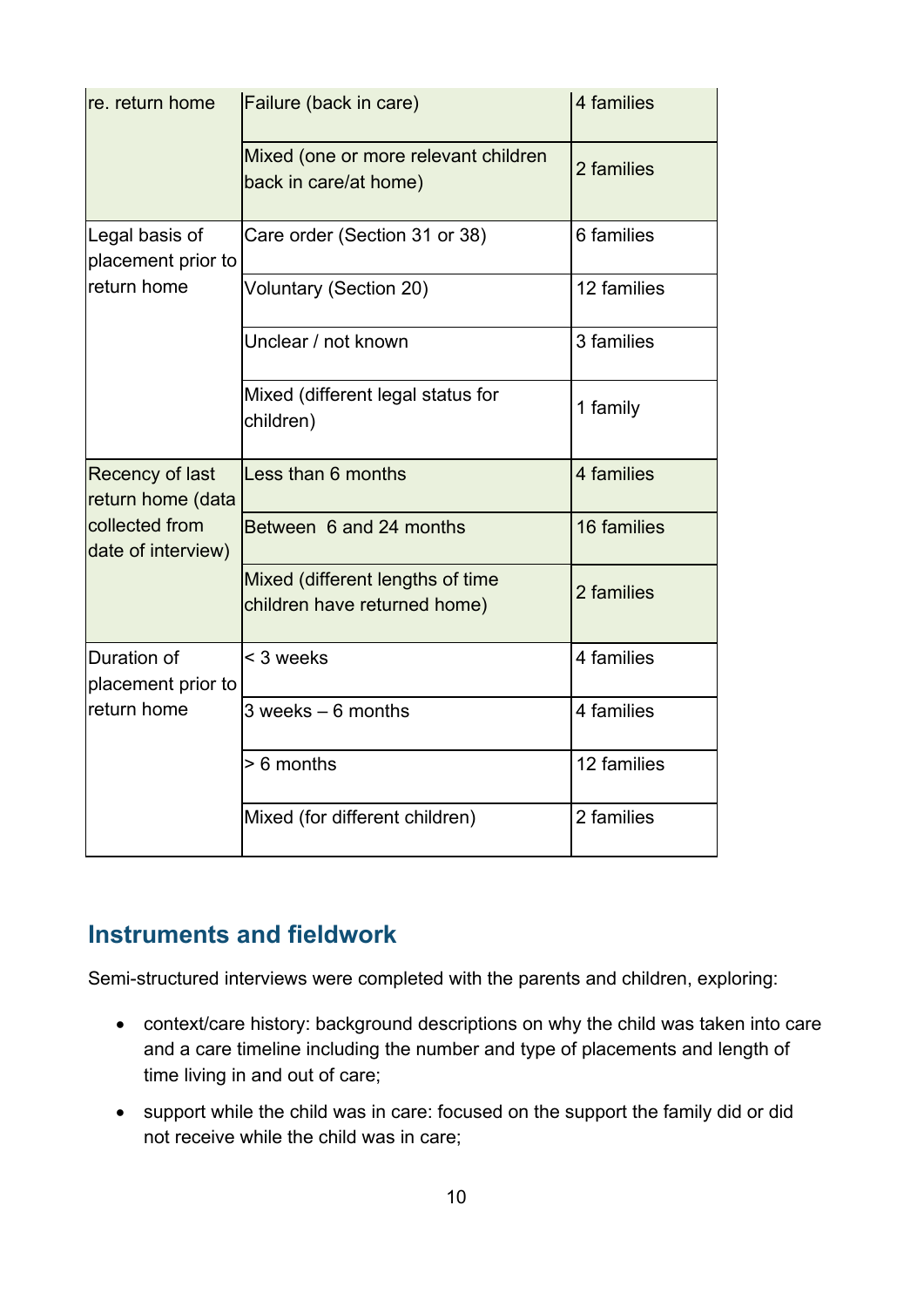- involvement in decision-making: families views on their involvement in planning for their child to come home;
- experience of transition: included planning and managing transition and how parents felt about this process, the support that families received during this time including help with practical arrangements and, where relevant, comparisons to previous moves;
- support once the child was back at home: the situation when the child moved back home and the support the family received to deal with the situation;
- overall: looked at families overall thoughts about the support they received throughout the entire process and any improvements they felt could be made.

Age appropriate topic guides and materials were developed for parents and children (see Appendix Four) to be used as a tool to guide the interview over the relevant topics but allowing parents and children to explain their own experiences. A total of 32 interviews were face to face and two parent interviews were being completed over the telephone. Interviews with parents lasted between 45 and 90 minutes and interviews with children generally lasted between 30 and 45 minutes.

At the start of each interview, participants were advised about the issues that would be covered in the interview, the duration of the interview, the right to refuse to answer any questions and that there were no right or wrong answers. Researchers explained that everything would be confidential (unless something was said that the researcher felt put a child or vulnerable adult in danger, in which case the NCB child protection policy would be followed) and that no one would be told that the participant had taken part in the research. Before the interview continued, participants were asked to sign a consent form saying that they had fully understood the information that the researcher had provided.

Participants were also asked if the researcher could digitally record interviews to enable the write up during the analysis phase. It was explained to participants that only the research team working on the project would listen to the sound files.

During the interviews, the researchers remained alert to participant's distress, reminding participants that they had the right to stop the interview at any time and did not have to answer all of the questions. At the end of the interview, researchers asked a series of debrief questions checking that the participant was not distressed or uncomfortable with any of the questions that were asked and if any changes should be made for future interviews. An area specific support leaflet was also given to each participants detailing local and national support organisations that participants could contact should they feel the need. Participants were also promised a copy of the report summary once completed.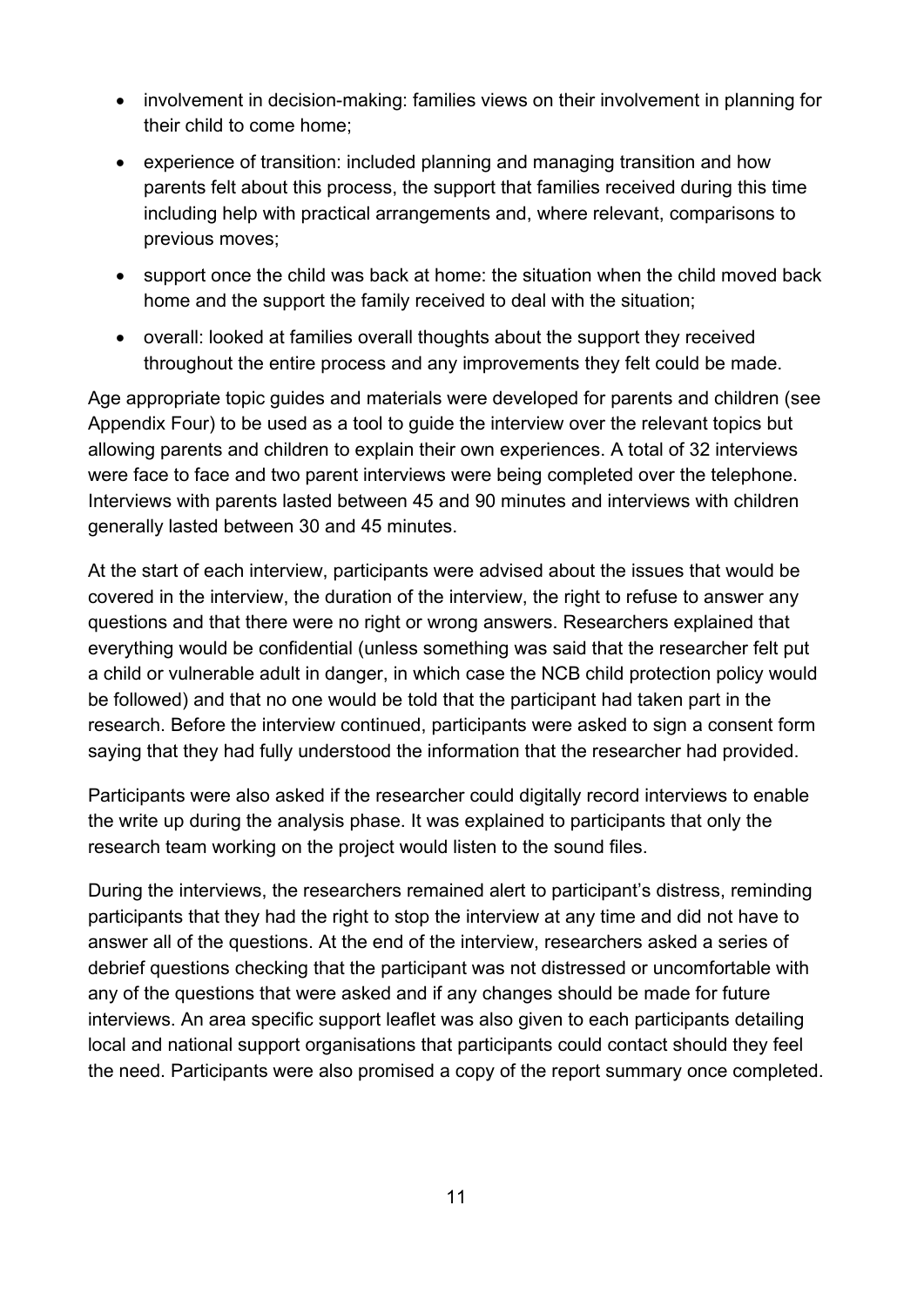# <span id="page-11-0"></span>**Analysis**

Researchers synthesised data from the interviews into a framework in Microsoft Excel. Separate frameworks were developed for parent and child interviews, although the themes were similar. The main themes were agreed after discussions about the early findings and the research questions. Using the charts, researchers analysed the data to write the report.

# <span id="page-11-1"></span>**Ethics**

Prior to commencement of the study, researchers submitted an ethics checklist to information regarding the ethical issues and research governance approval was obtained Loughborough University's Ethics Sub Committee. Local authorities were supplied with where necessary.

Local authorities were asked to exclude sensitive cases from the sampling if it was deemed unsafe for a female researcher to visit alone or if being involved in the research would risk jeopardising the longer term reunification outcome, or welfare of the child.

# <span id="page-11-2"></span>**Limitations**

At the same time as participating in this research, representatives of local authorities were participating in a series of learning set workshops forming part of the wider project. Depending upon the timing of individual telephone interviews and focus groups, some participants' responses may therefore have reflected the very recent discussions at the learning set events.

The professionals and families participating in the research were not reflecting on the same cases. To allow a minimum of six months to have elapsed following reunification so that families could discuss the post reunification period, families were discussing events occurring up to two years ago, whereas professionals were discussing current policy and practice. This difference in timeframe may therefore mean families are referring to practice which has since changed in their local authority.

It is possible that by asking professionals to describe local practice that descriptions may tend to reflect what local practice should be, rather than the daily reality.

Although a sample of eight local authorities was achieved, the ability of one authority to participate in the project was limited following the arrival of Ofsted for inspection. However, the authority agreed to continue participating as far as it was able to do so.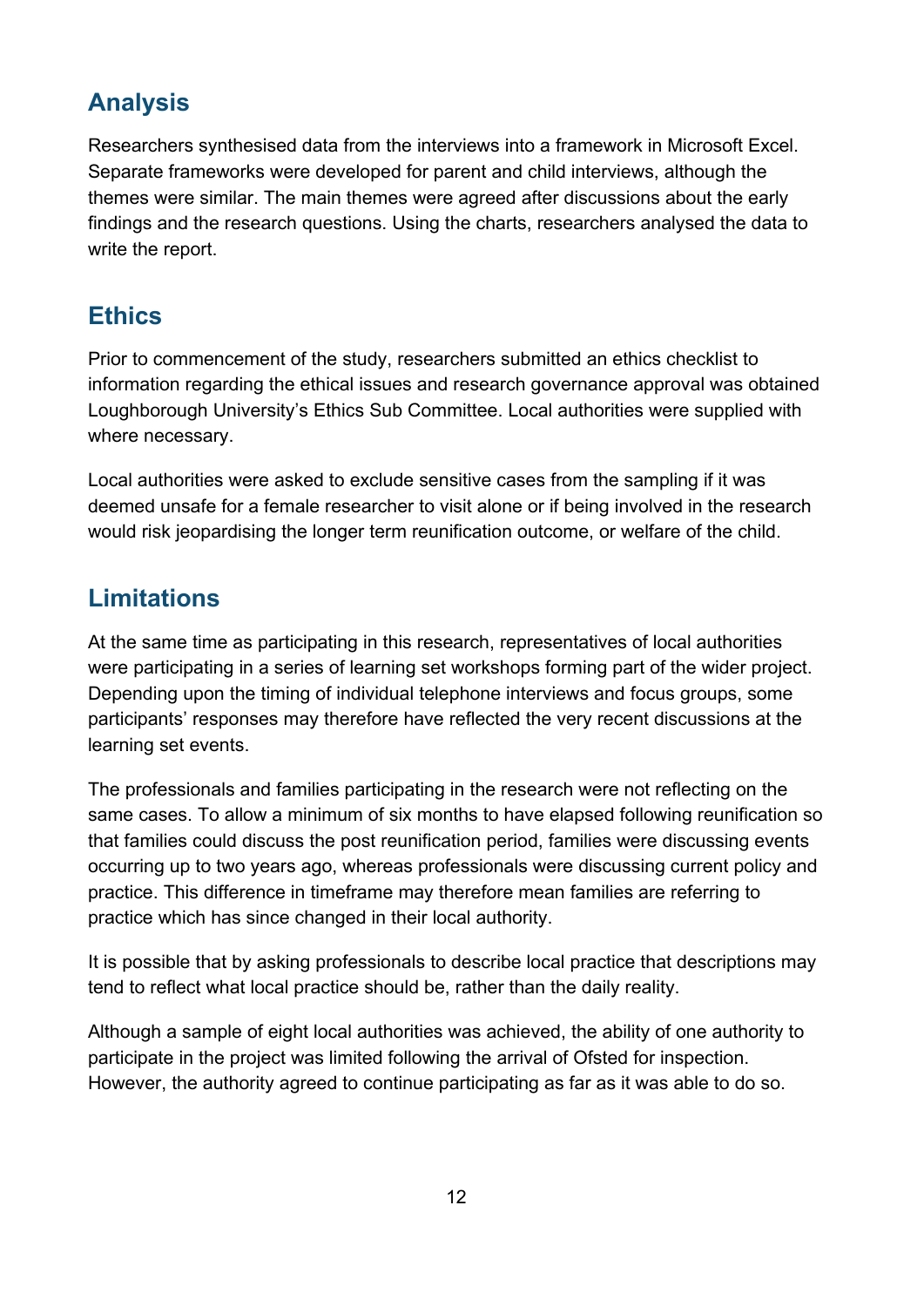

# **Appendix four: instruments**

**Interview schedule: in-depth interviews with senior managers**

**December 2015**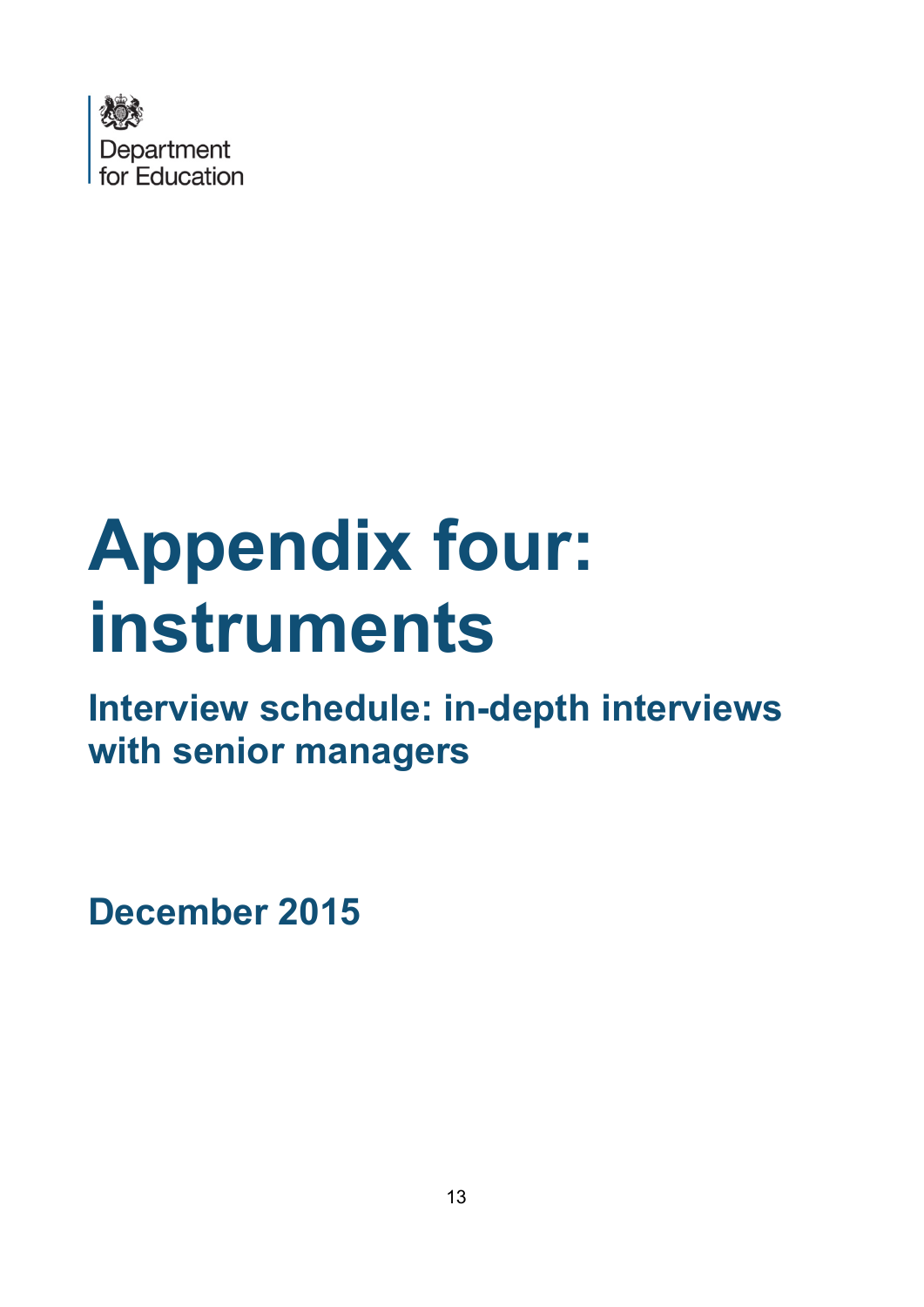# <span id="page-13-0"></span>**Introduction**

# <span id="page-13-1"></span>**Background information for interviewer**

#### **Interview Aims**

As part of the Improving practice in respect of children who return home from care study, telephone interviews are being conducted with senior managers in local authorities to discuss issues concerning reunification at a strategic level, including the incorporation of national policy and research into local policy and practice.

The interview will explore whether, and how, the research evidence base has informed the development of local authority policy in this area. If authorities are not already using the research evidence base, the interview will explore whether authorities have any plans to do so in future. The interview will also address the barriers and facilitators to policy and practice around returning children home from care, for instance, relating to resources, staffing and joint-working with other agencies.

The interview will last approximately 1 hour.

#### **Definition of return home/reunification**

By using the term(s) return home/reunification we mean where a child ceases to be looked after by returning to live with parents or another person who has parental responsibility. This includes a child who returns to live with their adoptive parents but does not include a child who ceases to be looked after by reason of the making of an adoption, residence or special guardianship order.

## **Confidentiality**

The interview is likely to last up to one and a half hours [NB. Check interviewee time available at the start of the interview]. What you tell us will be confidential and findings will be anonymised. In exceptional circumstances anonymity and confidentiality has to be broken, for example, if it is felt that practice was putting children at risk, or there were concerns regarding professional misconduct. You may stop the interview at any time and you may also withdraw your data from the study at any time up until publication of the findings.

We plan to audio record the interview. The digital recording will be stored securely and will only be shared with colleagues in the research team. Is that OK?

*Start recording*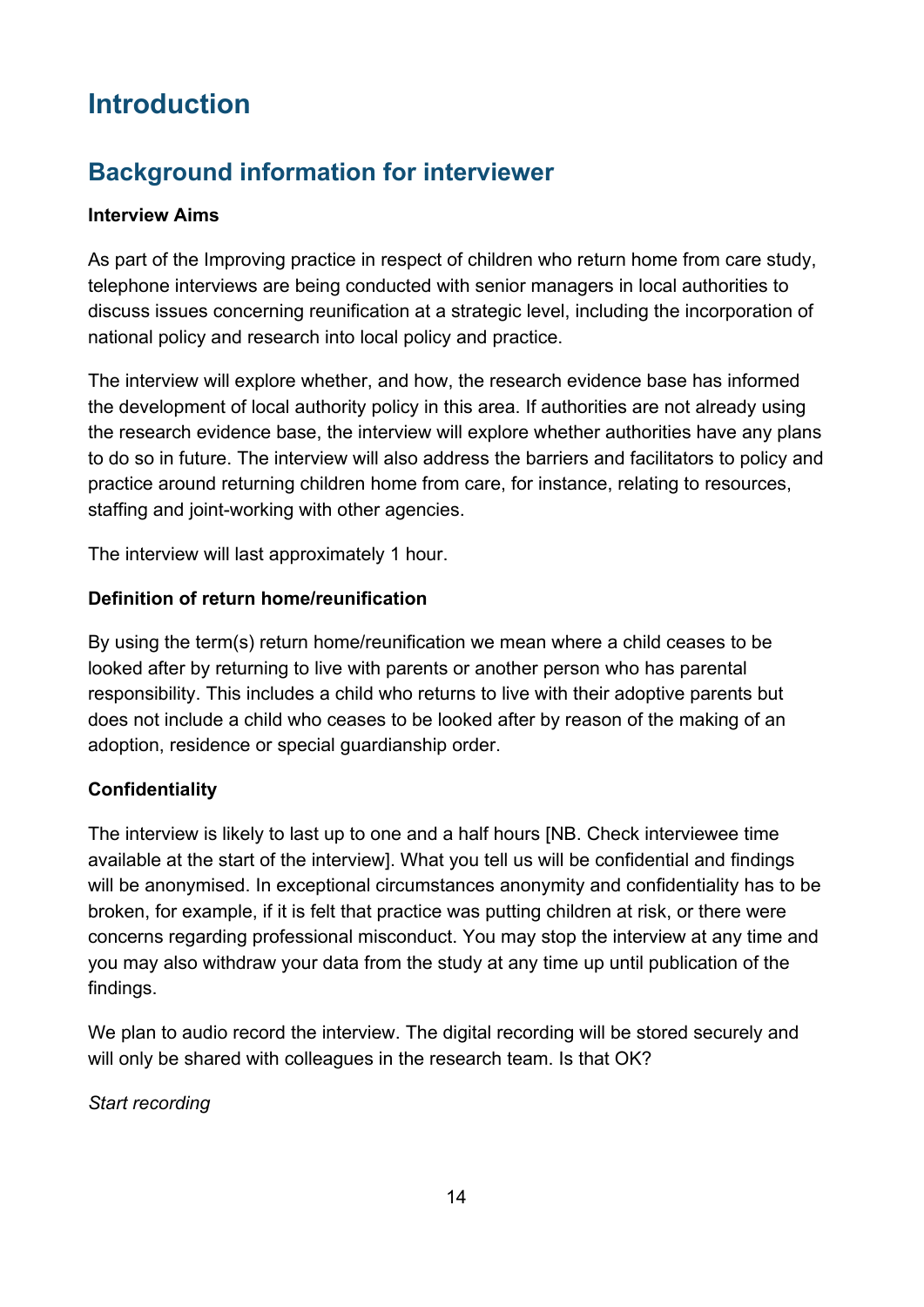This is [name, CCFR] interviewing [name and LA] on [date]. Can I just confirm that you are still willing to participate in this interview and that you are aware and happy for the interview to be recorded?

## **Background**

Can you confirm your job title and briefly outline your role and responsibilities in relation to children returning home from care?

How long have you held this role [in LA name]?

*[Questions within [ ] and italics are designed as prompts for the interviewer to be used as and when appropriate].*

## **Current policy/ practice**

Can you briefly talk me through your authority's policy and practice on assessment, decision-making and the planning processes around children returning home from care?

- [Which professionals are involved in the assessment and decision-making processes?]
- [How are children identified for possible reunification?]
- [How does your authority identify the needs of children and their families when they are being reunified?]

[If there is none currently in place, please describe any policy or new practice that you plan to introduce in the future?]

Are different approaches needed when applying your practice/policy to different groups of Looked after Children?

- [For example, babies/older children, s20/s31, edge of care/longer term cases?]
- [Please describe]
- [If a child on a care order is placed with their parents, how is it decided whether or not the order should be discharged?]

How long has the current policy/practice been in place?

What stage is implementation of the policy/practice at?

- **In development**
- Partial or early stages of implementation (operating for less than 6 months)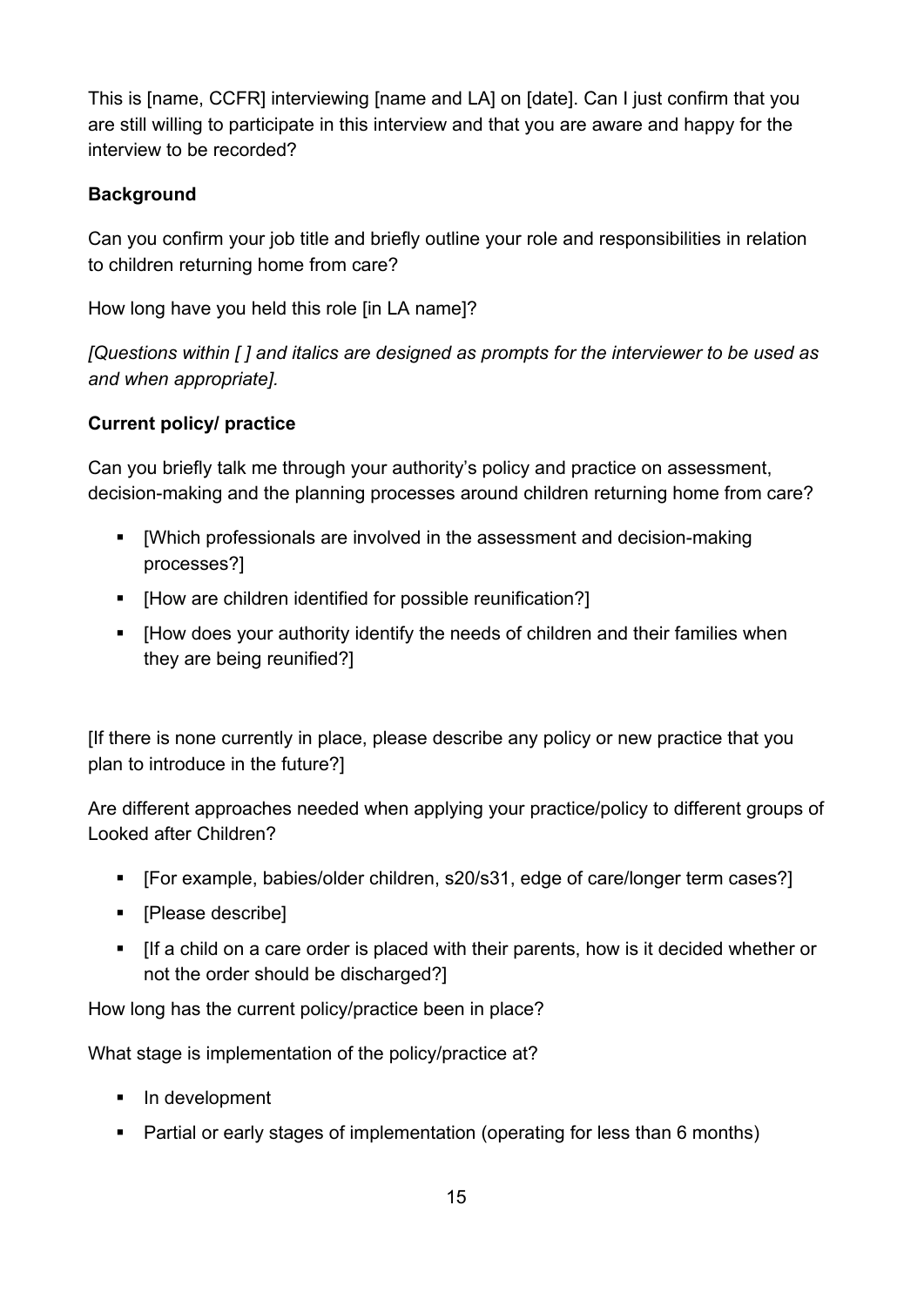- Full implementation (operating between six months to two years)
- Mature and embedded (operating for two years plus)

[If it is a planned policy or practice, when is it scheduled to start?]

Why was the policy or practice introduced?

[Where did the impetus come from?]

Who was involved in developing the policy/practice?

[Social care; other agencies; residential workers; foster carers; young people?]

How does the policy/practice fit within your authority's wider permanence policy, if one exists?

[Is a written/electronic copy available?]

## **The evidence base for current policy and practice**

Is your authority's current policy or practice on returning children home evidence based?

## If **YES**:

What evidence is it based on?

- **National or international evidence about effective ways of working**
- **Local evidence about need or effective ways of working**
- Clear theory underpinning it (and if so what?)
- Evidence from service users

How is that evidence base incorporated into your authority's policy and practice?

- **EXECUTE:** Incorporated into written policy
- [Used by individual staff to inform their practice]

## If **NO**:

What has shaped the current policy/practice?

- **If has evolved in response to individual cases]**
- [Resources/staffing]
- [The existing structure of the authority/services]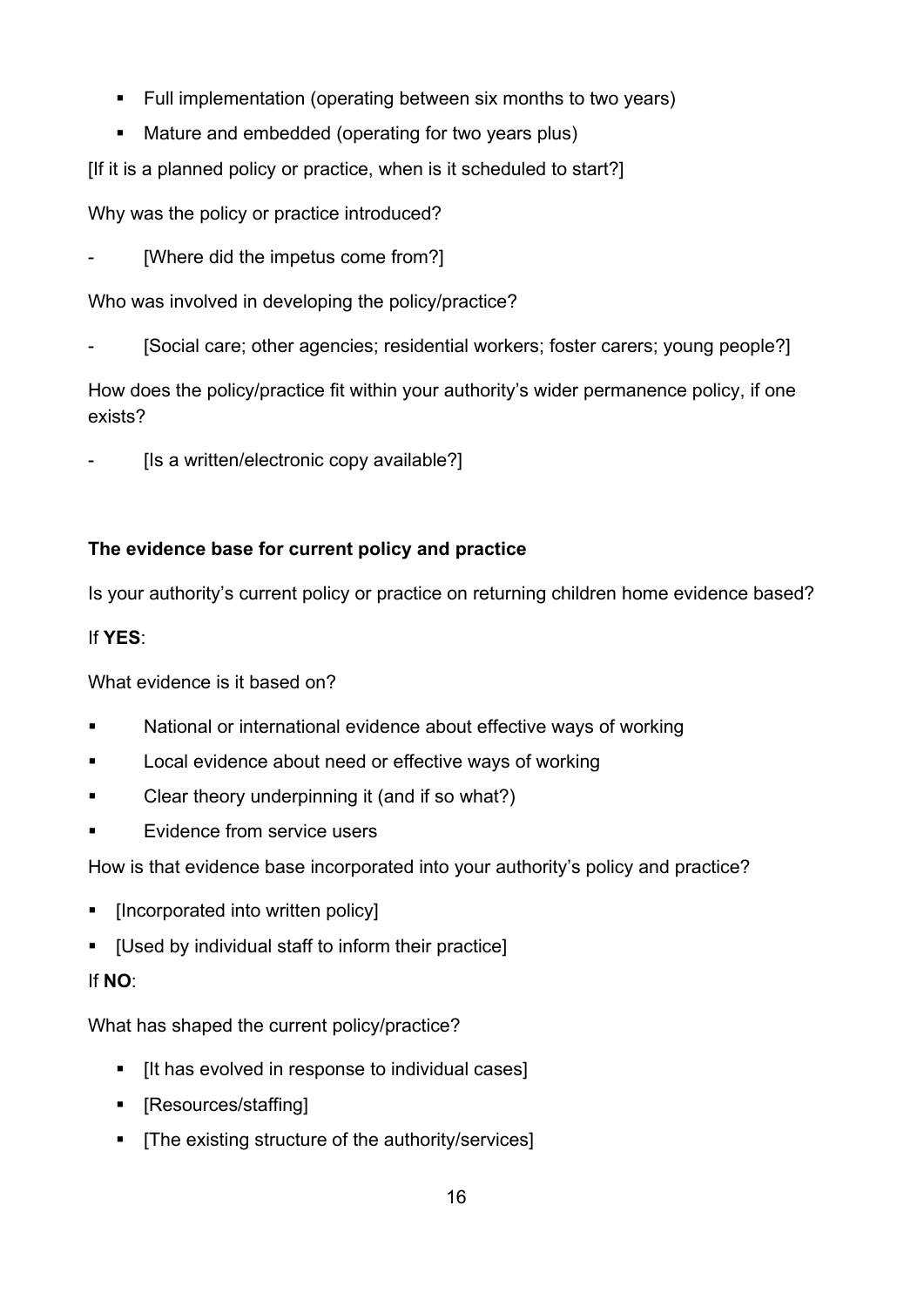Do you know why the existing evidence base hasn't been used to develop your authority's policy and practice?

Was the policy or practice developed by your authority, or is it an adaptation or replication of something operating elsewhere?

Are there any future plans to [further] develop policy and practice in this area to reflect the national or local evidence base? [Please describe any.]

## **Monitoring and evaluation of current policy and practice**

Has there been any evaluation or ongoing monitoring of your authority's policy/practice on reunification and its impact? [Please outline.]

If so, has this included:

- o monitoring of re-referrals for abuse or neglect and re-entry into care?
- o any work to look at the cost of reunification?
- o looking at the cost of reunification breakdowns?
- o looking at the staffing/resource implications of the policy/practice?

Has analysis of this data been undertaken? [What does it say?]

Are we able to access a copy of any findings?

Was this carried out in-house or by an external, independent evaluation team?

What changes to your policy/practice, if any, have resulted from the monitoring/evaluation?

#### **Assessment of needs**

How are children and families' ongoing support needs assessed?

- [Does your authority use CAF, CiN processes?]
- **Is there periodic ongoing assessment?**
- [How long does this continue?]
- [Is the assessment reviewed, and if so, how frequently?]

How long does the authority usually continue supporting children and families post reunification?

[How is this decided in individual cases?]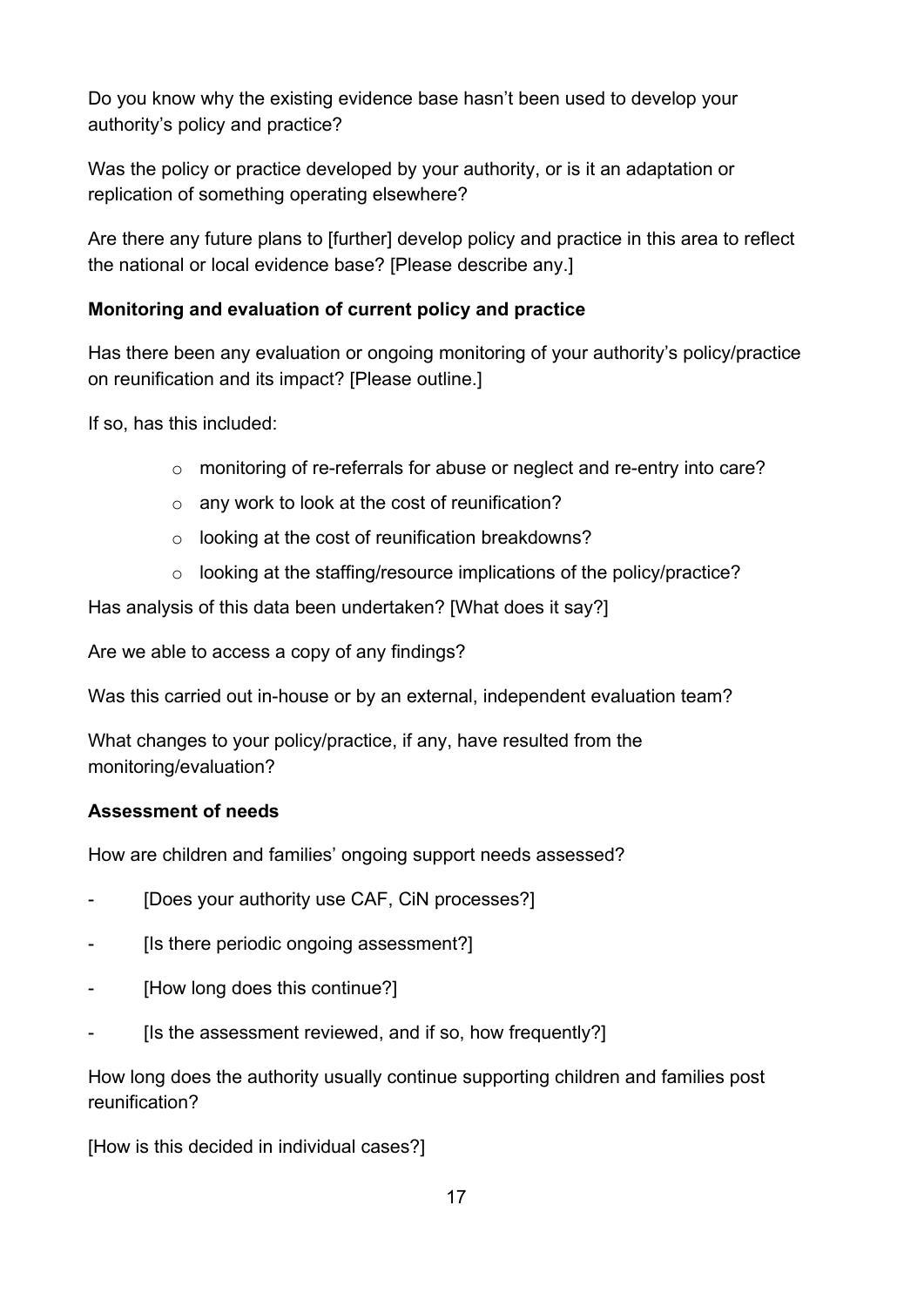Does the authority have a policy or process for stepping down from support? If so, please describe.

#### **Existing services to support reunification**

How soon after children enter care do staff start working with them and their families to support potential reunification?

Can you describe the social care support available from within the local authority for children and families to support reunification *– both prior* to and *following* reunification?

Who commissions these services/has a strategic overview?

Does the authority monitor or evaluate the effectiveness and/or costs of this support provision?

- [If so, what has this revealed?]
- [Can you share copies with the research team?]

Can you give a brief description of the support services provided by partner organisations (including adult social care services) in your area used by children and families prior to or following reunification?

How easy or difficult is it to secure or negotiate these support resources within/across agencies?

■ What would make this easier?

Who co-ordinates provision where multiple support providers are involved with a child and/or their family?

[Does responsibility for co-ordinating services change pre- and post-reunification?]

Does your authority evaluate or monitor the effectiveness and/or costs of these external support services?

- [If so, what has this revealed?]
- [Can you share copies with the research team?]

How integrated are the services provided by the authority and its partner organisations in relation to this area of social care?

[How does the authority ensure provision is joined up, holistic?]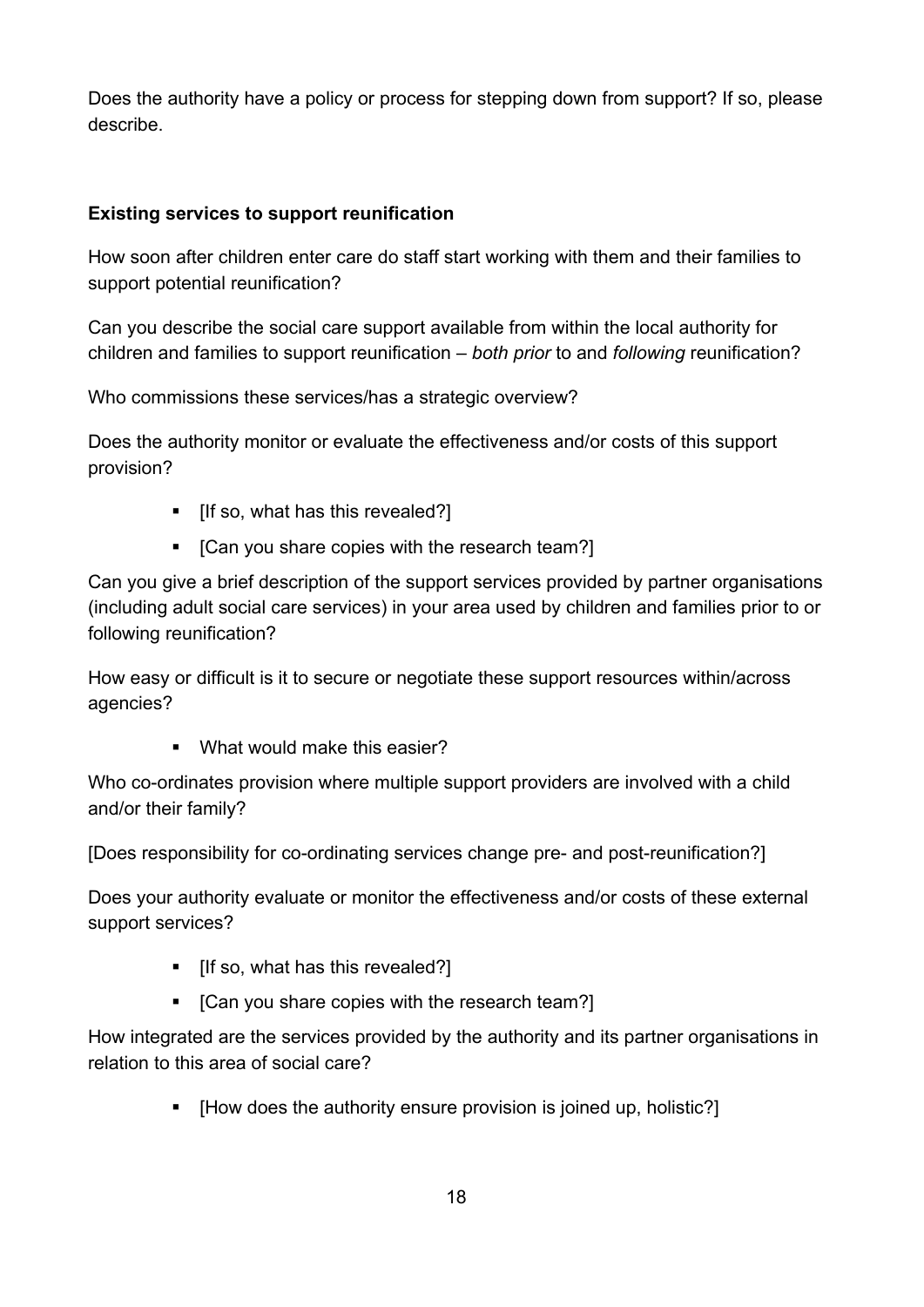If your authority does evaluate or monitor the internal or external support provision available, has it revealed any gaps or overlaps in provision? [Briefly describe.]

How would you describe the strengths and deficits of the local support provision?

[Can the interviewee provide the names of any specific programmes or services provided by the LA or partners as part of their return home from care provision?]

## **Barriers and facilitators to good reunification practice**

What factors have facilitated the implementation and embedding of your policy and practice around reunification?

- [Population factors]
- [LA structure]
- [Staffing]
- [Resources]
- [Joint working with other agencies]

What factors have hindered the implementation and embedding of your policy and practice around reunification?

- [Population factors]
- [LA structure]
- [Staffing]
- [Resources]
- [Joint working with other agencies]

How is the authority addressing or planning to address these barriers?

Which areas of the authority's current return home practice do you feel are the strongest and weakest?

- **No.** Why is this?
- Do you have plans to address this?

## **Staff training and supervision**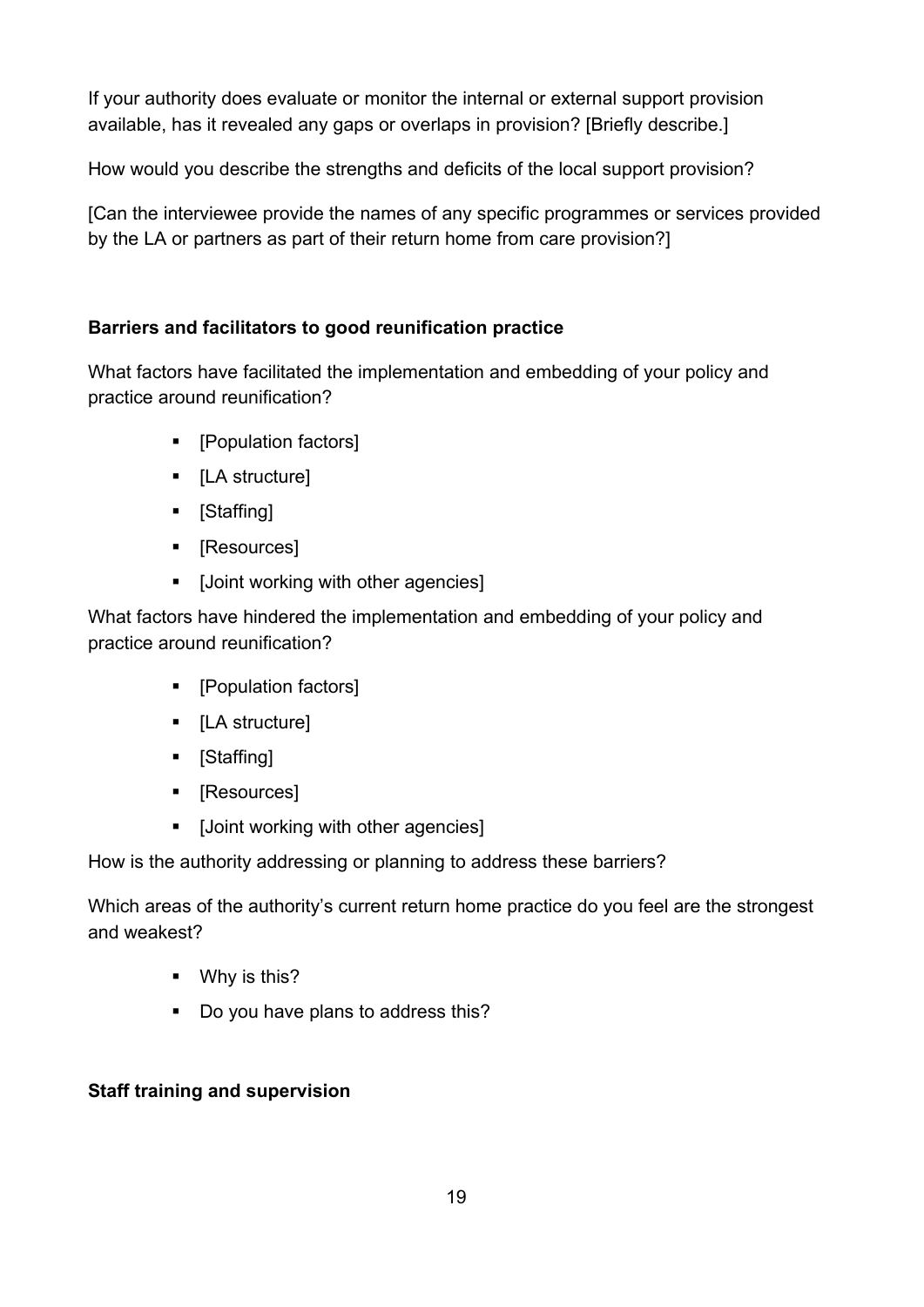How does the authority share knowledge and promote to frontline staff its approach to return home from care? [Formal training on assessment, decision-making, supporting children and families? Please describe]

[Informal updates/guidance?][Innovative approaches?]

Thinking generally, how do you keep frontline staff informed about national policy changes and developments which have a potential impact on their work?

- [Circulation of written updates]
- [Regular discussion at team meetings]
- **Trickle-down of information to frontline staff**
- **•** [Updating local policy and procedures]

How is training and best practice information on return home from care embedded within the authority's wider approach to staff development?

[Is an electronic/written copy of this information available?]

Can you briefly describe the supervision arrangements operating for practitioners supporting families through reunification?

Is there anything else you would like to add?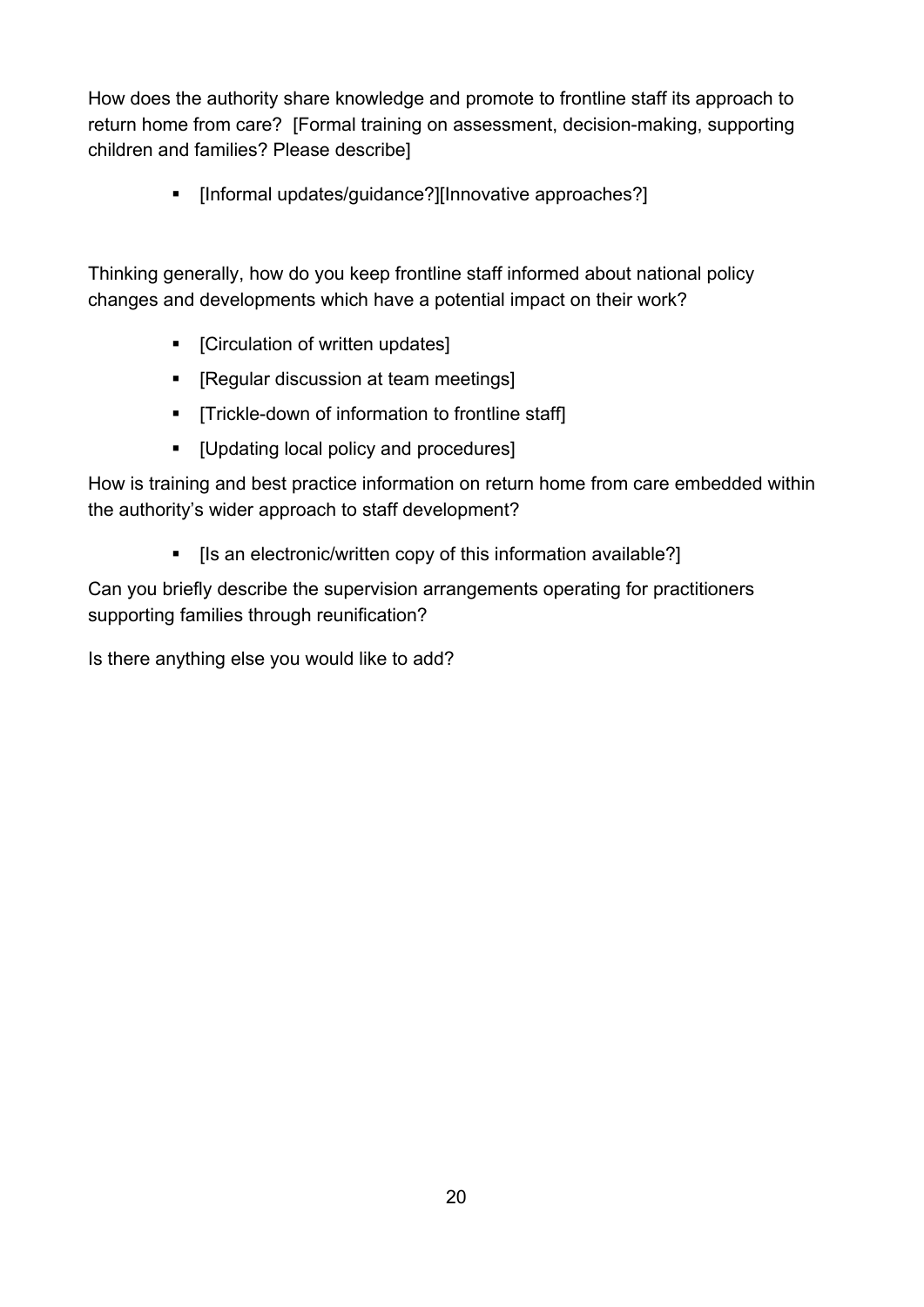# <span id="page-20-0"></span>**Improving practice in respect of children who return home from care**

# <span id="page-20-1"></span>**Focus group topic guide: Commissioners, senior and middle managers**

#### <span id="page-20-2"></span>**Introduction**

The National Children's Bureau (NCB) and the Centre for Child and Family Research (CCFR) at Loughborough University have been commissioned by the Department for Education to undertake research aimed at improving practice in respect of children who return home from care. The research involves one to one interviews with senior managers in local authorities; a series of focus groups with local authority staff and staff from other organisations involved in supporting families; case studies with families where children have returned home; and the development and testing of learning sets and coaching models to promote peer learning.

#### **The focus groups**

As part of the research, three focus groups are being conducted in each participating local authority: one with commissioners, senior and middle managers; one with frontline social care practitioners; and one with representatives from other organisations that support children and families prior to and after return home. Today's focus group with commissioners, senior and middle managers is intended to explore how local practice is implemented and embedded and builds on information gathered from the one to one interviews with senior managers.

#### **The focus group facilitators**

[Introduce [] from CCFR.]

#### **Confidentiality and informed consent**

What you tell us today will be treated in the strictest confidence and all findings from this research will be anonymised. In exceptional circumstances anonymity and confidentiality has to be broken, for example, if it is felt that practice is putting children at risk, or there are concerns regarding professional misconduct. You are free to say as much or as little as you want throughout this session. We do not provide local authorities with feedback on anyone's level of participation. You may also withdraw your data from the study at any time up until publication of the findings.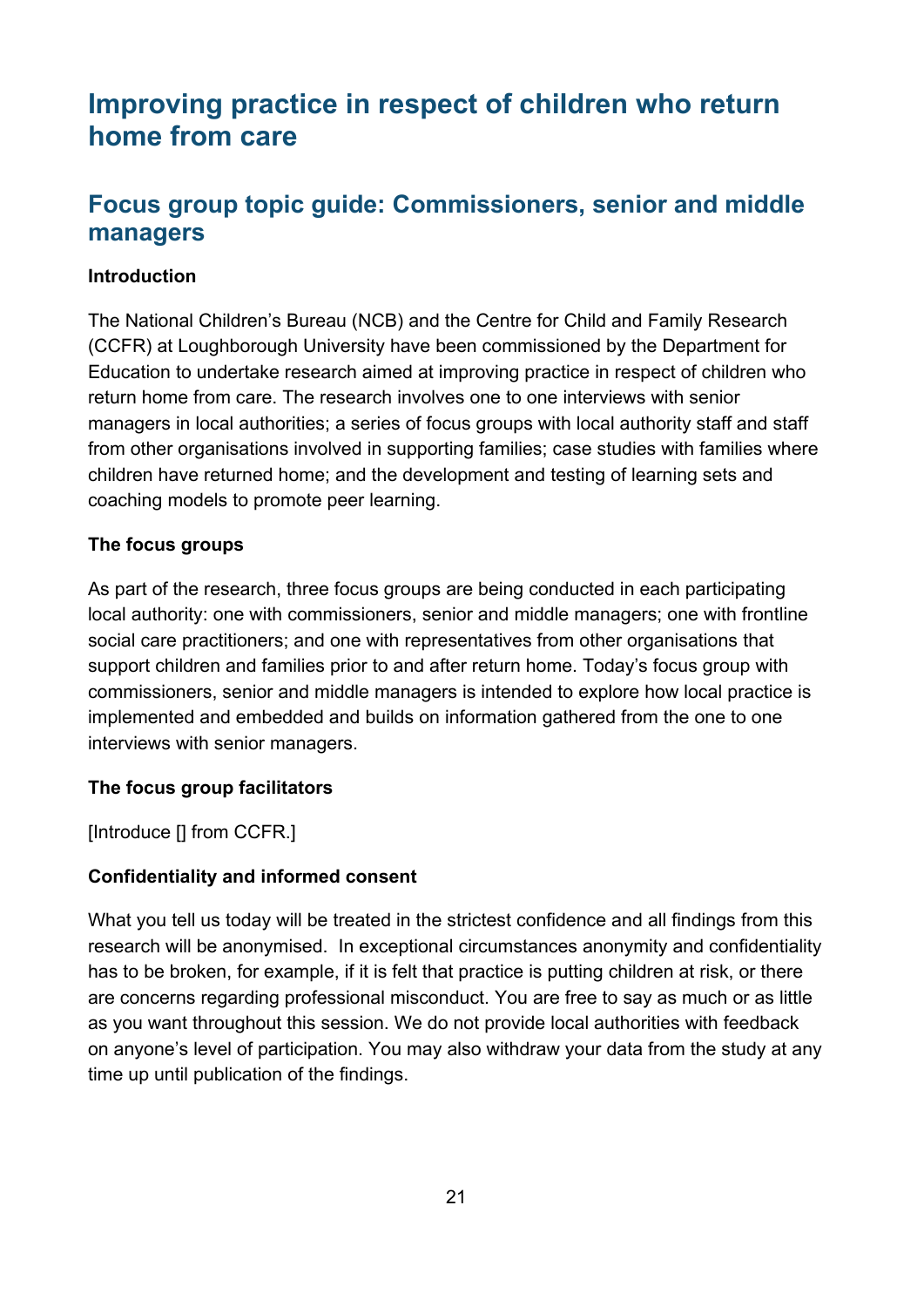We will be making an audio recording of the discussion today and this will be transcribed for analysis. Individuals' names will not be included in the transcription. The recording and transcription will be stored securely in accordance with the Data Protection Act 1998.

[The facilitators will talk participants though the contents of the consent form and ask them to complete it.]

#### **Introducing the focus group members**

[Ask participants to introduce themselves, indicating their current role (commissioner/senior/middle manager) and the length of time they have been involved with policy and practice concerning children returning home from care.]

#### **Definition of return home**

For the purposes of this research we are using the definition of return home contained in the Department for Education's Data Pack on Improving Permanence for Looked after Children (2013):

A child is recorded as returning home from an episode of care if he or she ceases to be looked after by returning to live with parents or another person who has parental responsibility. This includes a child who returns to live with their adoptive parents but does not include a child who become the subject of an adoption order for the first time, nor a child who becomes the subject of a residence or special guardianship order.

#### **Assessment and decision-making process**

1. When would social workers begin to consider reunification as an option?

[Note for focus group facilitator: Use the following as prompts, if required]

At point of entry into care?

Case conference?

Permanence planning meeting?

Care plan?

LAC review?

2. What types of issues would social workers cover as part of the assessment process? [Note for focus group facilitator: Use the following as prompts, if required]

Difficulties faced/reasons for entry to care?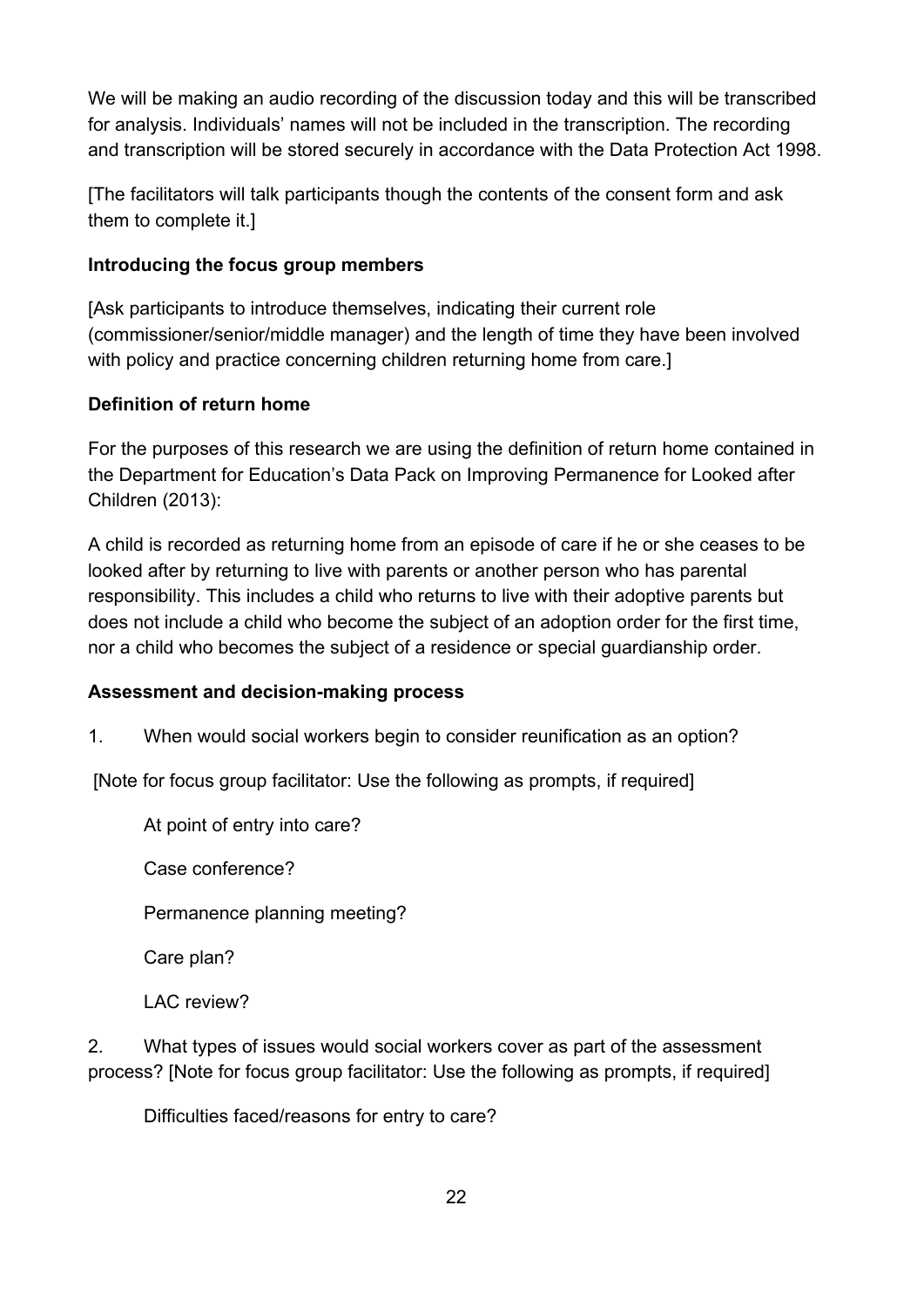Family stressors

Extent of family engagement/readiness to change?

3. How would social workers assess whether the risks have been addressed, or changes have been made?

4. Who would be involved in the decision-making process?

## **Planning for reunification**

5. What sort of planning and preparation would you expect to be carried out before this child could return home?

6. In your authority, would you consider a phased/staged transition back to birth parents? Ii.e. the use of foster support or respite foster carers?

7. How would that work?

8. How effective has that approach been?

9. Would external agencies providing support to this family have involvement in the planning process?

10. Can you outline the process and the point in the process where the child returns home? [Note for focus group facilitator: Link this back to the answer to question 1 above]

11. What local practice is there in respect of maintaining contact between children in care and their birth family prior to return home?

## **Ongoing support from the authority**

12. What types of ongoing support would you expect to be available from the authority? [Note for focus group facilitator: Use the following as prompts, if required]

Ongoing social worker support?

Family support worker?

Adult mental health services?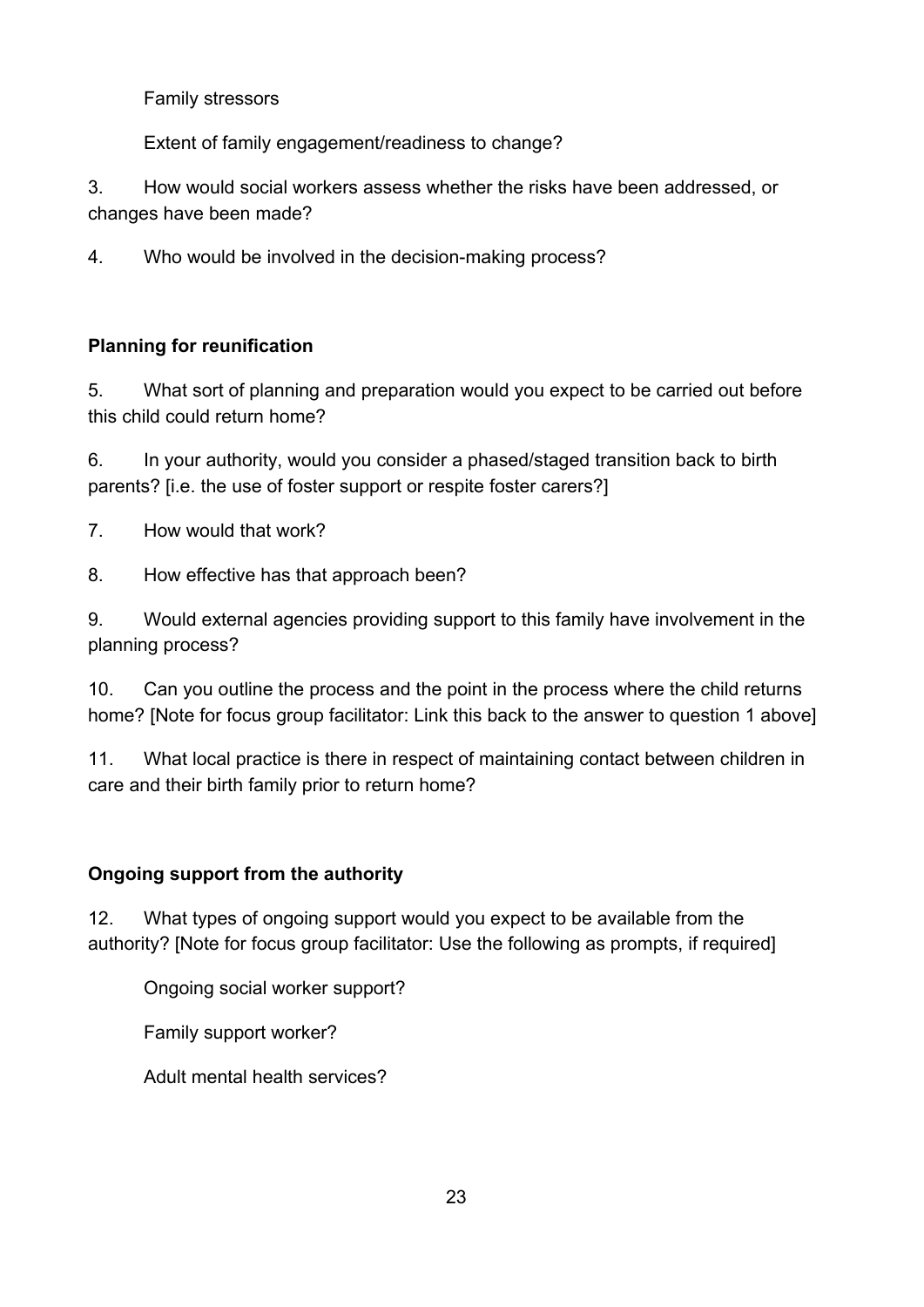13. As an authority, is there a particular approach to the timing of support where children are returning home, i.e. an emphasis on frontloading of support; or post reunification support?

14. How do you decide the appropriate length of that support and its intensity?

15. How does gradual step down from support fit within the authority's approach?

## **Referral to external agencies for intervention or ongoing support**

16. Can you explain how the referral process to external agencies works within the authority? [Note for focus group facilitator: Ensure you capture all the different referral routes for the range of services available locally. Capture services for both the child and the parents/carers/family].

17. How do you work with your partner agencies?

18. Is there a multi-agency team?

19. As an authority, do you aim to involve external agencies at particular points in the return home process, i.e. an emphasis on frontloading of support; or post reunification support?

20. Who would be involved in deciding which externally provided intervention is appropriate?

21. How do social workers decide the appropriate length of support intensity?

22. How important is gradual stepping down from external interventions and support?

23. What, if any, are the processes within the authority for monitoring families post return home and follow up? [Note for focus group facilitator: Use the following prompts if required].

Open CAF case/open CiN case/regular reviews?

24. What is the process, if any, for reviewing what led to a reunification breakdown?

# **Final questions**

25. Do you think there are any particular gaps in service in your areas?

If so, what are they and how do you think they could be addressed?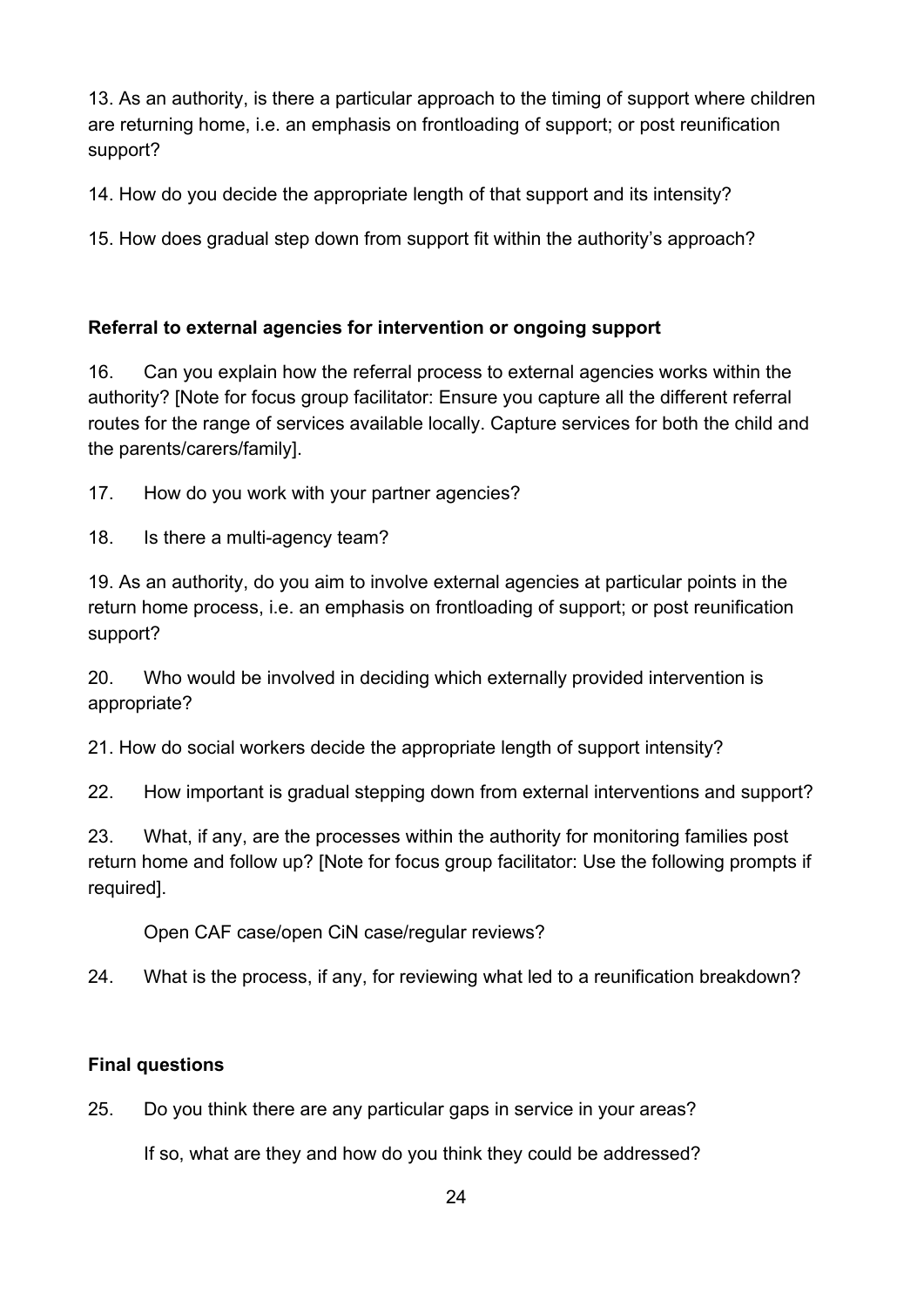#### **Conclusion**

Are there any other issues that you think are particularly important in relation to working and supporting families and young people locally throughout reunification?

[The group facilitators will provide a brief outline of the next stages of the research (case studies/learning sets and coaching model).]

Many thanks for your time.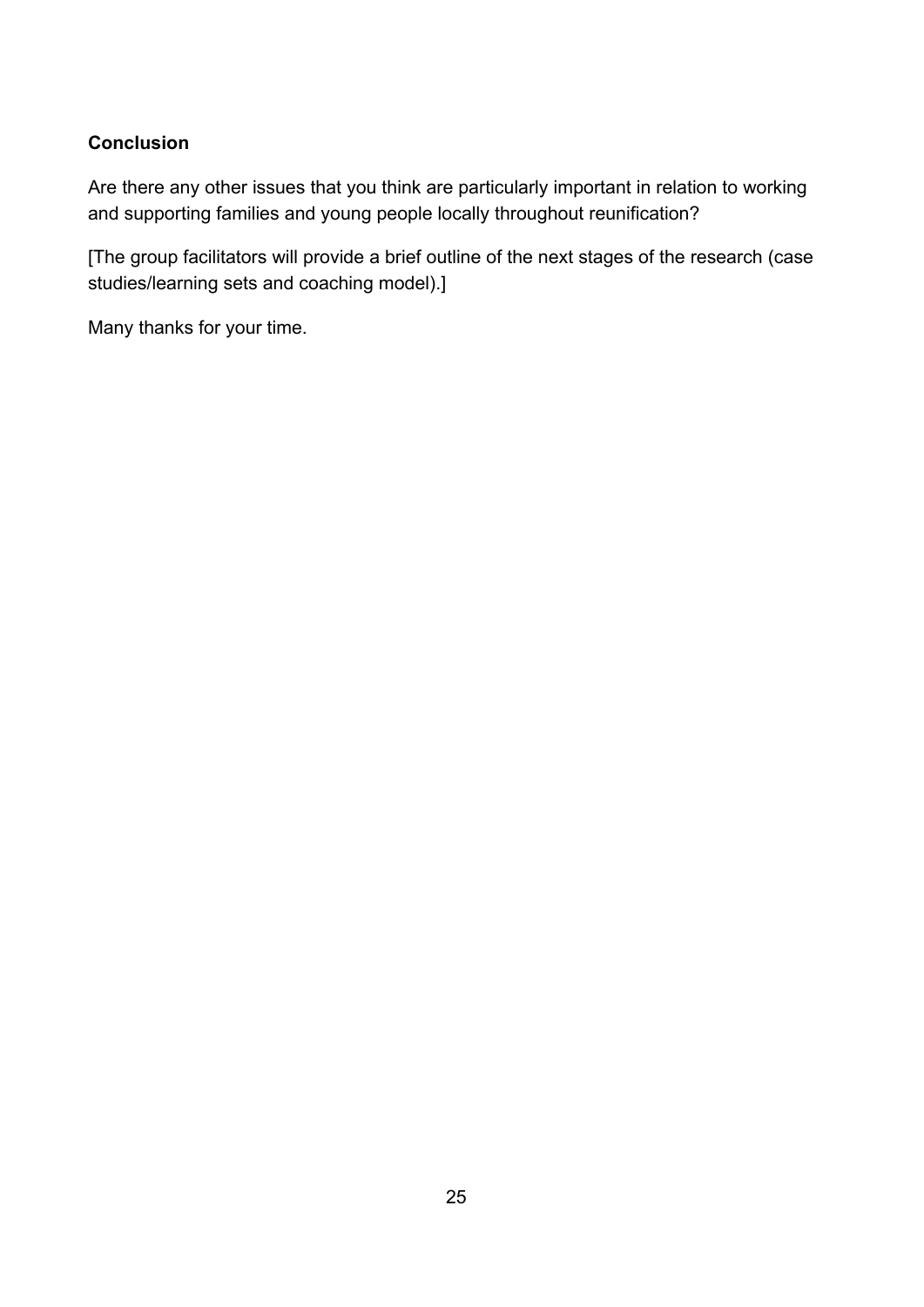# <span id="page-25-0"></span>**Improving practice in respect of children who return home from care**

# <span id="page-25-1"></span>**Frontline social care practitioners**

#### **Introduction**

The National Children's Bureau (NCB) and the Centre for Child and Family Research (CCFR) at Loughborough University have been commissioned by the Department for Education to undertake research aimed at improving practice in respect of children who return home from care. The research involves one to one interviews with senior managers in local authorities; a series of focus groups with local authority staff and staff from other organisations involved in supporting families; case studies with families where children have returned home; and the development and testing of learning sets and coaching models to promote peer learning.

#### **The focus groups**

As part of the research, three focus groups are being conducted in each participating local authority: one with commissioners, senior and middle managers; one with frontline social care practitioners; and one with representatives from other organisations that support children and families prior to and after return home. Today's focus group of frontline social care practitioners is intended to explore your experiences of working with and supporting families and young people throughout the reunification process; the barriers and facilitators you face in doing this; and awareness of the evidence base (if one is used) that informs practice locally.

#### **The focus group facilitators**

[Introduce [] from CCFR.]

#### **Confidentiality and informed consent**

What you tell us today will be treated in the strictest confidence and all findings from this research will be anonymised. In exceptional circumstances anonymity and confidentiality has to be broken, for example, if it is felt that practice is putting children at risk, or there are concerns regarding professional misconduct. You are free to say as much or as little as you want throughout this session. We do not provide local authorities with feedback on anyone's level of participation. You may also withdraw your data from the study at any time up until publication of the findings.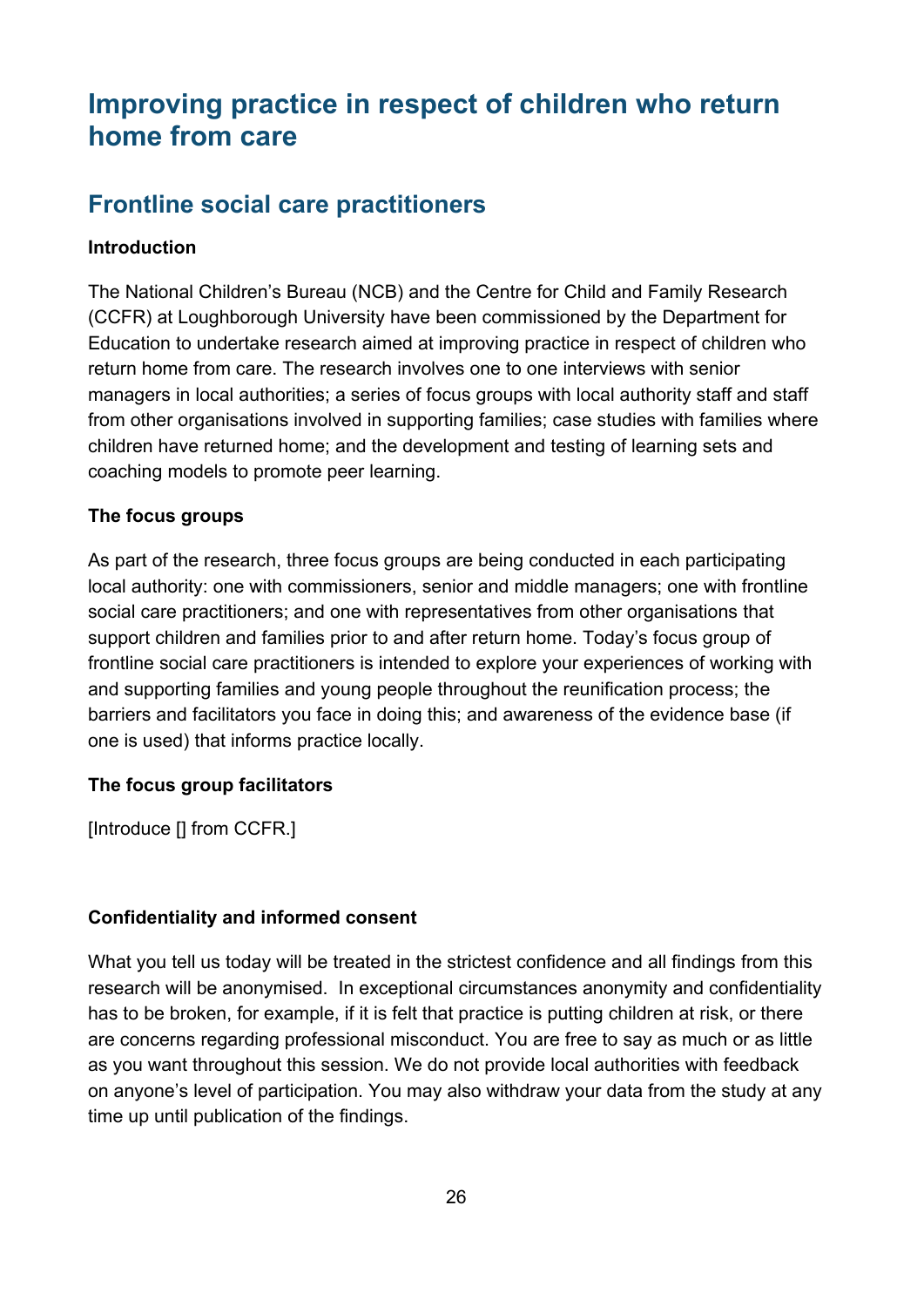We will be making an audio recording of the discussion today and this will be transcribed for analysis. Individuals' names will not be included in the transcription. The recording and transcription will be stored securely in accordance with the Data Protection Act 1998.

[The facilitators will talk participants though the contents of the consent form and ask them to complete it.]

#### **Introducing the focus group members**

[Ask participants to introduce themselves, indicating their current role and the length of time they have worked with families where children are returning home from care.]

#### **Definition of return home**

For the purposes of this research we are using the definition of return home contained in the Department for Education's Data Pack on Improving Permanence for Looked after Children (2013):

*A child is recorded as returning home from an episode of care if he or she ceases to be looked after by returning to live with parents or another person who has parental responsibility. This includes a child who returns to live with their adoptive parents but does not include a child who become the subject of an adoption order for the first time, nor a child who becomes the subject of a residence or special guardianship order.*

#### **Assessment and decision-making process**

1. When would you begin to consider reunification as an option?

[Note for focus group facilitator: Use the following as prompts, if required]

At point of entry into care?

Case conference?

Permanence planning meeting?

Care plan?

LAC review?

2. What issues would you cover as part of the assessment process? [Note for focus group facilitator: Use the following as prompts, if required]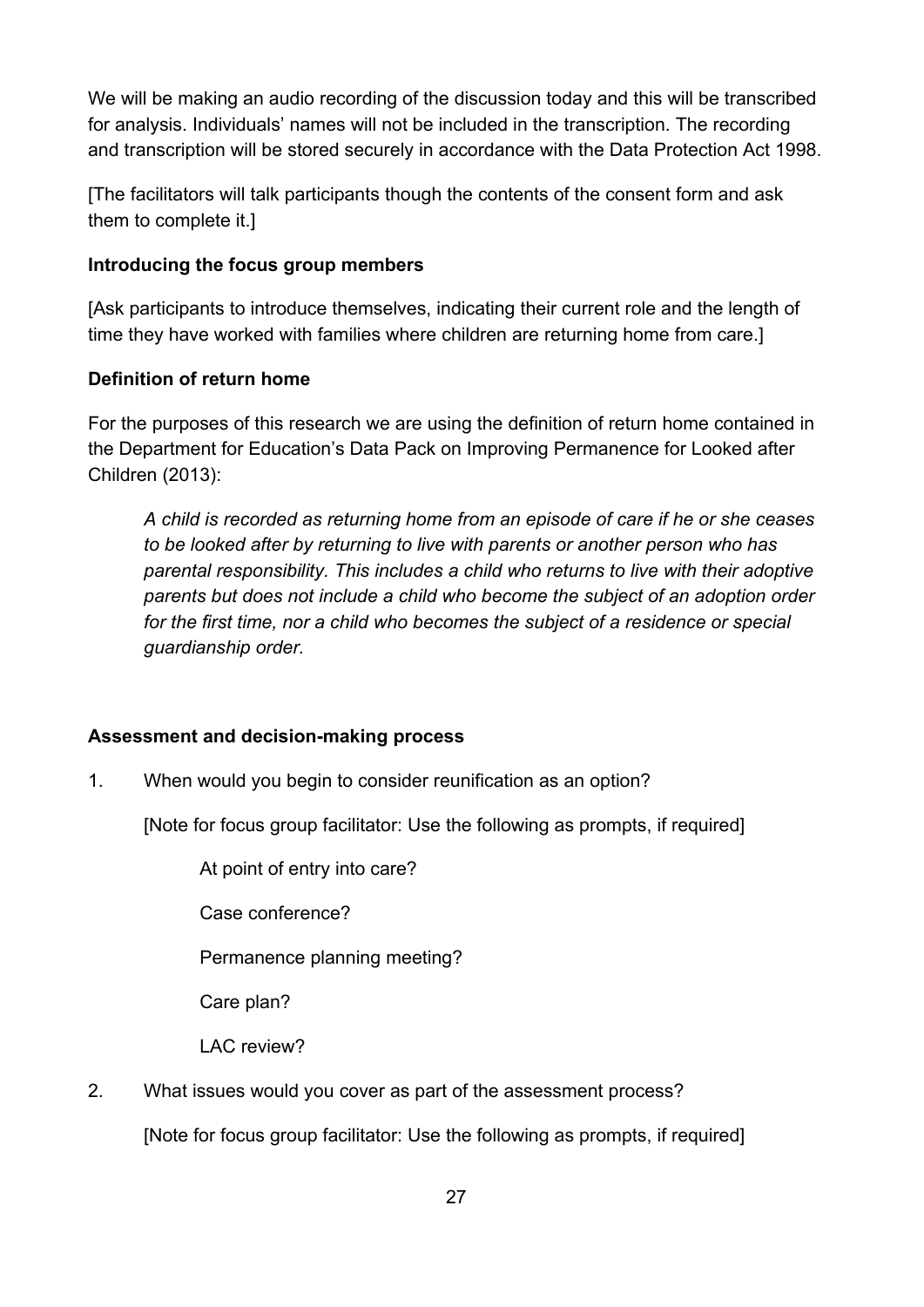- Difficulties faced/reasons for entry to care?
- **Family stressors?**
- **Extent of family engagement/readiness to change?**

3. How do you assess whether the risks have been addressed, or changes have been made?

4. Who would be involved in the decision-making process?

## **Planning for reunification**

5. What sort of planning and preparation would you expect to do before this child could return home?

6. Would you consider a phased/staged transition back to birth parents? [i.e. use of support or respite foster carers?]

7. Would you discuss potential support with external/internal providers?

8. Can you outline the process and the point in the process where the child returns home? [Note for focus group facilitator: Link this back to the answer to question 1 above]

9. What local practice is there in respect of maintaining contact between children in care and their birth family prior to return home?

# **Ongoing support from the authority**

10. What types of ongoing support would you expect to be available from the

authority? [Note for focus group facilitator: Use the following as prompts, if required]

Ongoing social worker support?

Family support worker?

Adult mental health services?

11. Would you arrange support to be given at any particular stage, i.e. frontloading support or post reunification?

12. How do you decide the appropriate length of that support and its intensity?

13. Do you have a process for stepping down gradually from support?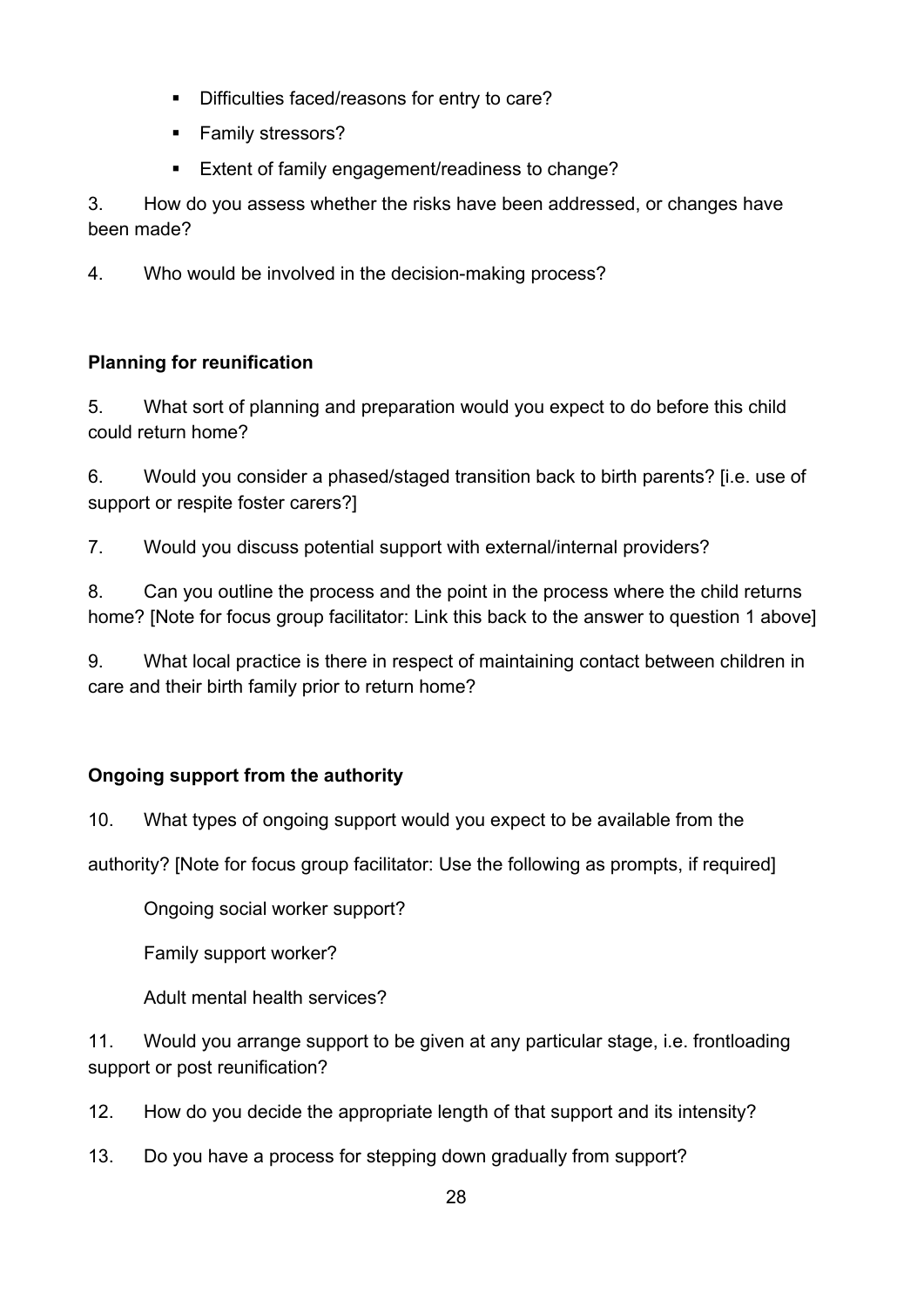## **Referral to external agencies for intervention or ongoing support**

14. What types of intervention are available to families locally when children are returning home from care?

- For children and/or their parents
- Which services are used most regularly?

15. Can you explain how the referral process to external agencies works in the authority*? [Note for focus group facilitator: Ensure you capture all the different referral routes for the range of services available locally. Capture services for both the child and the parents/carers/family].*

16. How do you work with your partner agencies?

- 17. What types of intervention would you arrange?
- 18. How long do interventions typically last for?

19. At what point would you want the parent and/or child to receive the intervention? [i.e. prior to, throughout, following reunification?]

20. What is the level of take up like for interventions*? [Note for focus group facilitator: Use the following as prompts, if required]*

Do families engage better with some interventions than others?

- $\blacksquare$  Is there much drop out?
- 21. How do you decide the appropriate length of support and its intensity?
- 22. Is there any phased step down from support?

## **Post reunification**

23. What, if any, are the processes within the authority for monitoring families post return home and follow up? [Note for focus group facilitator: Use the following as prompts, if required]

Open CAF case/open CiN case/regular reviews?

24. Have you any experience of cases where children have re-entered care?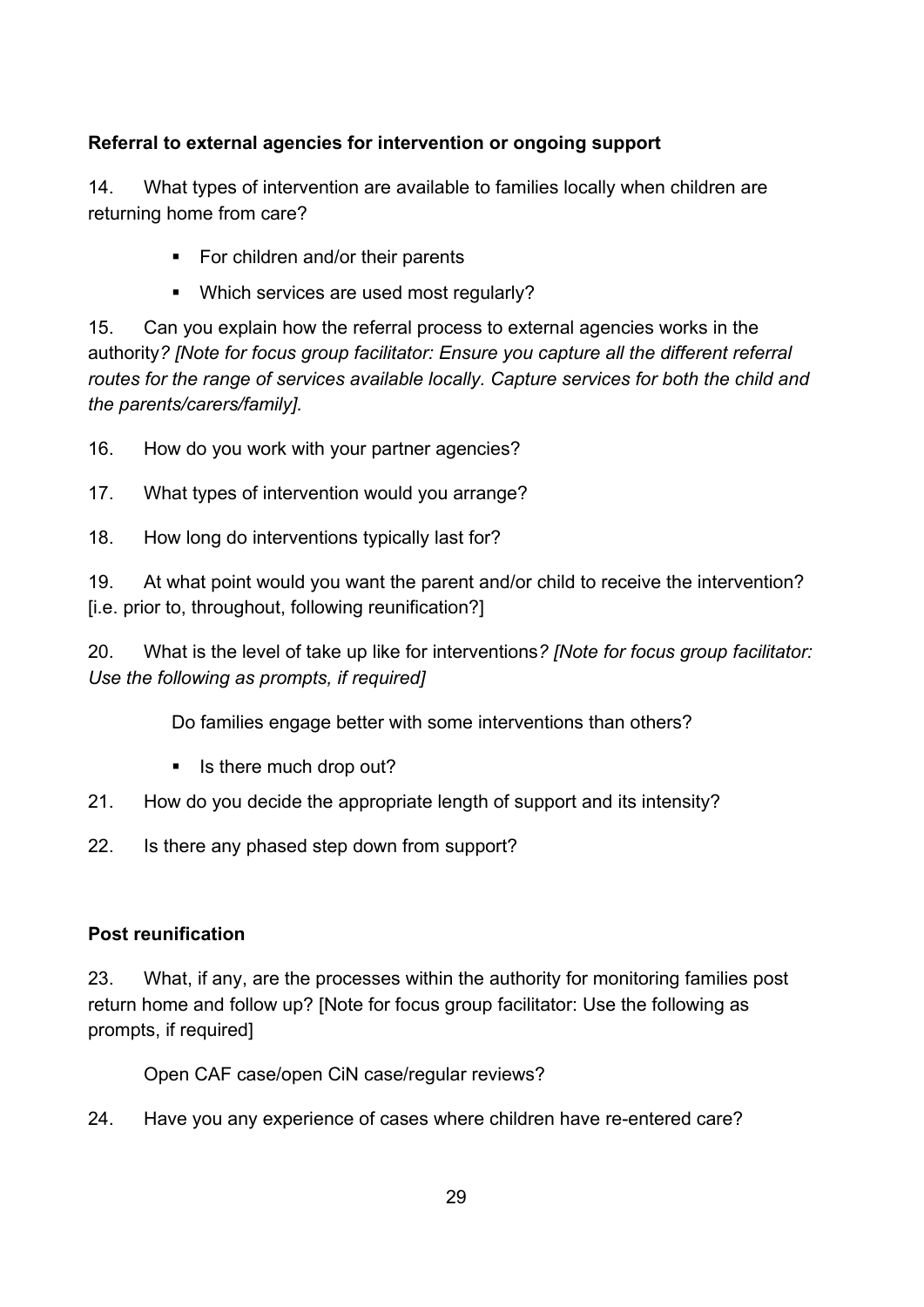25. What is the process, if any, for reviewing what led to the reunification breakdown

#### **Final questions**

26. Do you think there are any gaps in service in your areas?

If so, what are they and how do you think they could be addressed?

27. Are you aware whether your policies are based on or informed by research evidence?

If so, what is this?

## **Conclusion**

Are there any other issues that you think are particularly important in relation to working and supporting families and young people throughout reunification?

[The group facilitators will provide a brief outline of the next stages of the research (case studies/learning sets and coaching model).]

Many thanks for your time.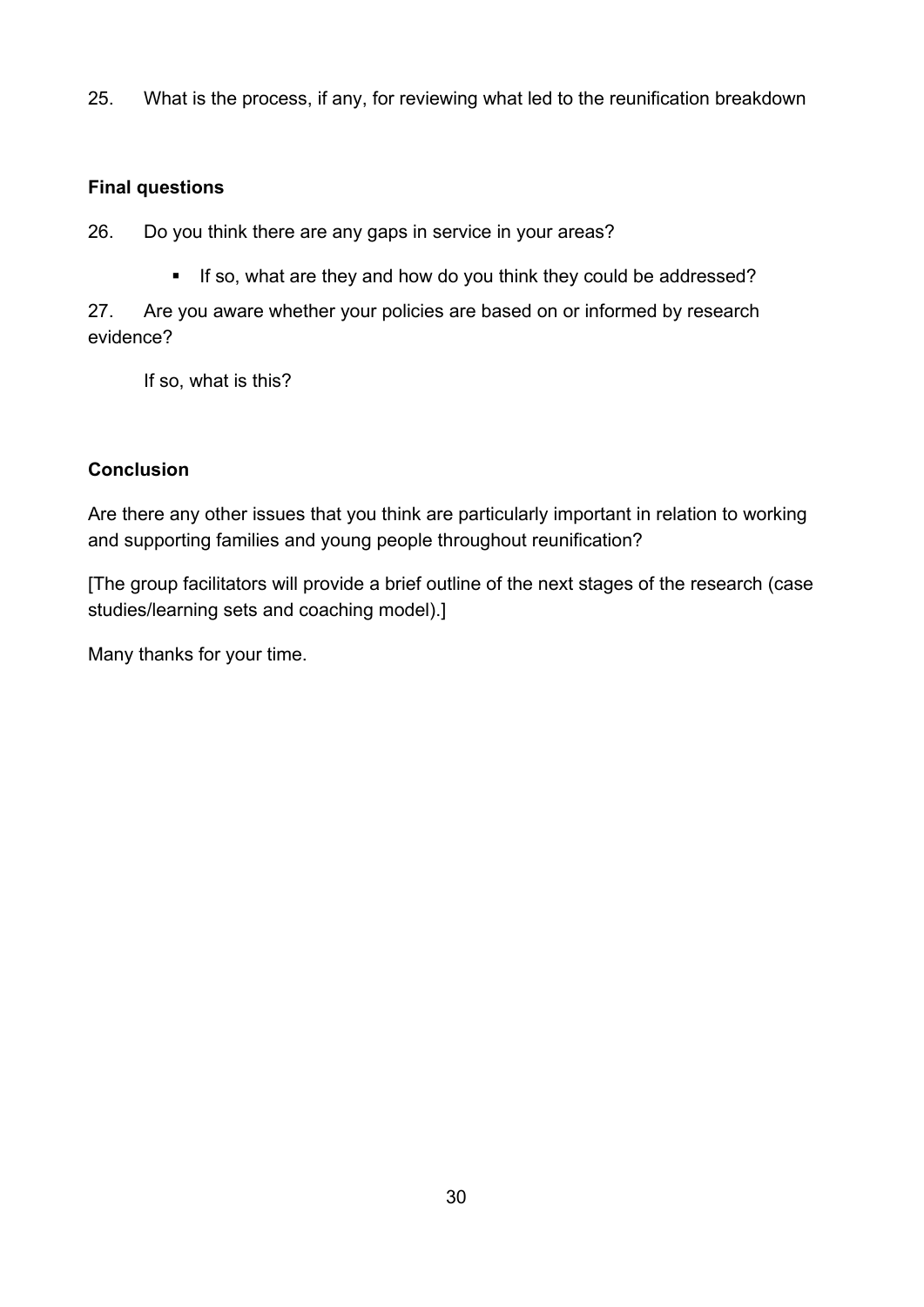# <span id="page-30-0"></span>**Improving practice in respect of children who return home from care**

# <span id="page-30-1"></span>**Focus group topic guide: Staff from external organisations**

#### **Introduction**

The National Children's Bureau (NCB) and the Centre for Child and Family Research (CCFR) at Loughborough University have been commissioned by the Department for Education to undertake research aimed at improving practice in respect of children who return home from care. The research involves one to one interviews with senior managers in local authorities; a series of focus groups with local authority staff and staff from other organisations involved in supporting families; case studies with families where children have returned home; and the development and testing of learning sets and coaching models to promote peer learning.

#### **The focus groups**

As part of the research, three focus groups are being conducted in each participating local authority: one with commissioners, senior and middle managers; one with frontline social care practitioners; and one with representatives of other organisations that support children and families prior to and after return home. Today's focus group is intended to explore your experiences of working with families and young people throughout the reunification process; the barriers and facilitators you face in doing this; and awareness of the evidence base (if one is used) that informs practice locally.

#### **The focus group facilitators**

[Introduce [] from CCFR.]

#### **Confidentiality and informed consent**

What you tell us today will be treated in the strictest confidence and all findings from this research will be anonymised. In exceptional circumstances anonymity and confidentiality has to be broken, for example, if it is felt that practice is putting children at risk, or there are concerns regarding professional misconduct. You are free to say as much or as little as you want throughout this session. We do not provide your organisations with feedback on anyone's level of participation. You may also withdraw your data from the study at any time up until publication of the findings.

We will be making an audio recording of the discussion today and this will be transcribed for analysis. Individuals' names will not be included in the transcription. The recording and transcription will be stored securely in accordance with the Data Protection Act 1998.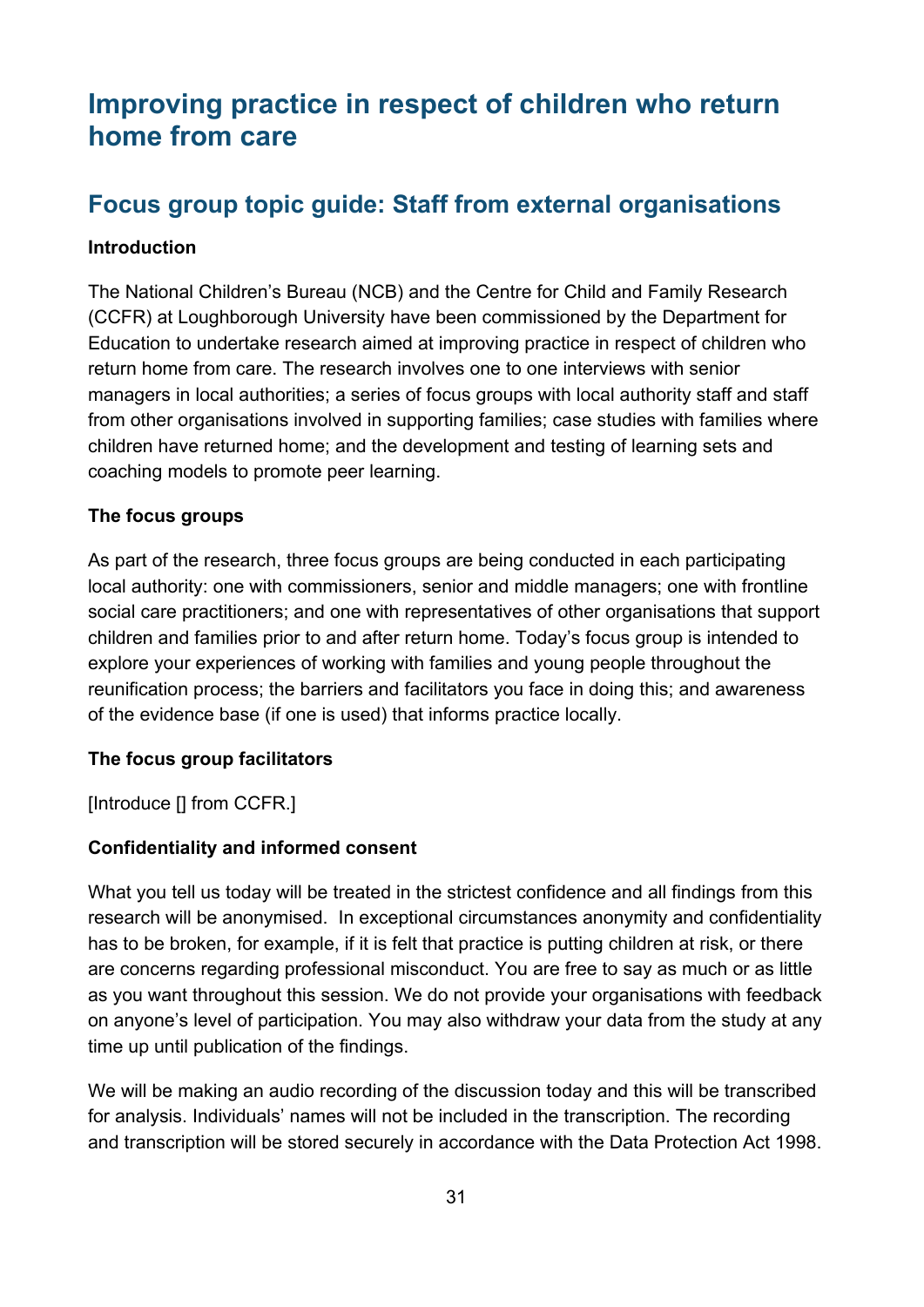[The facilitators will talk participants though the contents of the consent form and ask them to complete it.]

## **Introducing the focus group members**

[Ask participants to introduce themselves, indicating their organisation, current role and the length of time they have worked with families where children are returning home from care.]

## Structure of local support services

1. Can you explain how support provision is structured locally for children and families? [Note for focus group facilitator: Use the following as prompts, if required]

- Are you part of a multi-agency team? Who leads?
- Is provision co-ordinated? Who leads this?
- Are you called upon as and when necessary?

2. What sort of system or forum is there for discussing local service provision and need with children's social care staff?

## **Initial referral from children's social care**

- 3. How would a case normally be referred to you from children's social care?
- 4. Would you discuss the case with a social worker pre-referral?
- 5. What types of issue would be discussed?
- 6. At what point in the reunification process do you become involved?

Prior to, throughout, or following reunification?

- 7. What would be the normal process once initial referral is made?
- 8. Who is involved in the process?

## **Provision of interventions/support**

9. How long does support or an intervention typically last for?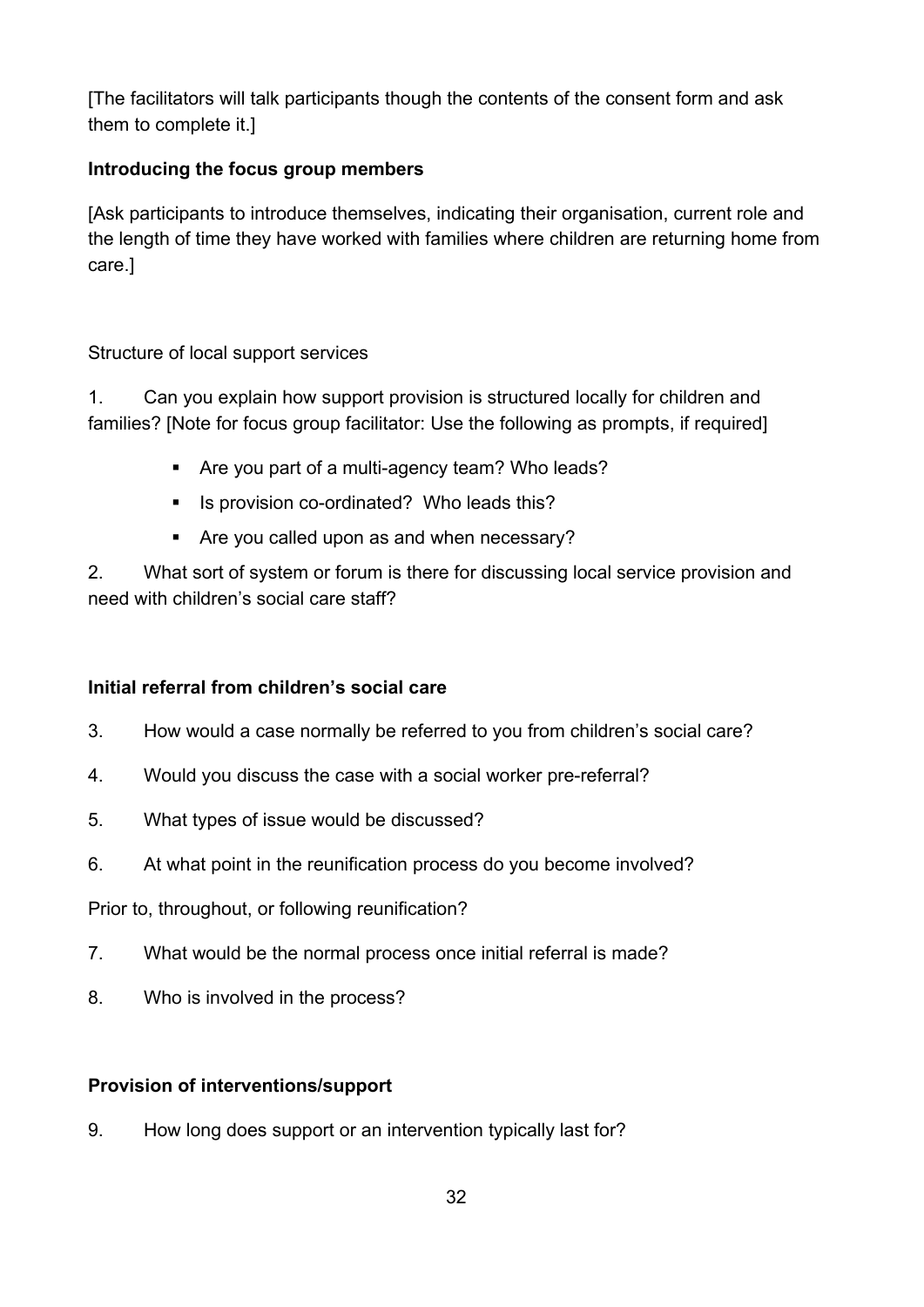10. Which services are used most regularly?

11. What is the level of take up like for interventions/support? [Note for focus group facilitator: Use the following as prompts, if required]

- Do families engage better with some interventions than others?
- $\blacksquare$  Is there much drop out?

12. Who decides the appropriate length of support/an intervention and its intensity? [Note for focus group facilitator: Use the following as prompts, if required]

- The support provider?
- Children's social care?
- A joint decision?

13. Do you have a process for stepping down gradually from support or an intervention?

14. If the family was receiving a number of forms of support/intervention, would this provision normally be co-ordinated?

- 15. Who would be responsible for this?
- 16. How important is this co-ordination?

## **Monitoring progress/follow-up**

17. How much ongoing communication would there usually be between you and children's social care to discuss a family's progress?

- 18. Is there a formal review process?
- 19. How frequent is this?
- 20. What is covered?
- 21. How adequate is this?

## **Final questions**

22. Do you think there are any gaps in service in your areas?

If so, what are they and how do you think they could be addressed?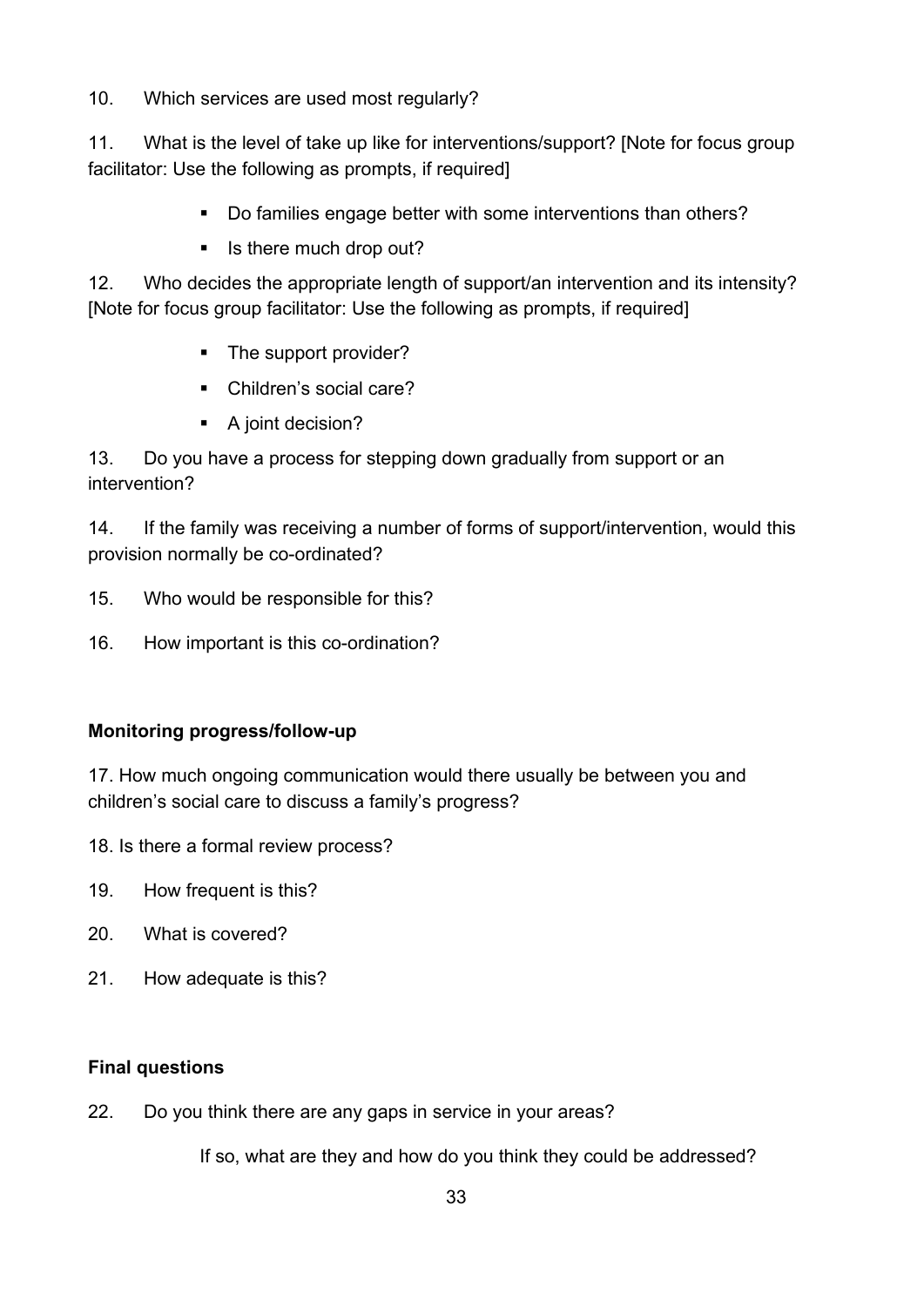23. Do you face any particular obstacles when providing support to children or parents going through a reunification process?

24. Are you aware whether your policies locally are based on or informed by research evidence?

If so, what is this?

#### **Conclusion**

Are there any other issues that you think are particularly important in relation to working and supporting families and young people throughout reunification?

[The group facilitators will provide a brief outline of the next stages of the research (case studies/learning sets and coaching model).]

Many thanks for your time.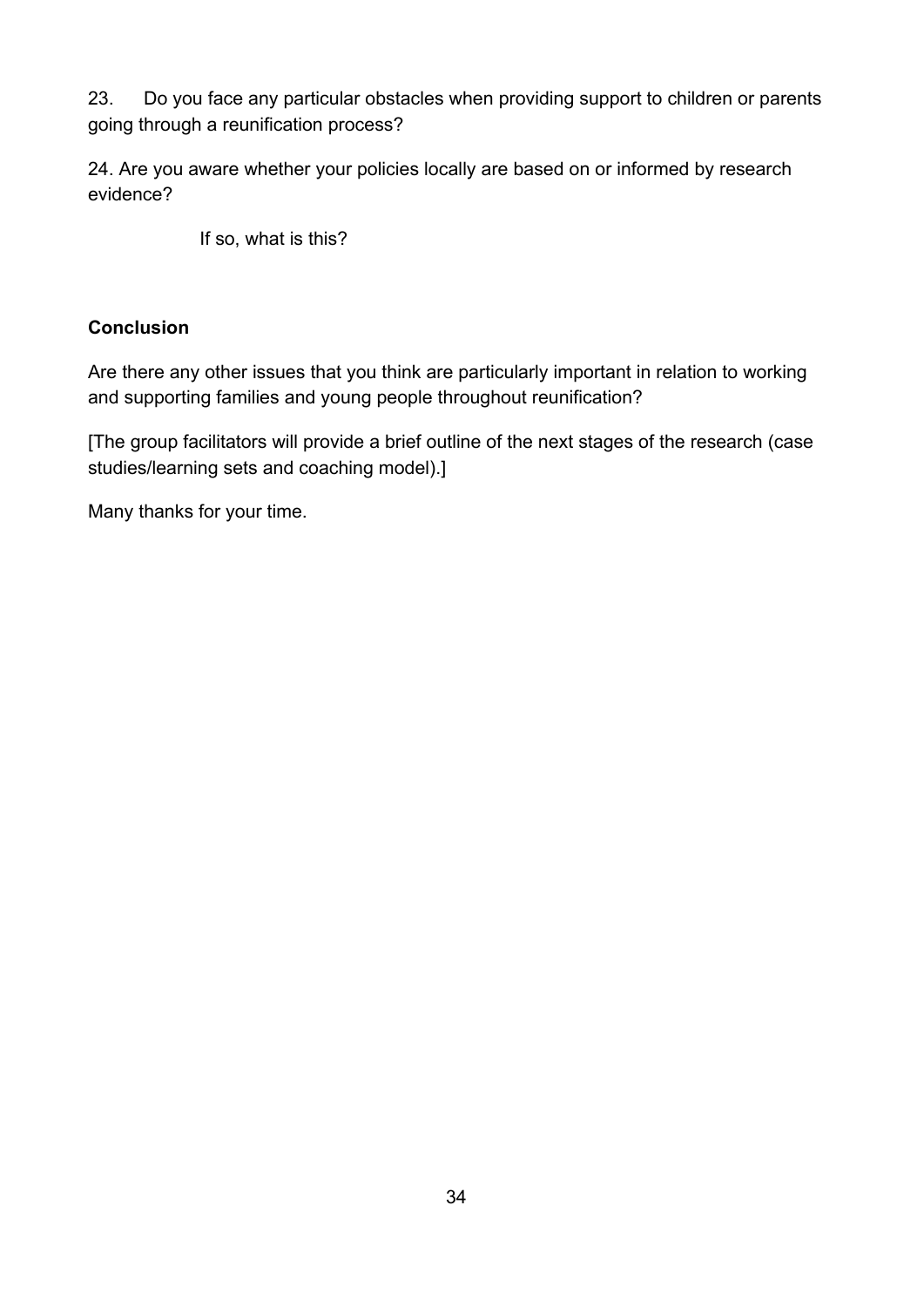# **Interview topic guide: Children and young people**

## **INTRODUCTION** (5 mins)

- explain who NCB, funder and aim of study
- **explain:** 
	- o issues to cover
	- $\circ$  confidentiality/anonymity (including how applies to this study and limits)
	- $\circ$  duration of interview
	- o recording (including permission)
	- $\circ$  reporting (including anonymity in reporting, use of quotes)
	- o no right/wrong answers want to hear own views/experiences. Right to refuse to answer any question
	- o any questions (also outline opportunity to ask questions at end of interview)
- confirm consent sign consent form

#### **CONTEXT – CURRENT CIRCUMSTANCES (5 mins)**

- How long have you been living (back) here?
- Who lives with you?
- What is it like living here?
- What do you like doing in your free time?
- Who do you like to spend time with?

During this interview we want to focus on the last time you moved from care back home. As I've explained we will ask you some questions about your time in care, your involvement in the decision making about moving back home and then how you felt about being back at home.

## **CARE / PERMANENCE HISTORY (5 mins)**

(For the interviewer) LEVEL OF DETAIL WILL DEPEND ON CHILD'S AGE, ABILITY AND ENGAGEMENT. IF INFOMRAITON HAS BEEN PROVIDED BY PARENT, INTERVIEWER CAN LEAD AND SIMPLY CONFIRM WITH THE CHILD.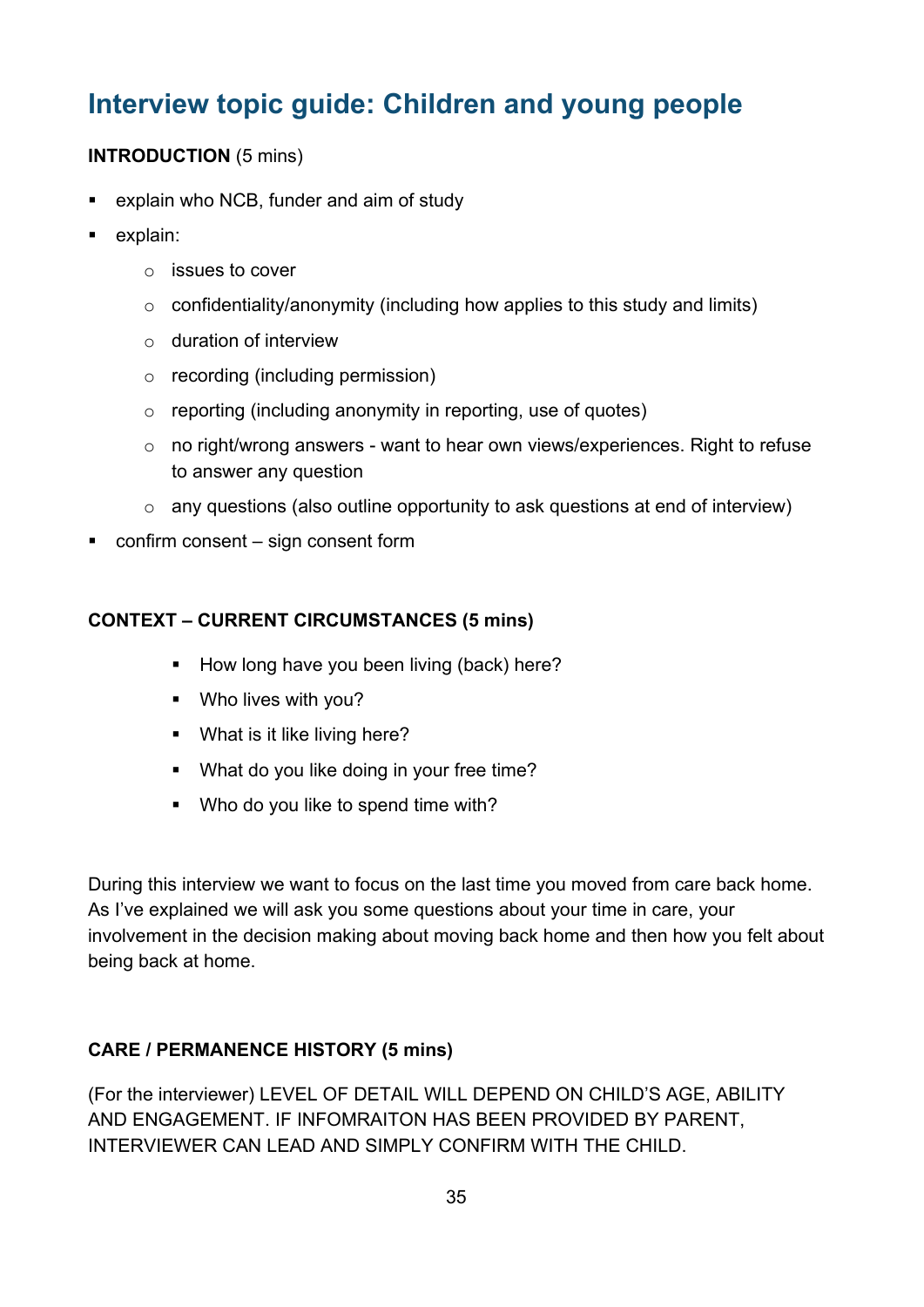I know you have not always lived here with your family, and I would like to ask you some questions about where and with whom you have lived in the past – is that OK? Just so I remember let's use this sheet to mark the important things down so I can refer back to it.

RESOURCES: timeline ( this will be referred to throughout the interview), people stickers

These questions apply only if the child is still living at home

- You are living with your family and ... LABEL ON THE TIMELINE ALL PEOPLE MENTIONED
- How long have you been back here / living with them?
- Where were you living before that? Foster carers / children's home?
- How long did you live with them for? How old were you when you moved there?
- **Who were the people looking after you there?**
- Did you get on with any other family members/children in the children's home?

Questions for children back in care

- When you were living back at home with your family who were you living with? LABEL ON THE TIMELINE ALL PEOPLE MENTIONED
- When did you move back home?
- How long did you stay at home?
- Where were you living before that? Foster carers / children's home?
- How long did you live with them for? How old were you when you moved there?
- Who were the people looking after you there?
- Did you get on with any other family members/children in the children's home?
- Was that your first move away from home / living with parent(s)?
	- IF NO, THE INTERVIWER SHOULD BRIEFLY COVER: how many times did you move before that? Types of placements

# **BEFORE RETURNING HOME: CARERS / FAMILY CONTACT (8 mins)**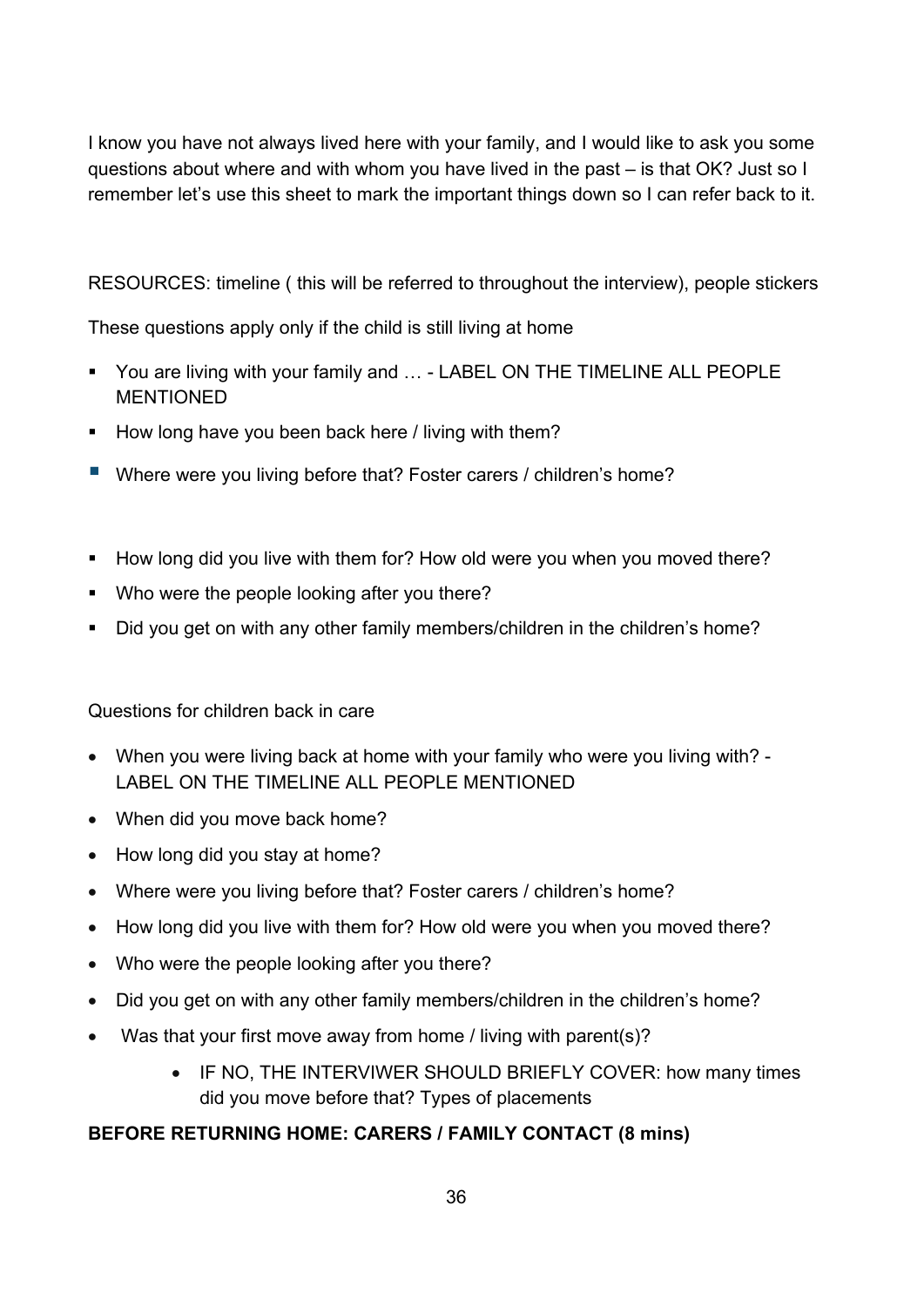I'd like to talk with you a bit about when you were living {INSERT NAME} with foster carer/at children's home. About the people who looked after you and helped to make sure you were ok, and what that was like for you. Is it OK to talk about that? You don't have to if you don't want to. You can skip anything you don't want to talk about. Is that OK?

INTERVIWER TO BE ALERT TO DISCOMFORMT AND PROBE TO CHECK FULLY

REFER TO THE TIMELINE FROM PREVIOUS SECTION – ADD MORE PEOPLE STICKERS WHERE NECESSARY, DISTINGUISHING BETWEEN THOSE WHO THE CHILD LIVES WITH VS. OTHERS (POSITIONED FURTHER AWAY AND LINKED VIA A DRAWING LINE).

RESOURCES: star and round stickers, pens and key

Question for the children at home: Can you put a star sticker (CYP TO DECIDE ON COLOUR AND RESEARCHER TO ADD TO KEY) next to the people who were helpful and supportive of you while you were living with {INSERT NAME}. Who did most to help you?

Question for a chatty YP: Who looked after you/was there to make sure you were OK when you lived there? [prompt e.g. foster carer, care worker].

MAY NEED TO ADD MORE PEOPLE TO THE TIMELINE E.G. SOCIAL WORKER

- Who else was around to help you?
	- [Probe: other members of the foster family, members of own birth family, social worker, IRO, advocate, teacher, counsellor, therapist etc, other adult/peer?]
	- Who did/could you speak to if unhappy about something?
	- Was there anyone else you used to see about making things better for you? Did you like them? Why/why not? Did they make you feel OK?
- What did they do that was helpful?
	- What kinds of things did they do with you, or for you? Was that helpful? Anything else?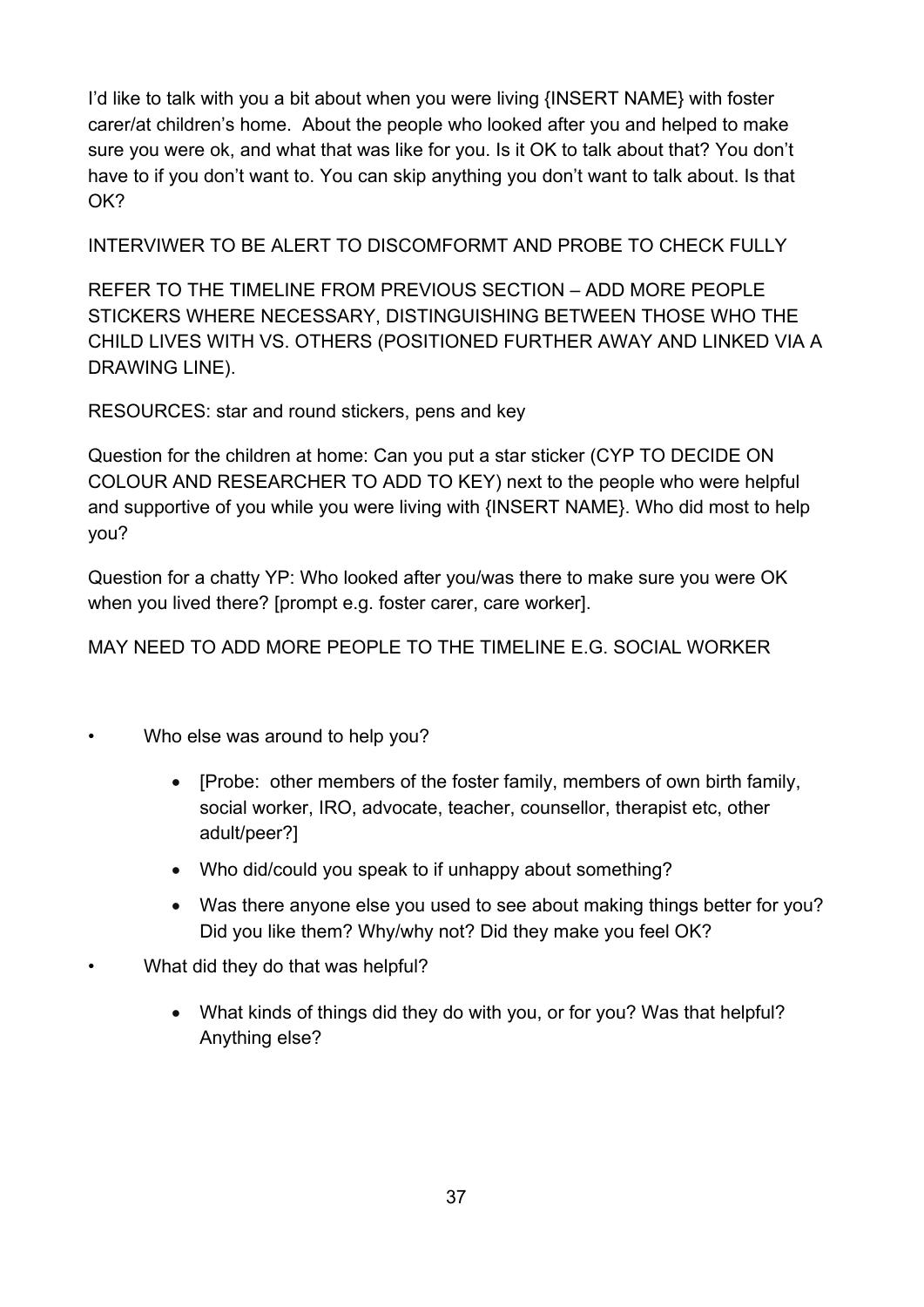Question for the child at home: Can you put a circle sticker (CYP TO DECIDE ON COLOUR AND RESEARCHER TO ADD TO KEY) next to people who you thought were unhelpful / unsupportive / could have done more to help.

Question for chatty YP: Was there anyone who was unhelpful / unsupportive of you when you were living in care?

MAY NEED TO ADD MORE PEOPLE TO THE TIMELINE E.G. SOCIAL WORKER

• What did they not do to help? In what way were they unsupportive?

• When you were living {with foster carers/in children's home}, did you get to spend time with your family at all?

- Who did you get to see? Imother/father/siblings/wider familyl
- How often?
- Did you like that?
- Was there anyone you would have liked to have seen more?
	- [Who arranged for you to see your family? Social worker? Or someone else? Were you happy with how that worked?]
	- Did they ask you who you wanted to see and how often you wanted to see them and where? Did they listen to you? Did they explain why you were seeing them the amount you were/or why you weren't seeing them as much?

# **DECISION MAKING ABOUT RETURNING HOME (5 mins)**

I'd like to talk about before you were coming home, when you and your family got ready for you to come home. I'm going to first ask you questions about how involved you were in making the decision to move back home and then ask you about your experience of moving back home. I want to understand if people listened to what you thought about it. Would that be OK? You don't have to talk about anything you don't want. Just let me know and we can skip any bit you don't like.

INTERVIEWER TO BE ALERT TO DISCOMEFORT AND PROBE TO CHECK FULLY

• Can you remember when you first found out that you'd be going home to your family? Can you remember who told you, and what they said?

> • [Probe: Mum/ dad, siblings, social worker, foster family /children's home staff, advocate, IRO, Children's Rights worker?]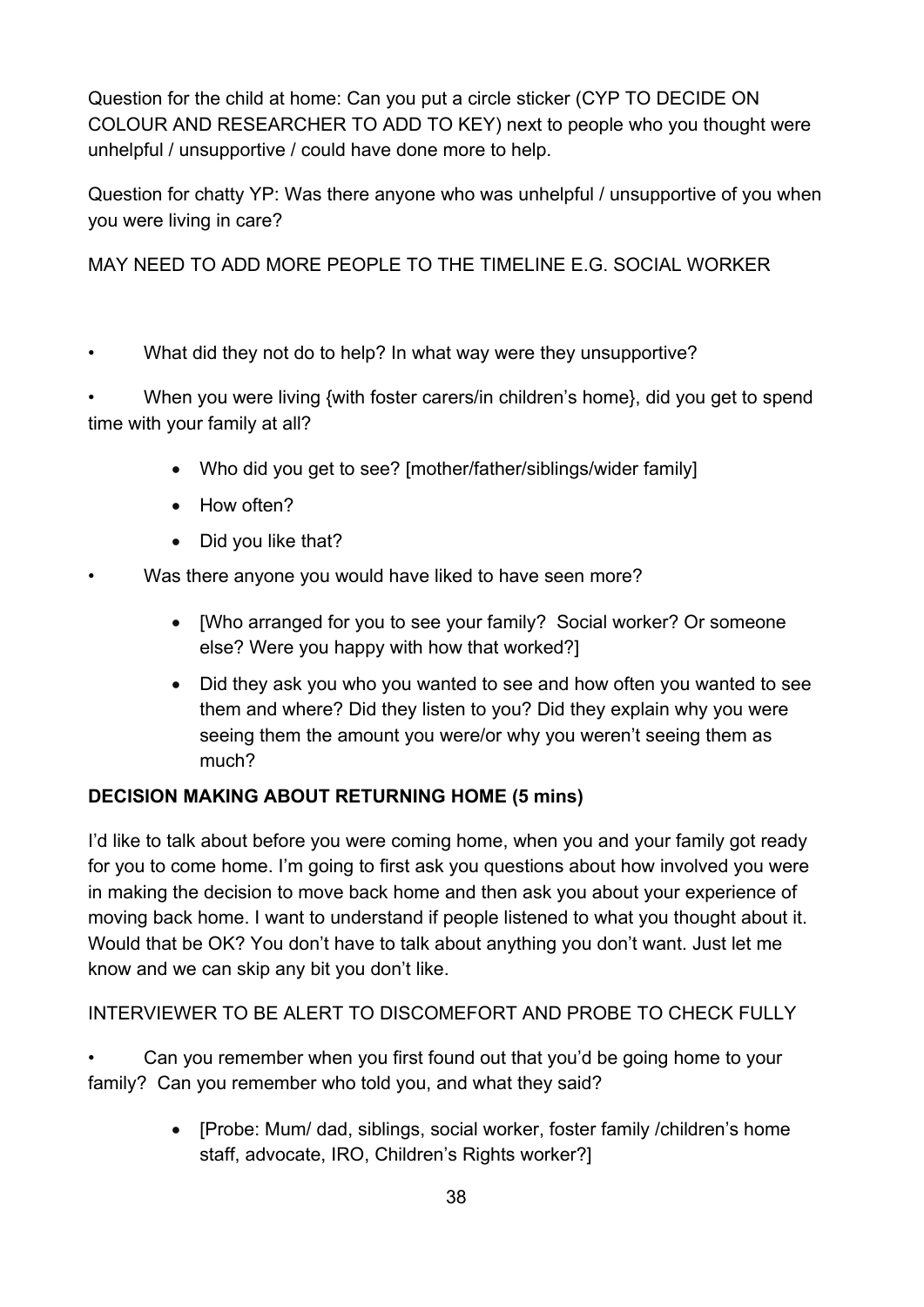- How long did you have to wait from being told before you actually went home?
- Before you were told you were going home:
	- did anyone ask you what you thought about it?
	- Who?
	- Did they talk to you before they had decided, or not until after?
	- I Were you asked many times what you felt about it or just the once?

IF NECESSARY ADD MORE 'PEOPLE' TO THE TIMELINE

- o For each person:
	- $\Box$  [Did you tell them how you felt about it?]
	- $\Box$  Do you think they listened to you?
	- $\Box$  What difference did it make what you said?
	- $\Box$  Why do you think that?
	- $\Box$  What happened after you talked about it with [each one]?
	- $\Box$  Did it change anything?
	- $\Box$  Did things happen how you wanted them to?

## **EXPERIENCE OF PREPARATION/TRANSITION HOME (10 mins)**

- o How quickly did things happen? Did you move straight home quickly? Or did you just spend a bit of time there to start with?
- o IF HELPFUL MARK ON THE TIMELINE WITH THE CHILD
- o Did {INSERT KEY NAMES FROM ABOVE}/anyone ask you how you wanted this to happen?
	- **F** [Probe: whether you would move back straight away or just spend a bit of time there to start with, such as at weekends? Ask you when you wanted to go back?]
- o Did {INSERT KEY NAMES FROM ABOVE} they explain things so you knew what was happening?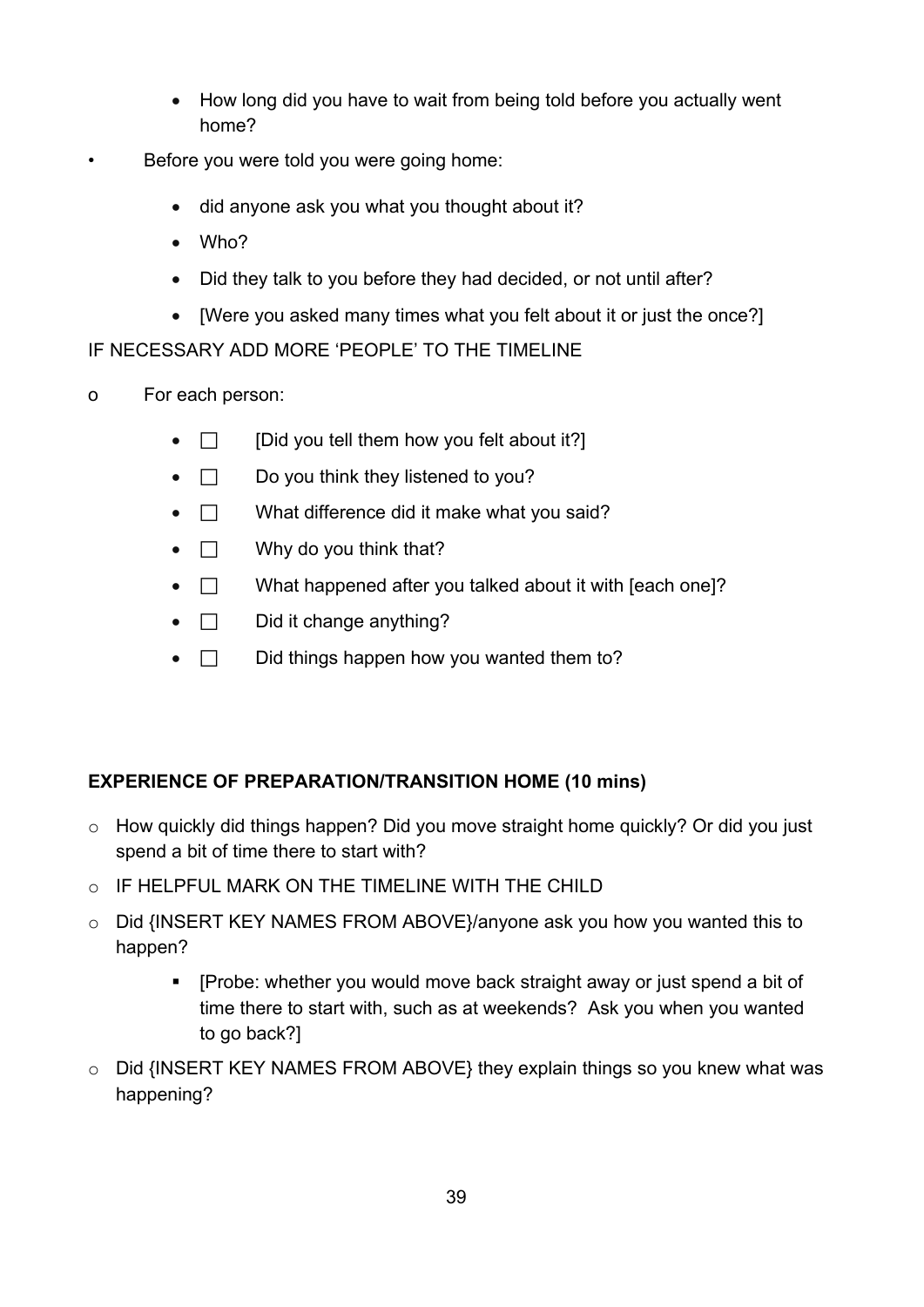o After it was decided that you were going to live with your family again. How did you feel about it? REITERATE THAT THERE ARE NO RIGHT OR WRONG ANSWERS AND THAT THEY MIGHT HAVE FELT SEVERAL DIFFERENT EMOTIONS.

Question for a child living at home: SHOW CYP THE EMOTIONS CLOUD: do any of these words and images represent how you felt about moving back home?

RESOURCES: emotions cloud, statements, 2 faces

Question for a child living at home: Show cyp the 2 faces and ask them to draw / write about how they felt about going home.

• Were you looking forward to going home? If so, what were you looking forward to most?

• Did you have any worries about going home? You don't have to tell me what they were, if you don't want to.

o If comfortable: What kinds of things did you worry about? Anything else? Was there anything you thought you might miss, when you went home? (Carers? New friends? School?)

## IF NECESSARY ADD MORE 'PEOPLE' TO THE TIMELINE

• Was there anything you thought might be difficult for you or your family when you came back home?

• Did you talk to anyone about {reiterate things they mention}?

If so:

- o Who did you talk to?
- o Did they listen/ understand/ do anything to help?

If spoken to more than 1 person:

- o Who did you like to talk to the most at this time?
- o Who was most helpful?
- o Who was less good to talk to or less helpful?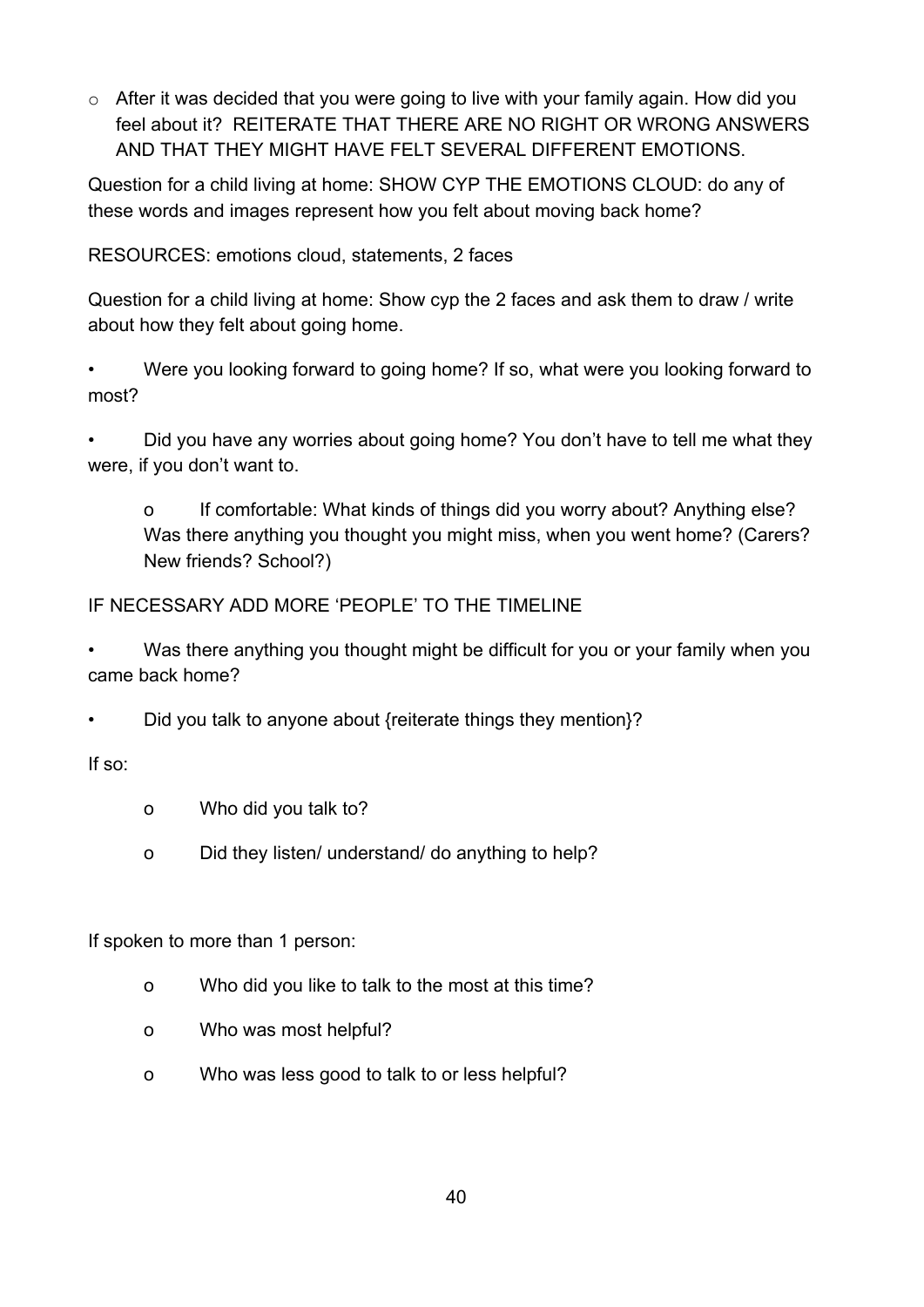If not:

- o Do you think it would have helped to talk about it? Why?
- o Would you have liked to have talked about it?

Thinking about all the people who talked to you when you were getting ready to return home.

In the case of a child living at home:

• Who was the most helpful / supportive person? ADD ANOTHER COLOUR STAR STICKER TO THE TIMELINE AND KEY.

• Did you get any other help, to get ready for moving back to your family?

o Probe: social workers, anyone else? What did they do? Was it helpful?

• Who was the least helpful / unsupportive person? Who didn't listen to you? Who could have supported you more? ADD ANOTHER COLOUR STICKER TO THE TIMELINE AND KEY.

In the case of a chatty CP:

- Did you get any other help, to get ready for moving back to your family?
	- o Probe: social workers, anyone else? What did they do? Was it helpful?
- Did you find anyone unhelpful / unsupportive when you were getting ready to move back to your family? Who? In what way?
- Was there anything else anyone could have done, to help you and your family get ready for you to come home?
- Was there anything they should have asked you about more?
- Or explained to you better?
- Done differently?

OPTIONAL ACTIVITY IF TIME:

## SHOW THE YP THE STATEMENT CARD AND ASK THEM TO COMPLETE THE **SENTENCE**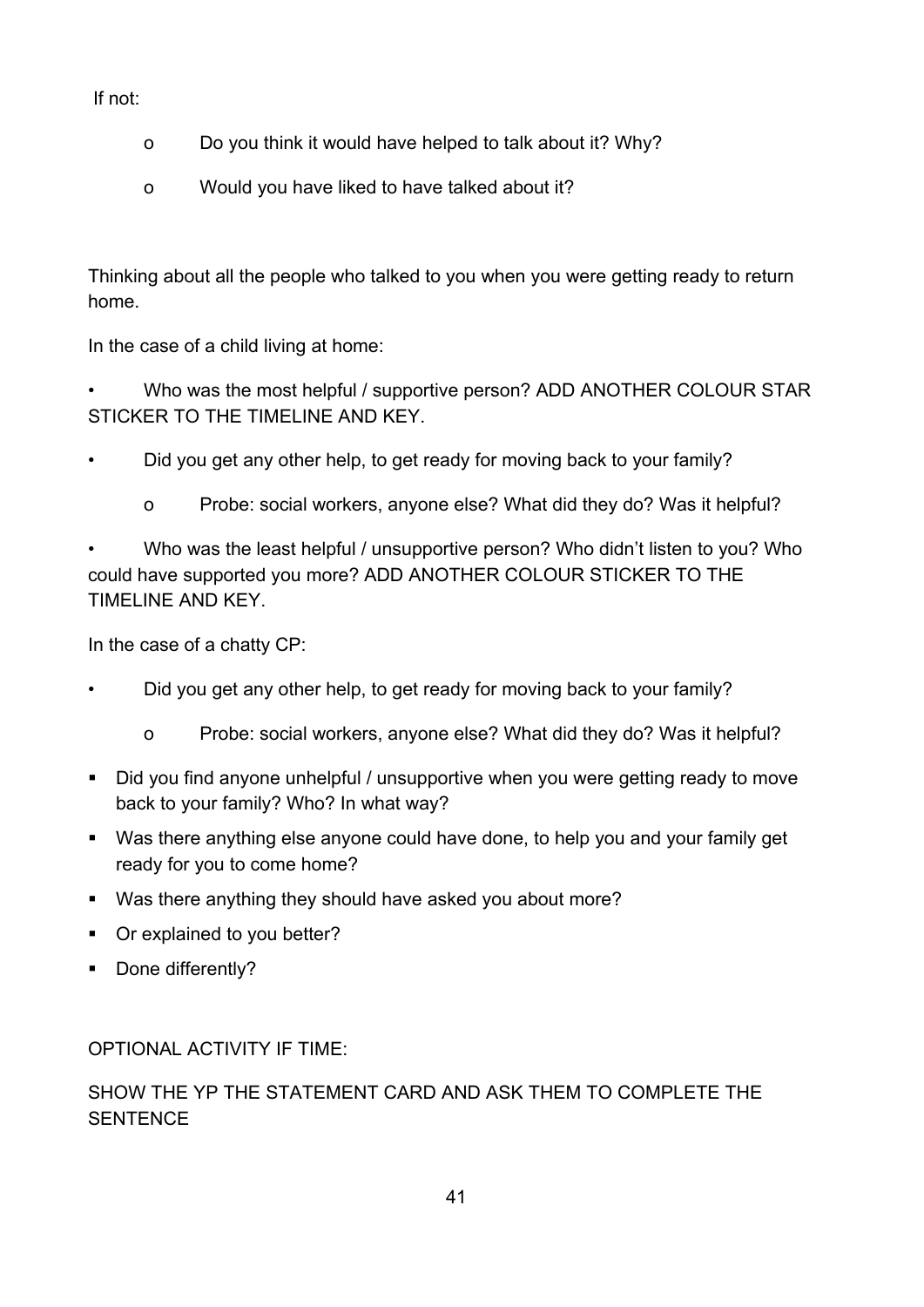When I was getting ready to come home…

- … it would have been easier if …
- … the thing that helped me most was ...

## **LIFE AFTER RETURN HOME (10 mins)**

The next bit is asking a bit about how things have been since you came back to live with your family… Is it OK to talk about that? You don't have to answer anything that you don't want.

- What was the BEST thing about coming home, for you? Were there any other good things about being back home?
- Was there anything that wasn't so good? Was there anything you'd have liked to be different?
- **How much did your daily life change, when you went back home? Was anything hard** to get used to? What help did you have dealing with those things?
	- o [Did you have to change school or anything like that? Who organised that for you? Were you OK with that?
	- o Did you keep in touch with your {foster carer/ res. Care workers?} or not? Did you see them after you moved back with your family?
	- $\circ$  Were there any other changes?

In the case of a quiet CY: ASK CYP TO ADD ANOTHER COLOUR STICKER TO TIMELINE: STAR FOR THOSE WHO WERE HELPFUL ONCE AT HOME AND A CIRCLE FOR THOSE WHO WERE UNHELPFUL ONCE AT HOME

After you went home, did you see your social worker to talk about how things were going? Check you were OK/ if you wanted to talk or for anything to be different?

- How helpful was this?
- What did you talk to them about?
- Did they listen to you?
- In what way did they help you?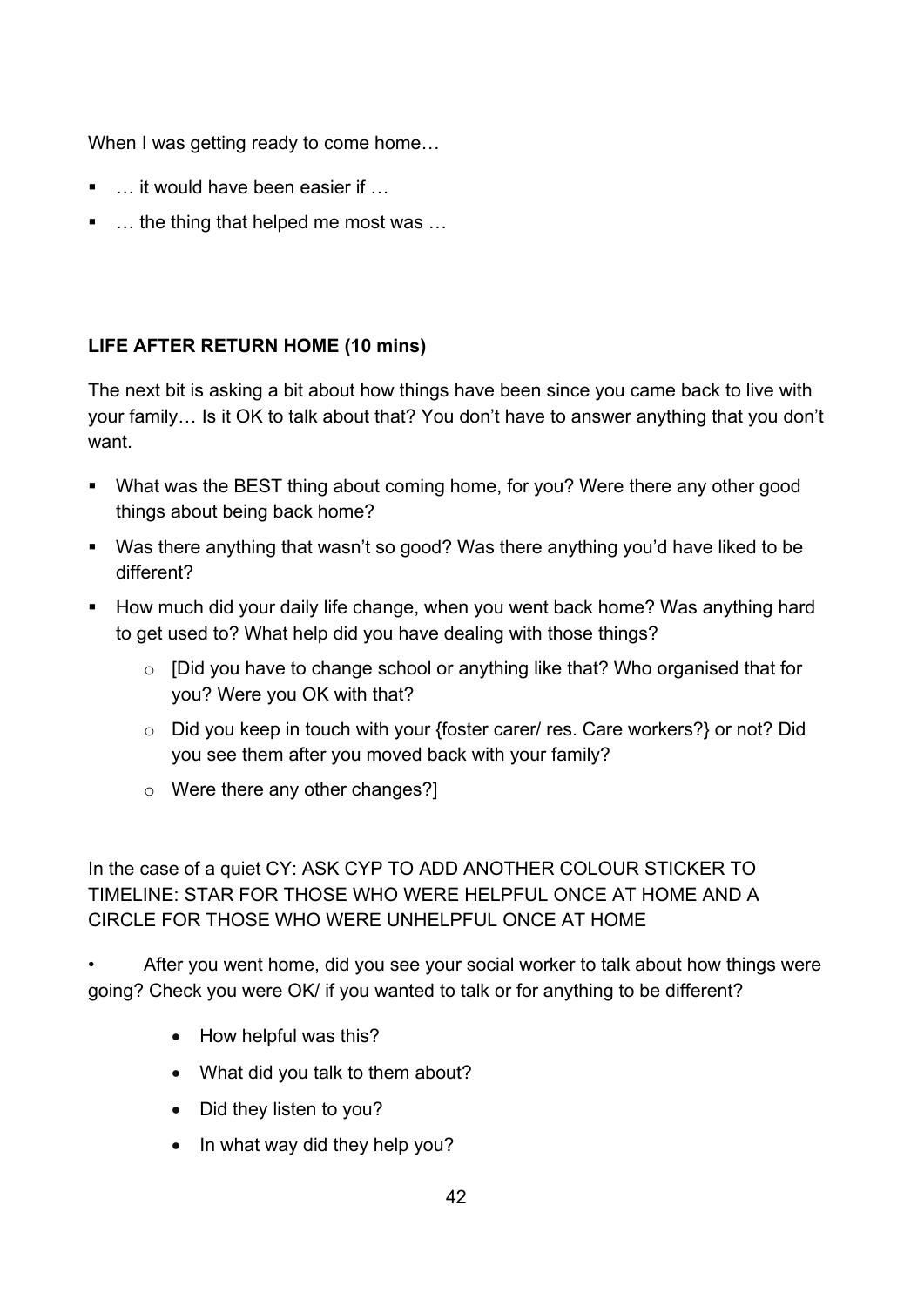- Did you feel like you could tell them how you really felt?
- [How often did you see them? Where? What did they do? Did they talk to you on your own?]

• Who else did you see? Prompt with list of people mentioned previously

## REPEAT ABOVE PROMPTS FOR EACH PERSON CYP MENTIONS

Applied to a child still living at home:

• Was there anyone else you would have liked to have seen again, but haven't? Or anyone you would have liked to have seen more regularly? What would you have like to do with them or talked to them about?

o Prompt with list of people mentioned previously

Was there anything else anyone could have done, to be more helpful, after you came home? [Was there anything that would have made things easier, or nicer for you?]

These questions apply if the child is still living at home

• What are things like for you now? SHOW A SCALE WITH FACES WITH 1 BEING NOT AT ALL HAPPY AND 5 BEING VERY HAPPY – how happy are you that you are now living at home?

Is there anything you would like to change to make things even better?

o IF APPLICABLE: Could anyone like your social worker, or anyone else, help with this?

o Do you think you could talk to them about it? Why/ why not?

Question that apply for those back in care:

• What is life like for you now that you have moved back into care? SHOW A SCALE WITH FACES WITH 1 BEING NOT AT ALL HAPPY AND 5 BEING VERY HAPPY – how happy are you that you are now living here?

Is there anything you would to change to make things even better?

- o Could your social worker, or anyone else, help with this?
- o Do you think you could talk to them about it? Why/ why not?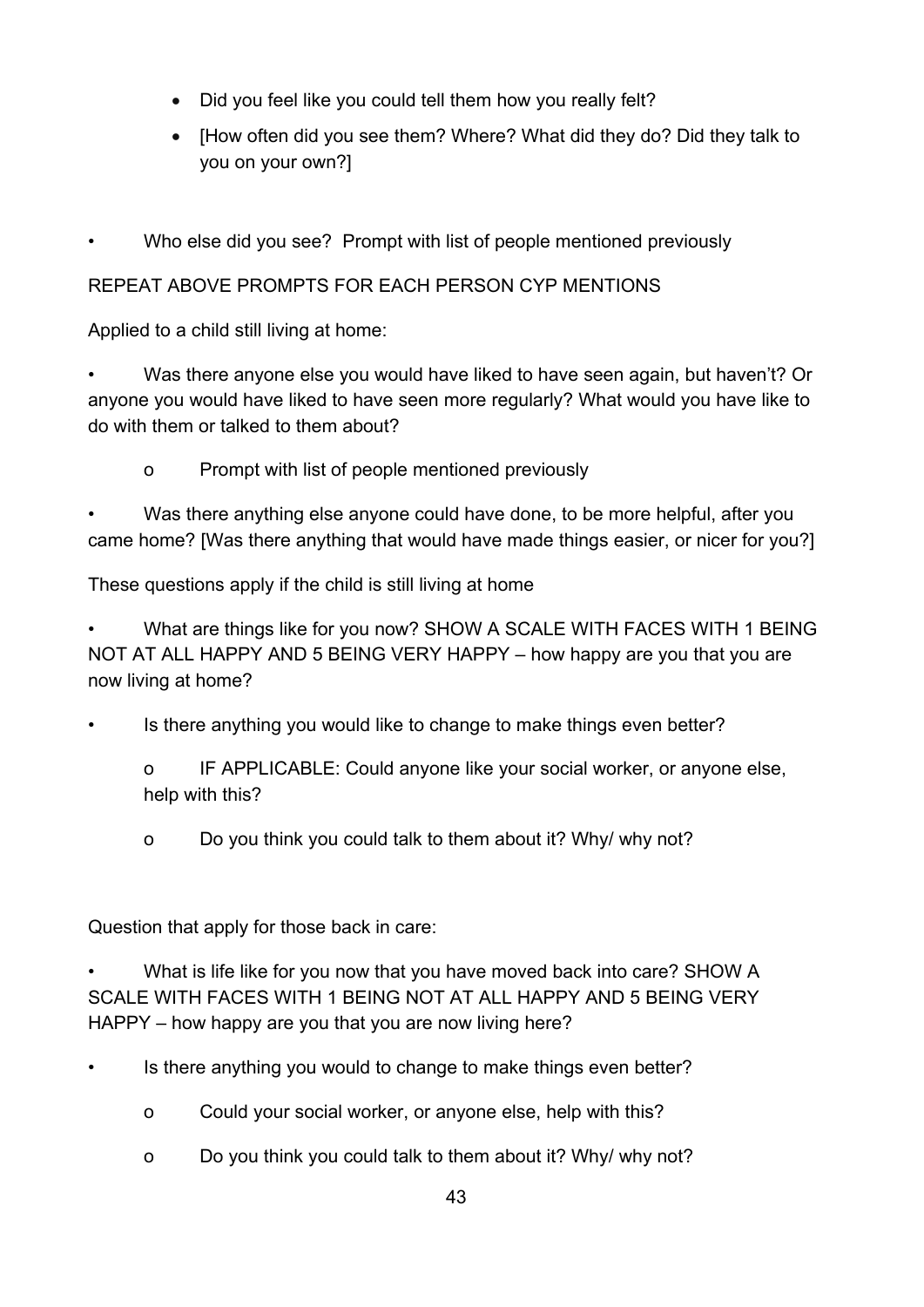• Were you involved in the decision making about you being moved back into care?

For those with multiple re-entries:

• How did each time compare with the latest time you moved from care to home? Did you get more / less support? Were you involved less / more in the decisions?

• Thinking about what we have talked about already was there anything particularly different about previous moves?

## **OVERALL (5-10 mins)**

RESOURCES: A4 paper, periods of time

We are interested in finding out how the support you received changed over time. USING THE PERIODS OF TIME ASK:

- How did the support you receive change from when you were:
	- in care and when you were preparing to move back home?
	- preparing to move back home and living back home?
	- in care and when you were living back at home?
		- o More or less support
		- o When did they get the most support?
		- o When did they get the least support?

• Overall, how helpful were the people outside your family, when you were getting ready to come home, and afterwards? What marks out of ten would you give them? RECAP ALL THE PEOPLE MENTIONED – USE PICTURES, ADD MARKS OUT OF **TEN** 

• What could they have done differently, to get ten out of ten? DRAW TO-DO LIST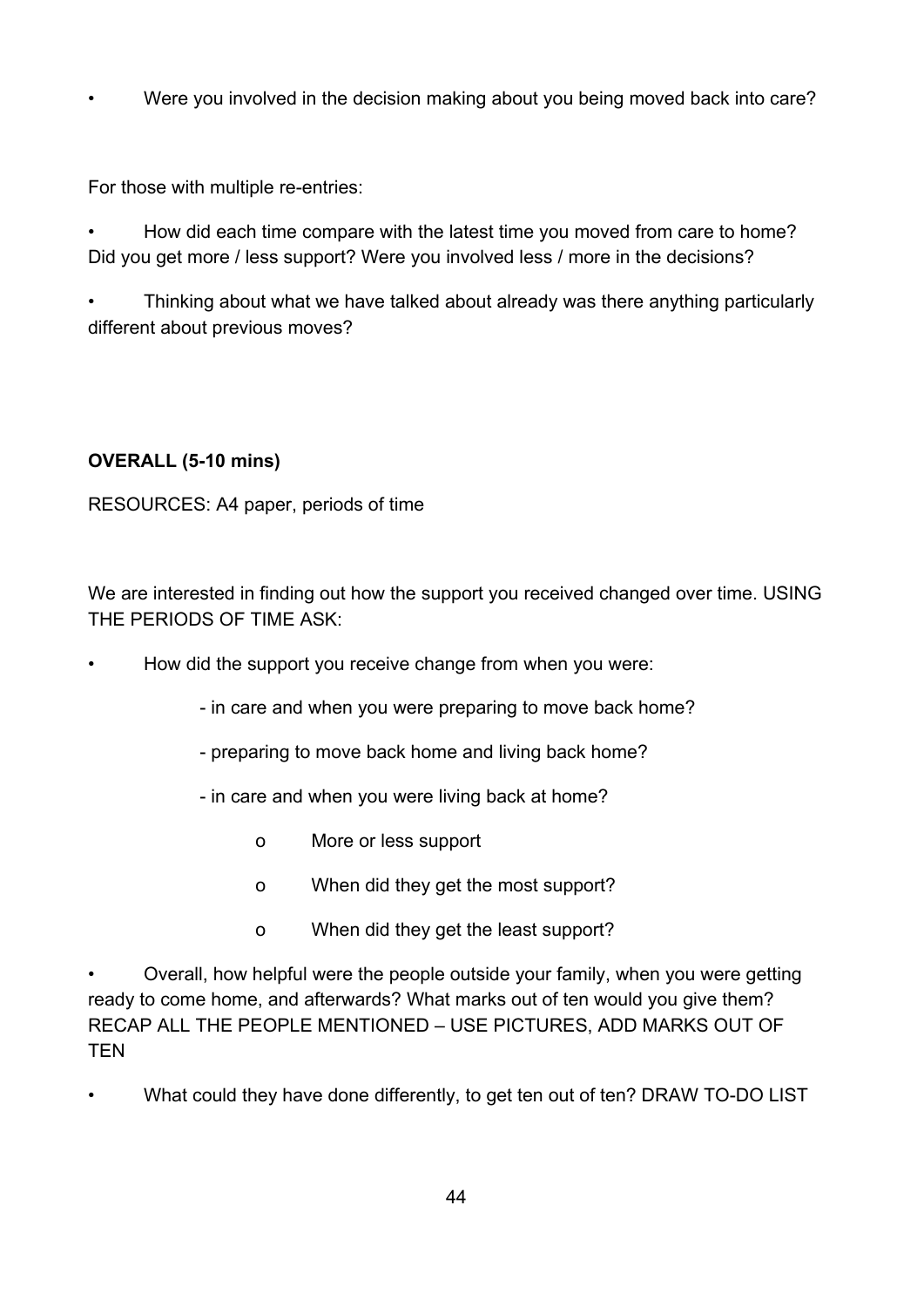• How good were they at listening to you? How good were they at understanding how you felt? (Marks out of ten? Is there anything they could have done differently? What should they have asked you? ADD TO TO-DO LIST

OPTIONAL ACTIVITY IF TIME:

## RESOURCES: agree / disagree cards and statements

I'm going to show you some statements and ask you if you agree or disagree with them:

- I was asked my views about returning home before the decision was made
- People listened to my concerns about moving home
- I got the support I needed when I moved back home
- I was helped to settle in back home

• Overall do you think children services staff LIKE social workers [INSERT OTHERS MENTIONED IN INTERVIEW – IRO, ADVOCATE, FAMILY SUPPORT WORKER] did a good job in making sure you were looked after well? And your views and needs have been listened to?

- o What has been good about this?
- o What has been less good?

What advice would you give people like [social workers/ any other workers] mentioned] about the best way to help children and families like yours in the future?

If you were in charge, who would support the children? How many different people? What would they be like? What would they do to help them get ready to go back to their families? What could they do, to make it as easy as possible for the children? What would be the most important thing for them to do?]

• Is there anything we haven't covered that you think is important and you want to tell us?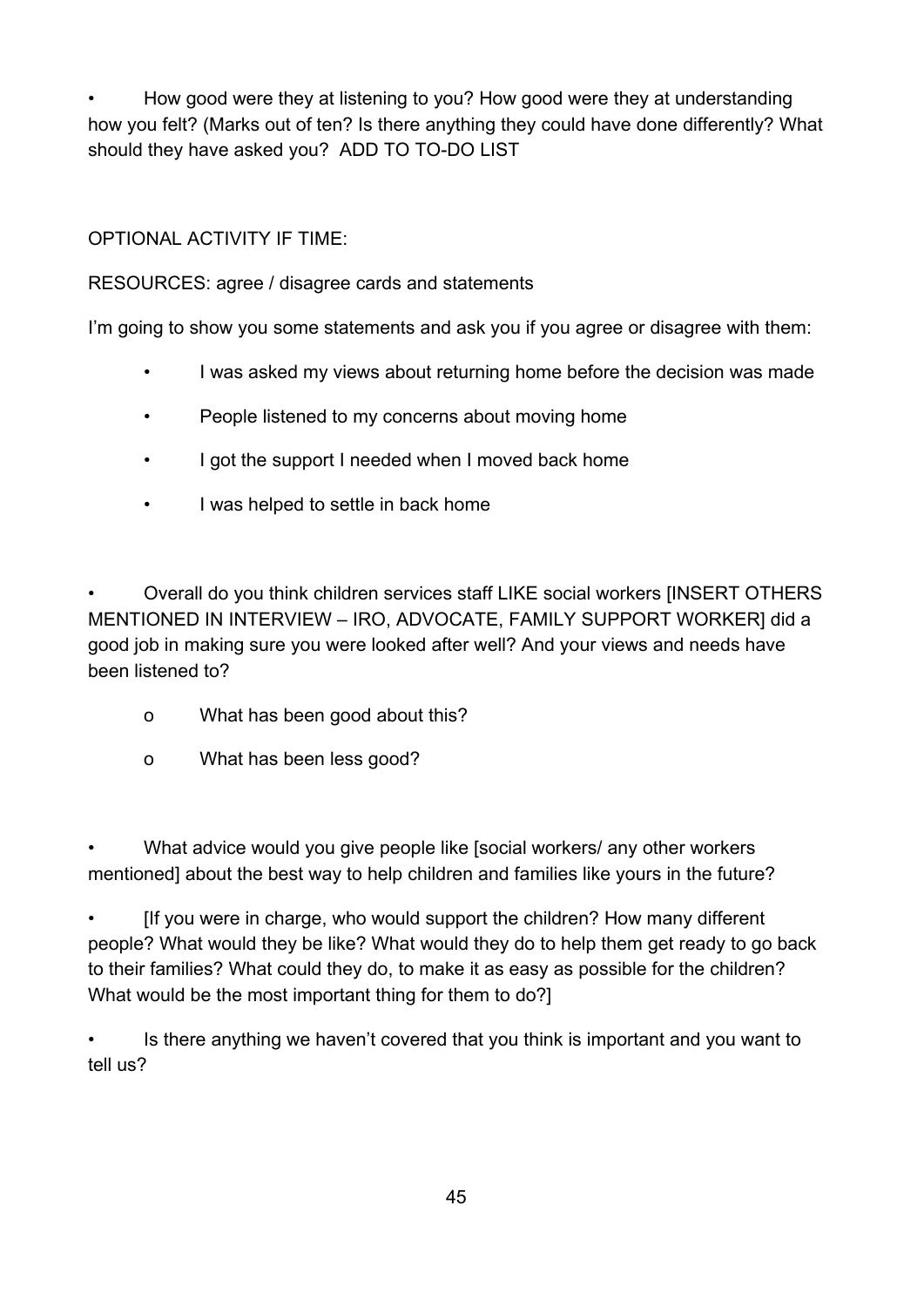#### **DEBRIEF**

AT THE END OF EACH INTERVIEW WE NEED TO DEBRIEF WITH EACH CYP.

Since this is a sensitive subject for many of the people we are talking too, we always like to ask a few questions at the end about how you felt the interview went – is that OK?

- o Was that OK for you?
- o Did any questions make you feel uncomfortable? If so, how could they be changed / reworded or just not asked?
- o Did you understand all the questions? If not, what language needs to be changed?
- o What did you think of the activities? Any suggestions on how to improve them?
- o Any questions that we should ask other cyp?
- o Anything else you would like to tell us about the interview?
- CHOOSE ONE OF THE FOLLOWING TO END THE INTERVIEW:
	- And finally, what do you hope to do in the future.
	- What do you plan to spend your vouchers on?
	- What are you up to for the rest of the day?

THANK PARTICIPANT AND REMIND THEM WHAT WILL HAPPEN NEXT WITH THE INFORMATION, CONFIDENTIALITY AND REPORTING. THE INFORMATION WE ARE COLLECTING WILL BE INCLUDED IN A LARGER REPORT TO DFE; THE REPORT WILL BE FINALISED NEXT SUMMER. WE WILL BE WRITING A SHORTER REPORT FOR PARTICIPANTS WHO TOOK PART IN THIS SECTION OF THE RESEARCH – WOULD YOU LIKE TO RECEIVE A COPY?

OFFER SUPPORT ORGANISATION INFO SHEETS. PROVIDE VOUCHER AND ASK PARTICIPANT TO SIGN FOR IT.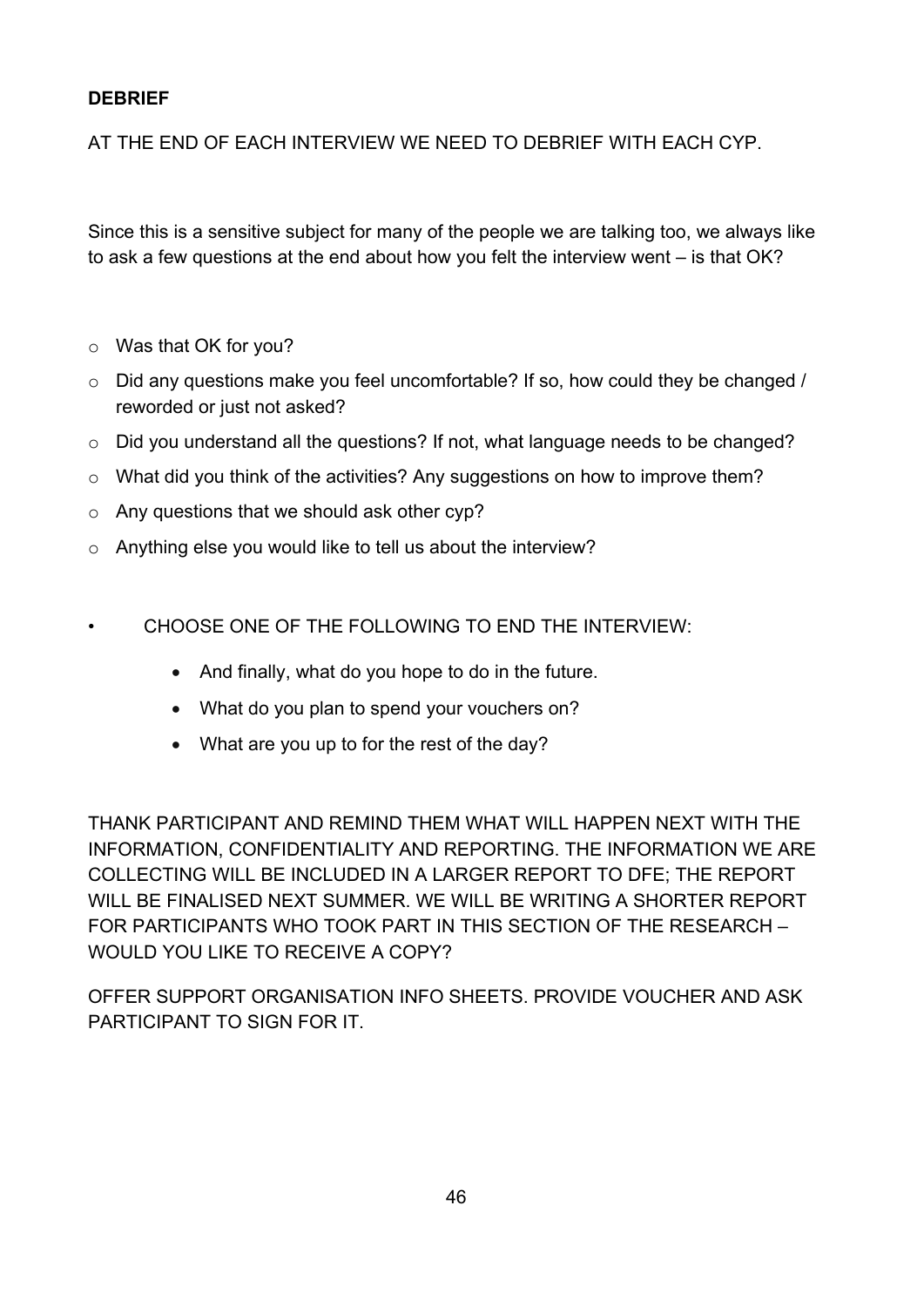# <span id="page-46-0"></span>**Interview topic guide: Parents and carers**

# <span id="page-46-1"></span>**DfE - Return Home From Care**

THROUGHOUT THE TOPIC GUIDE CHILD IS REFERRED TOO BUT IF MORE THAN ONE CHILD WE MUST MAKE IT CLEAR WHICH CHILD WE ARE TALKING ABOUT AND ASK THE QUESTIONS WITH REGARDS TO ALL CHILDREN.

## **INTRODUCTION (5 mins)**

• Explain who NCB, funder and aim of study – make it clear we are not here to make a judgement and we have no previous knowledge of their history as we do not read case files, we just want to hear their experiences.

- Explain:
	- o Issues to cover
	- o Confidentiality / anonymity
	- o Duration of interview
	- o Recording (including permission)
	- o Reporting (including anonymity in reporting, use of quotes)
	- o No right / wrong answers want to hear own views/experiences. Right to refuse to answer any question
	- o Any questions?
- Confirm consent and sign form

## **CONTEXT – CURRENT CIRCUMSTANCES (5 mins)**

Resources: A3 paper, pens

It would be really helpful if we could draw a family tree so I have this information to refer back to.

• Who lives in this house?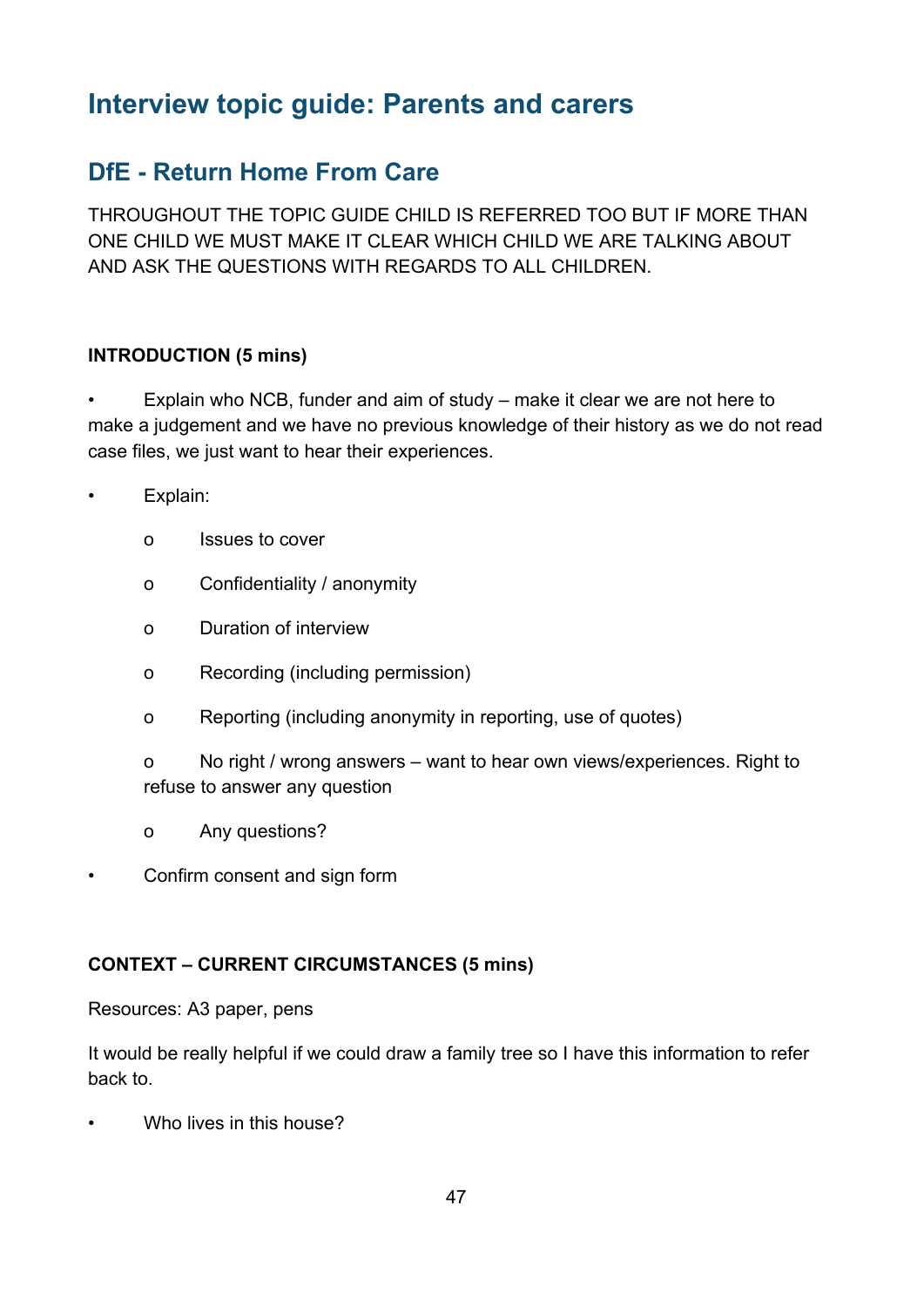- (IF CHILD NOT AT HOME) Where does your child live?
- Childs father?
- Are there other family members you see a lot?

CYP still living at home:

• How long has {NAME OF CHILD} been living with you?

• What do you enjoy doing with {NAME OF CHILD} e.g. eat dinner together, a specific activity?

# IF IT IS AN UNUSUAL CASE [CHECK RECRUITMENT LOG] ALLOW PARTICIPANT TO TALK BRIEFLY ABOUT THE BACKGROUND TO THE SITUATION. THIS CAN BE DONE IN CONJUNCTION WITH THE TIMELINE.

• Would you mind giving me some background in terms of the set up? (E.g. when did you adopt the children? Adopted from the same LA?)

# **CARE / PERMANENCE HISTORY (5 mins)**

I know that {NAME OF CHILD} has not always lived with you. I would like to ask you some questions about where else and with whom they have lived. Is that OK?

RESOURCES: timeline, front doors

ASK THE PARENT TO DRAW A TIMELINE DEPICTING EACH STAGE THAT THE CHILD HAS MOVED IN THE LAST 2-3 YEARS. MARK ON THE TIMELINE EACH MOVEMENT FROM HOME TO CARE AND VICA VERSA AND WRITE THE TYPE OF PLACEMENT E.G. FOSTER CARE / CHILDREN'S HOME AND LENGTH OF TIME IN EACH PLACEMENT. HAVE A SEPARATE LINE FOR EACH CHILD AND LINK THE SAME PLACEMENTS FOR DIFFERENT CHILDREN.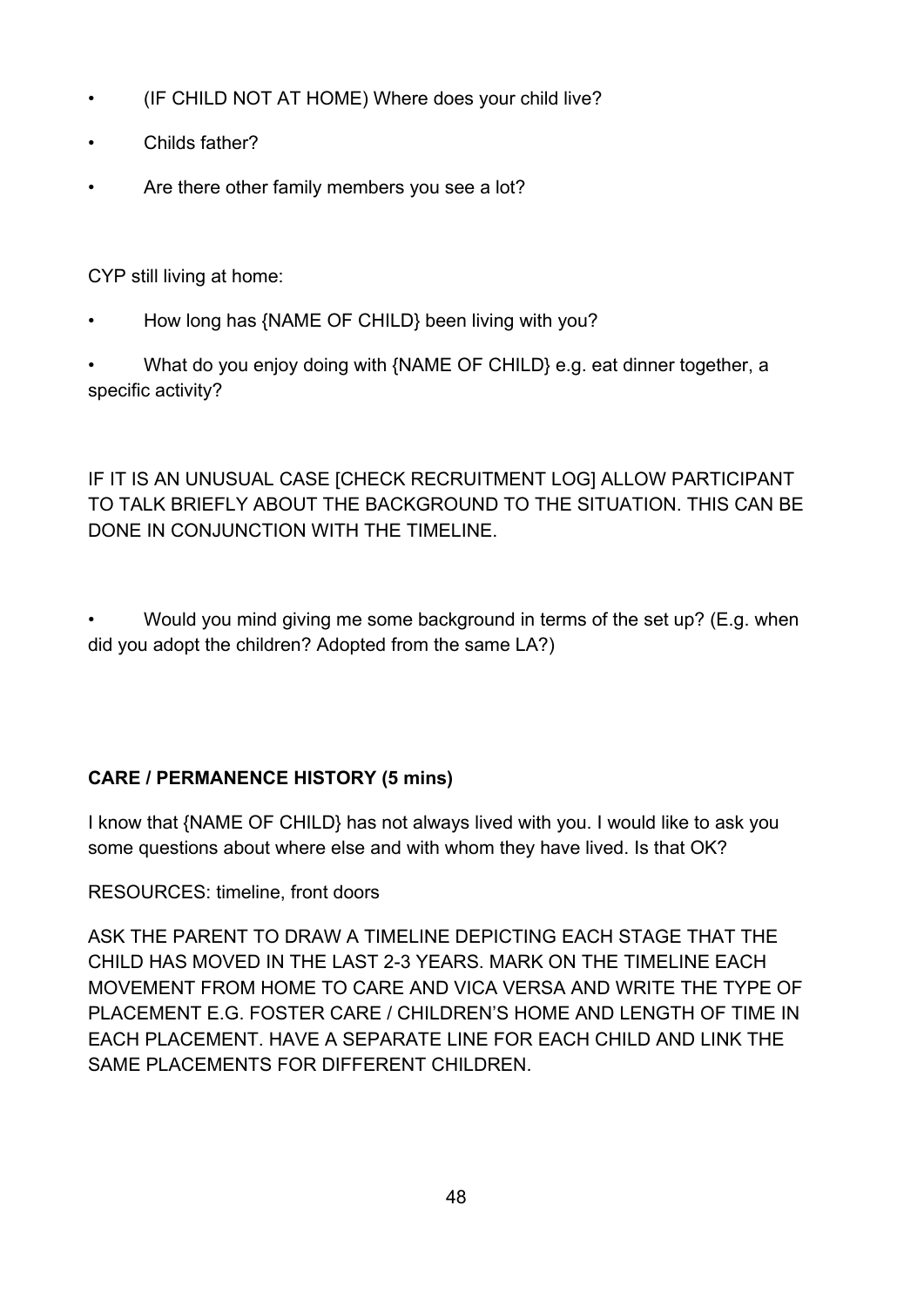• So starting from today {NAME OF CHILD} is living {INSERT LOCATION E.G. HOME / CARE AS PER ABOVE INFORMATION}

• How many times have they moved in the last 2-3 years?

• How old was {INSERT NAME OF CHILD} when they first went from living with you into local authority care?

For each placement change ask:

o When did they move from home / care?

o Type of placement

o (For the most recent placement, can they tell us the child's legal status? ie, were they voluntarily accommodated (Section 20), or on a Care Order: Interim (Section 38), full care order (S.31), secure accommodation (S. 25) or other?)

o How long did they live at home / in care?

• Were there any plans at any point for {INSERT NAME OF CHILD} to come home that did not work out?

REPEAT FOR EACH CHILD

## **BEFORE RETURNING HOME (10-15 mins)**

I'd like us to talk now about when {NAME OF CHILD} returned to your family in {ADD DATE OF MOST RECENT RETURN HOME}. I'd like to understand what you and your family's situation was before that happened, how it came about that {NAME OF CHILD} was able to return home, what was involved, what support you had (before, during and after) and how you think things went. Would that be OK?

• When {NAME OF CHILD} was taken into care at this time (refer to drawn timeline choosing the most recent period of time) what was the family situation?

o You've said that you currently live with {INSERT NAMES FROM FAMILY TREE} was it the same then?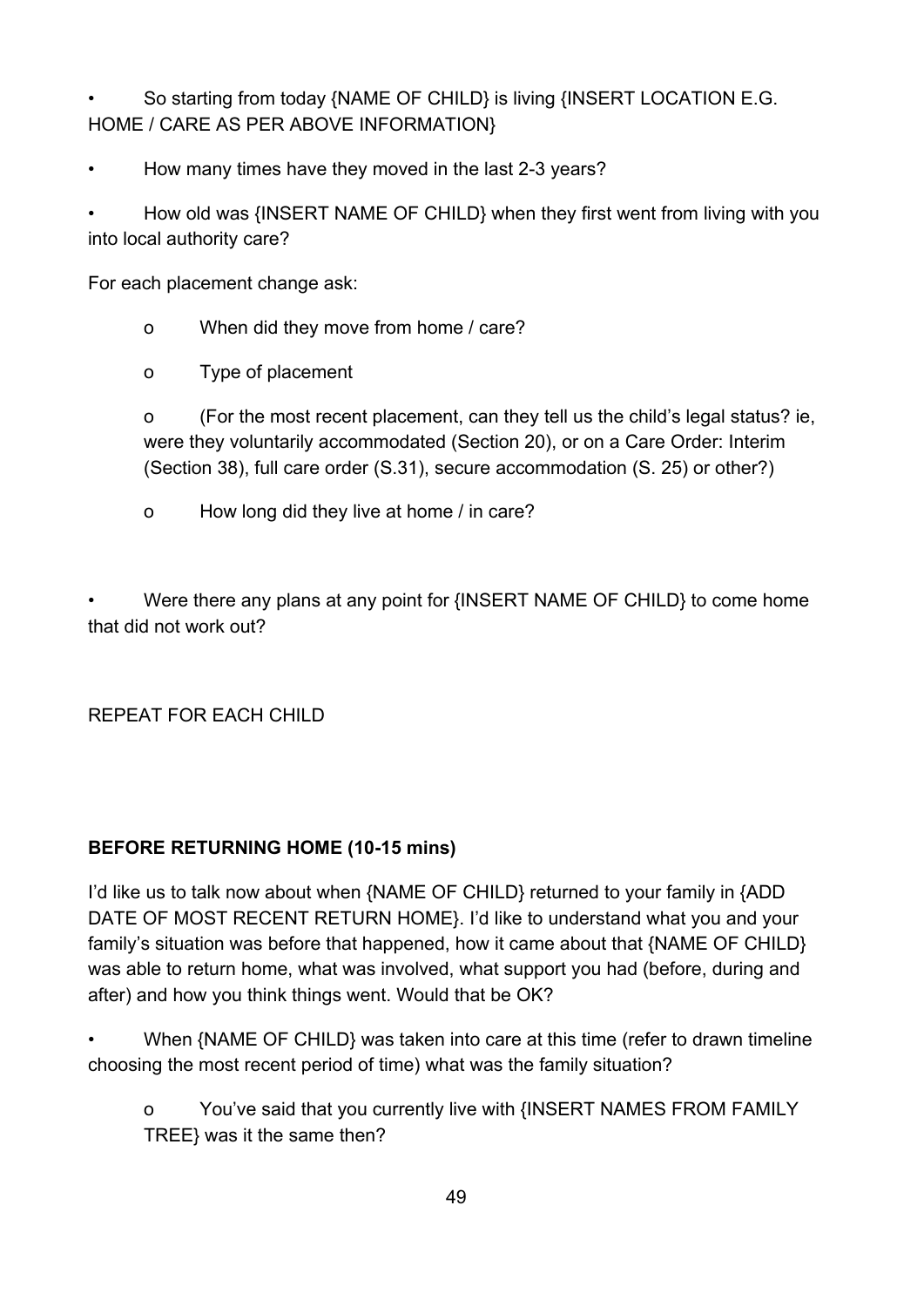• May I ask about the reasons why {NAME OF CHILD} was moved to {NAME OF PLACEMENT}? We don't have to talk much about that if you don't want.

o Were you/{NAME OF CHILD} /wider family members having difficulties, or needed help with anything?

o May I ask, what were you/they having help with?

• What support did you/your family have to help you overcome the difficulties you were facing?

- o What/how/when/where/from whom?
- o How useful was this from your point of view?

o Do you think the right support was there, to ensure things got better, as best they could/as quickly as they could?

- o Was the support sufficient?
- o What else might have been helpful?

## **DECISION MAKING (8 mins)**

I would now like to ask you some questions specifically about how much you felt involved in the decision making process about {NAME OF CHILD} returning home. Is that OK? Thinking about [most recent return home]

• What changed in order for discussions to begin about {NAME OF CHILD} returning home?

o When was it first discussed that {NAME OF CHILD} could possibly move back home?

o Who talked to you about this? e.g. social worker, IRO?

o How did this work? E.g. did the social worker approach you first or did you ask someone about it?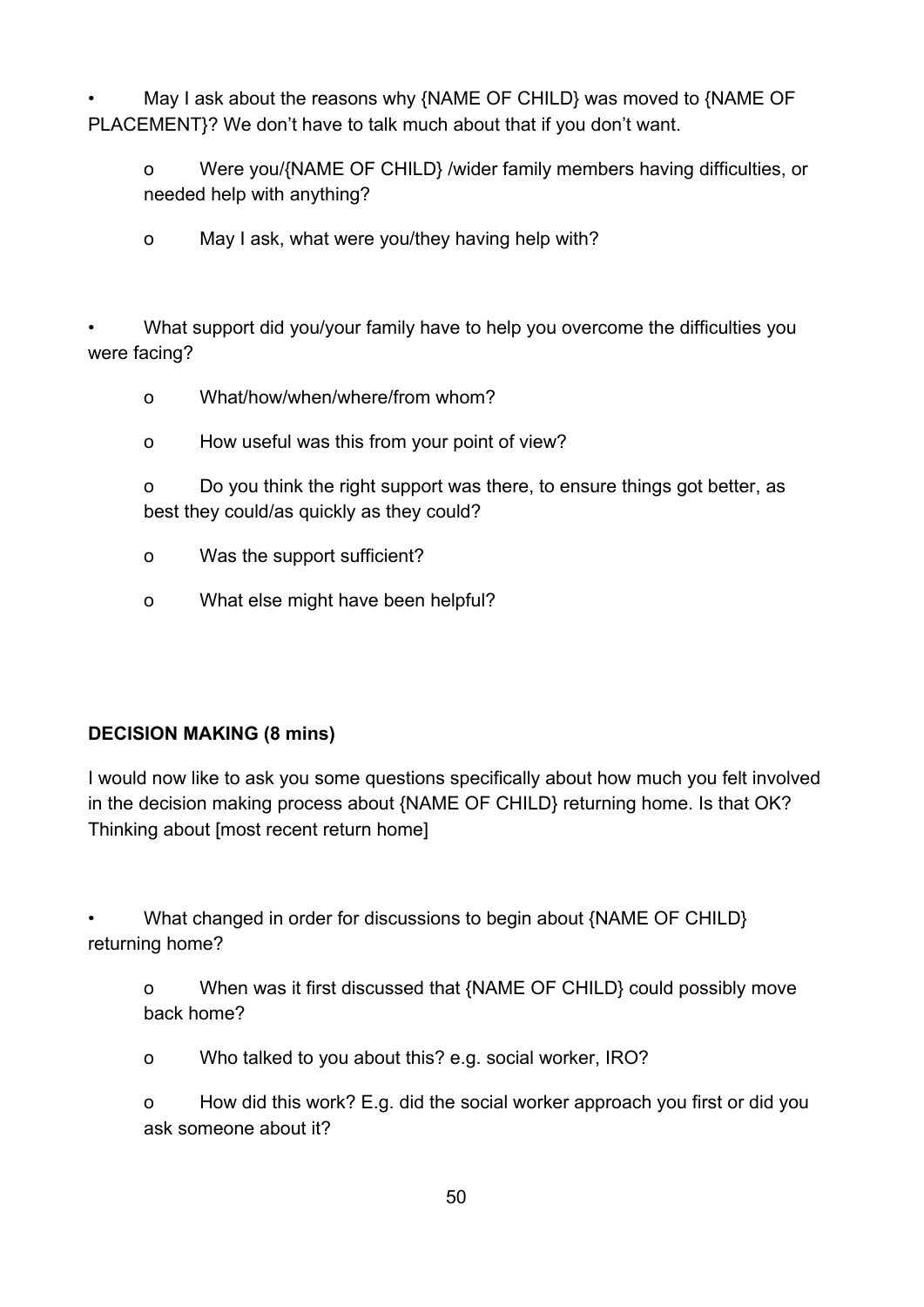• What was the process of deciding that {NAME OF CHILD} would come home?

o What happened? What happened next?

o Who did what/when, where and how?

o Who was involved and how? E.g. CYP, parents, which services, foster family/children's home staff, IRO, legal representatives etc.

o What meetings did you have?

o What else happened as far as you were aware e.g. what else did the different professionals involved do e.g. to assess needs?

• What was agreed about the plan for returning home?

o Was this to happen gradually?

o Over what timescales?

o Did things start by you having more/more independent contact with {NAME OF CHILD}

What did you think of the decisions made about when/ how {NAME OF CHILD} would return home?

o Would you have preferred anything different?

What was the process like for you?

o What was good about the process?

o What was bad about the process?

• How involved in the process did you feel? Did you feel like you have a choice?

That you were supported to make choices right for you?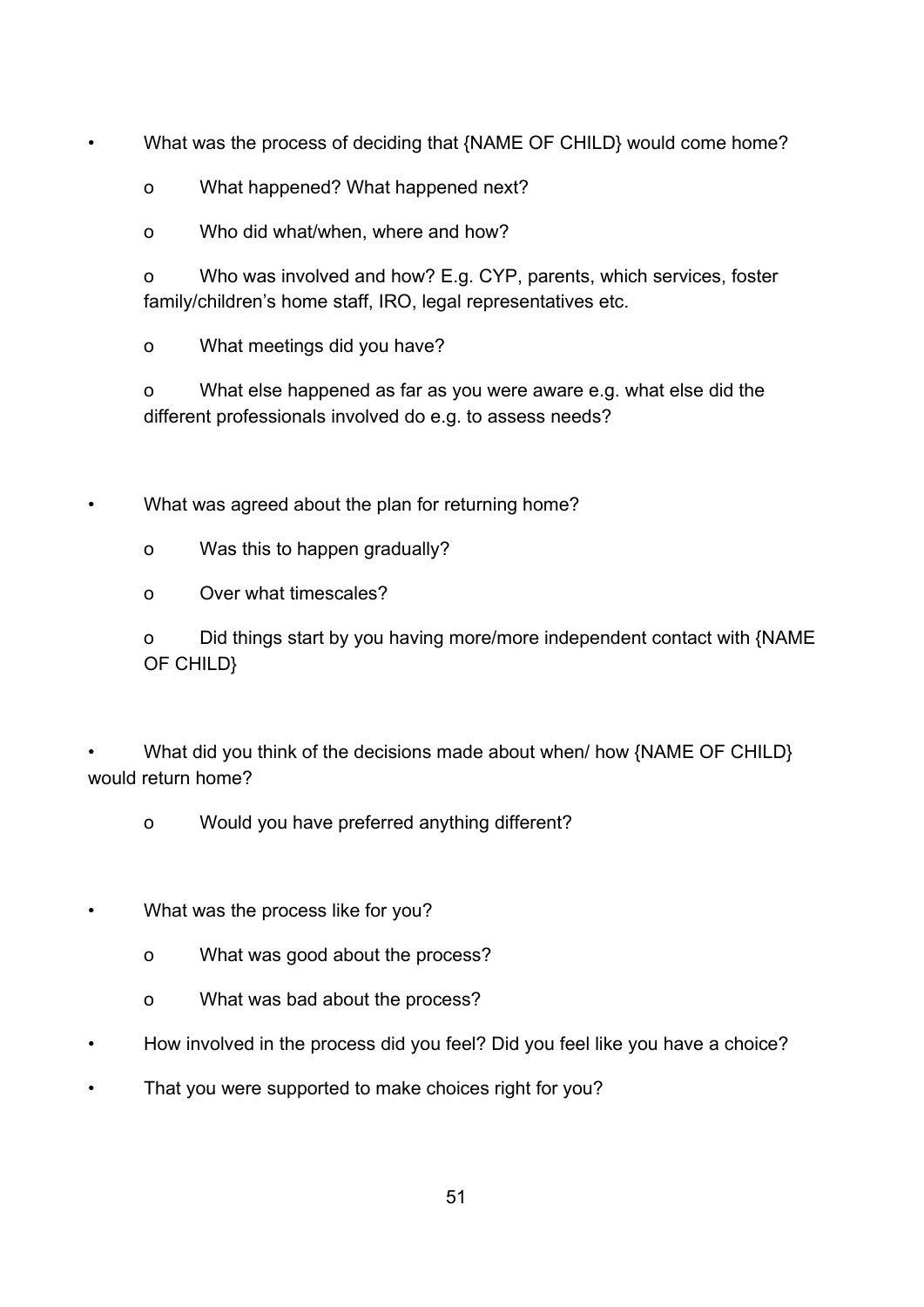• Who made the ultimate decisions? What did you feel about this? Did you agree with the decision?

• Overall, how does this experience compare to other decisions that have been made about who looks after your child and where in the past?

• Was the process any different? How?

#### **EXPERIENCE OF PREPARATION/TRANSITION HOME (8 mins)**

I would like to ask some questions around preparing for {NAME OF CHILD} returning home and how you felt about this. IF APPLICABLE SPECIFY WE WILL FOCUS ON THE MOST RECENT RETURN HOME. Is that OK?

• Once the decision had been made that {NAME OF CHILD} was going to live with you again, how did you feel about this? Can you remember?

- o What did you hope would happen?
- What if anything were you looking forward to?
- What, if any, worries or concerns did you have?
- Was anything emotionally difficult for you e.g. stressful/difficult or upsetting?
	- o Building relationships with {NAME OF CHILD}
	- o How this would affect other family members/your relationships with them?
	- o Adjusting to having them home again in other ways?

• Were you, your family or child given any help to plan for /organise this/support you?

- o What/how/when/where/from whom?
- o How useful was this from your point of view?
- o Was the support sufficient?

o What else might have been helpful? E.g. continuity/involvement of services such as family support workers; drug/alcohol councillors/adult mental health services etc.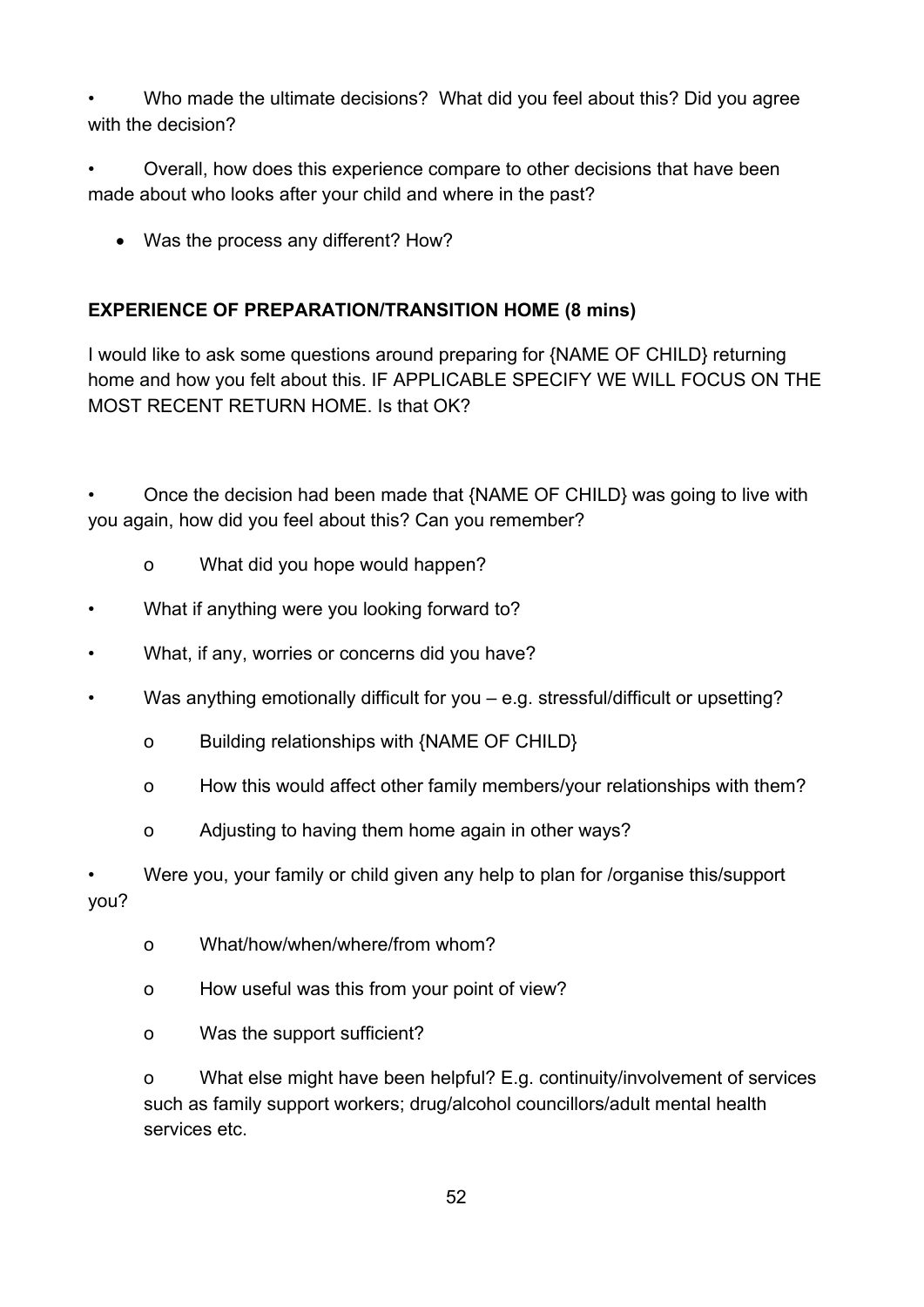• Were you able to talk to anyone about these things? Who? E.g. social worker (different to your child's) Other professionals?

o What support did they provide? type/frequency/over what period of time and how helpful was this?

o Did you feel able to tell them anything you wanted to/ask for help with anything you had a problem with?

o Did professionals understand your needs?

o Would anything else have been helpful?

• Thinking about practical matters what arrangements needed to be in made? E.g. living arrangements/schooling/transport/register GP

o How did you/your family find sorting all of it out? What was difficult?

o Did you/your family have any help with that – probe details of what/when/how from whom? How useful was that? What else might have been helpful?

CYP moved from care to home multiple times:

• How does this time compare to your previous experiences of {NAME OF CHILD} moving back home in terms of:

- o The planning process
- o The support you received
- o Professionals understanding your needs
- o Your involvement in the decision making

If the child is still at home:

- What are things like for you now {NAME OF CHILD} is back with you?
	- o What has been good about them being back home?
	- o What has been difficult?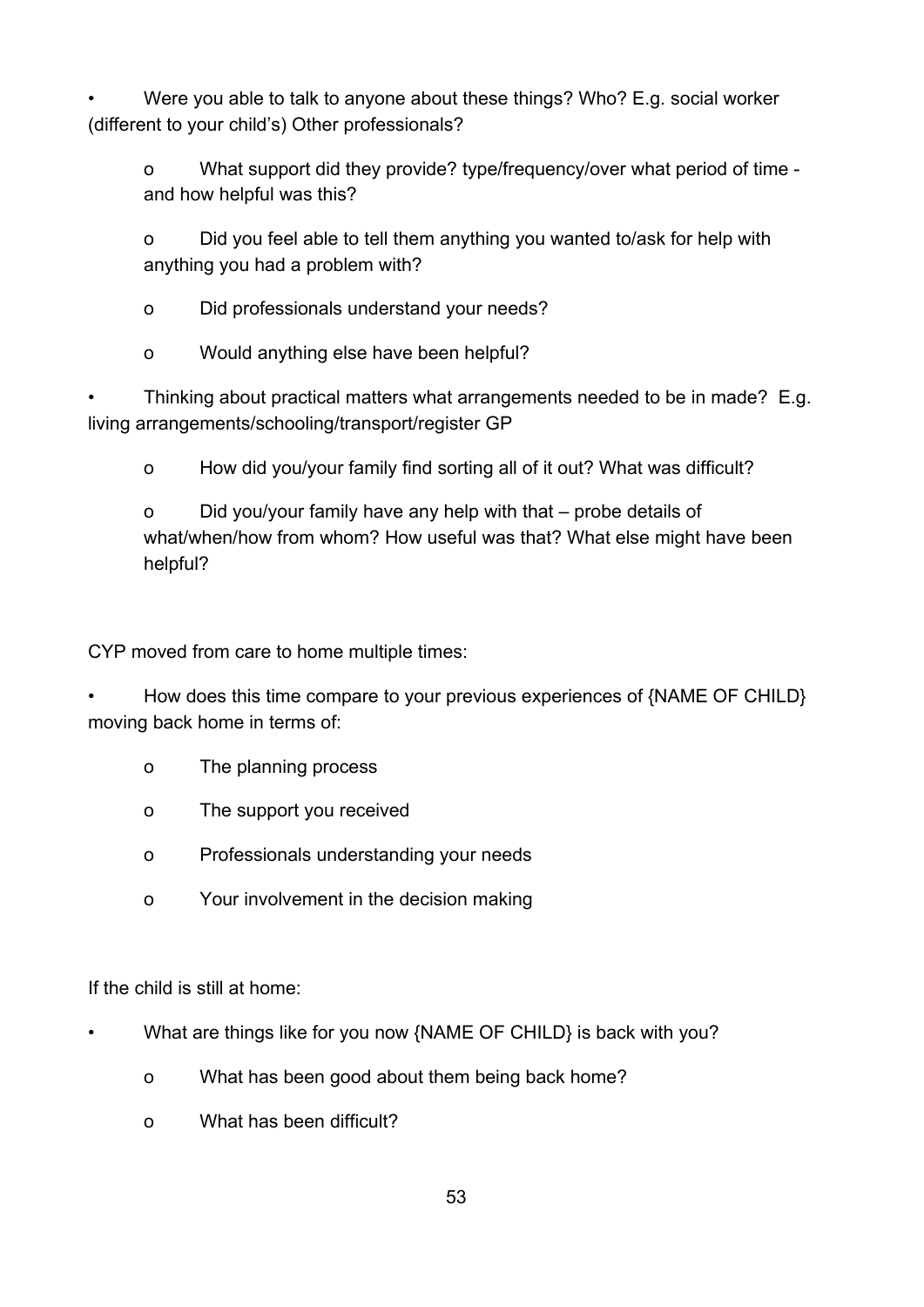If the chils is back in care:

- What were things like when {NAME OF CHILD} came home last?
	- o What was good about them being back home?
	- o What was difficult?
- Was there anything anyone could have done differently to avoid {NAME OF CHILD} going into care?

## **LIFE AFTER RETURN HOME (8 mins)**

• What support, if any did you receive after {NAME OF CHILD} came home?

- o From whom/how long did this last
- o Was this sufficient?

o Probe previous support mentioned that might have continued + additional/new types of support. E.g continuity/involvement of services such as family support workers; drug/alcohol councillors/adult mental health services etc).

• Is there anything else you would have liked support with?

# **OVERALL (5 mins)**

Thinking now about the entire process from {NAME OF CHILD} living in care, the planning of them moving back home and then finally coming back home.

• Overall, how do you feel about how you and your family have been supported over the years in terms of enabling {NAME OF CHILD} to come home?

- o What has worked well?
- o What has worked less well?

• Overall, have you felt there has been a professional/or professionals who have a good understanding of your needs and who have worked to support you and help you deal with any difficulties?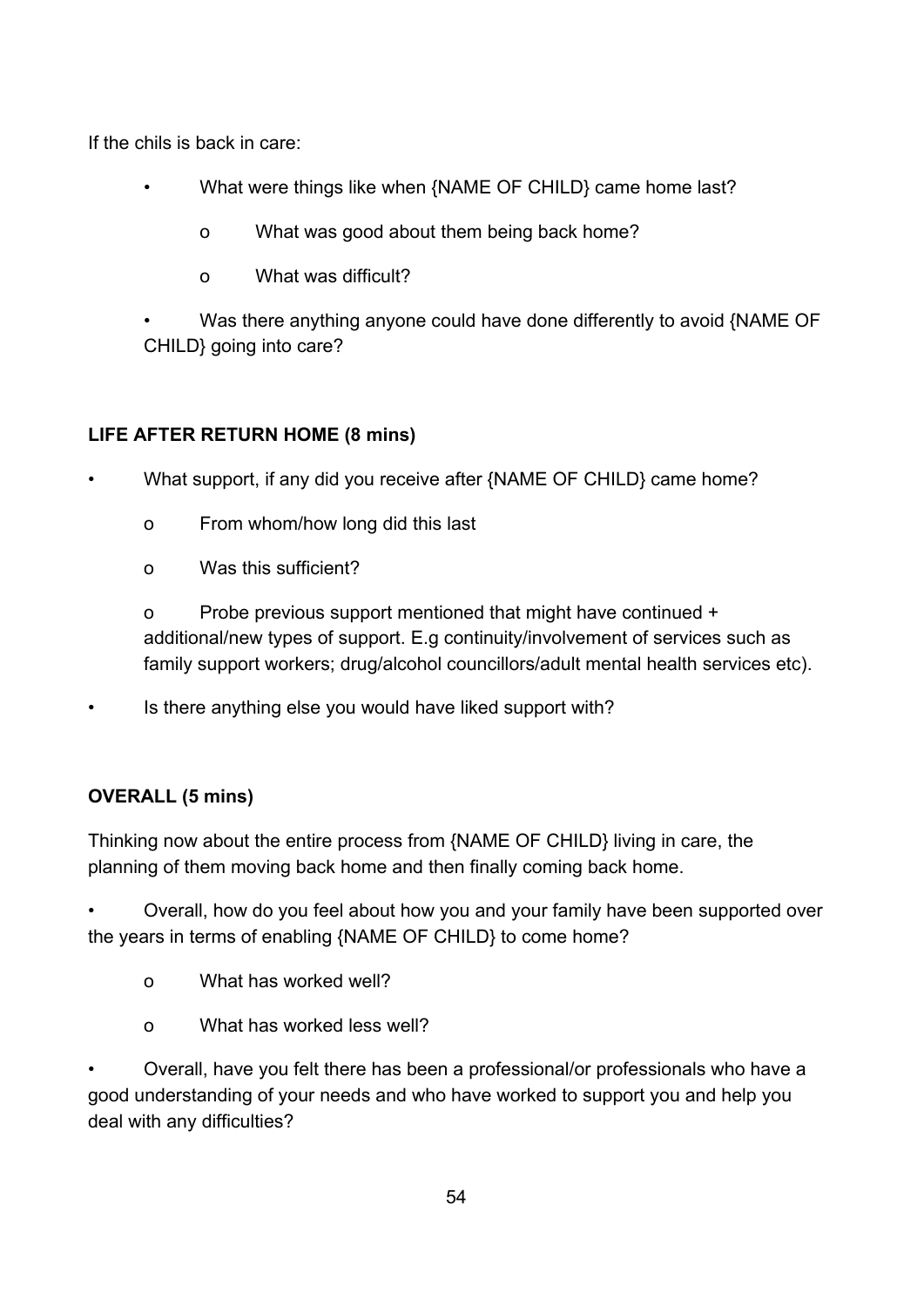• Overall, how would you describe your experiences and contact with children's services professionals over time. How well have things worked for you?

- o What has been good about this?
- o What has been less good?
- Have different services worked well together?
- How should things be improved for other families like yours?

o What should they be doing differently to give CYP the best chance for things to work in being with their families?

• Is there anything else you would like to add to what we have already discussed today?

#### **DEBRIEF**

AT THE END OF EACH INTERVIEW WE NEED TO DEBRIEF WITH EACH PARENT.

Since this is a sensitive subject for many of the people we are talking too, we always like to ask a few questions at the end about how you felt the interview went – is that OK?

- Was that OK for you?
- Did any questions make you feel uncomfortable? If so, how could they be changed / reworded or just not asked?
- Did you understand all the questions? If not, what language needs to be changed?
- Any questions that we should ask other parents?
- Anything else you would like to tell us about the interview?

THANK PARTICIPANT AND REMIND THEM WHAT WILL HAPPEN NEXT WITH THE INFORMATION, CONFIDENTIALITY AND REPORTING. THE INFORMATION WE ARE COLLECTING WILL BE INCLUDED IN A LARGER REPORT TO DFE; THE REPORT WILL BE FINALISED NEXT SUMMER. WE WILL BE WRITING A SHORTER REPORT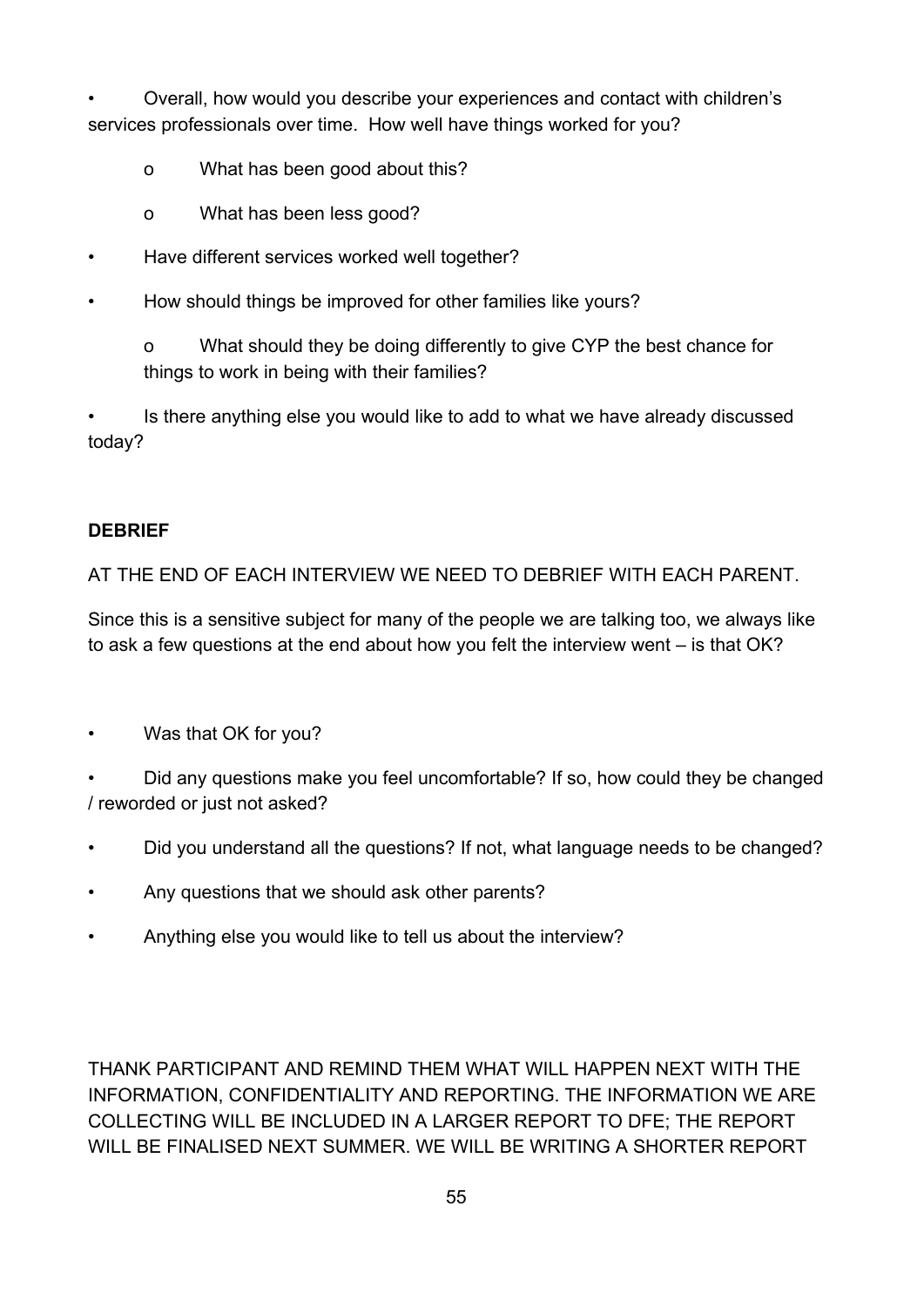FOR PARTICIPANTS WHO TOOK PART IN THIS SECTION OF THE RESEARCH – WOULD YOU LIKE TO RECEIVE A COPY?

OFFER SUPPORT ORGANISATION INFORMATION SHEETS. PROVIDE VOUCHER AND ASK PARTICIPANT TO SIGN FOR IT.

IF APPLICABLE, ASK FOR CONSENT FOR YP TO TAKE PART IN INTERVIEW.